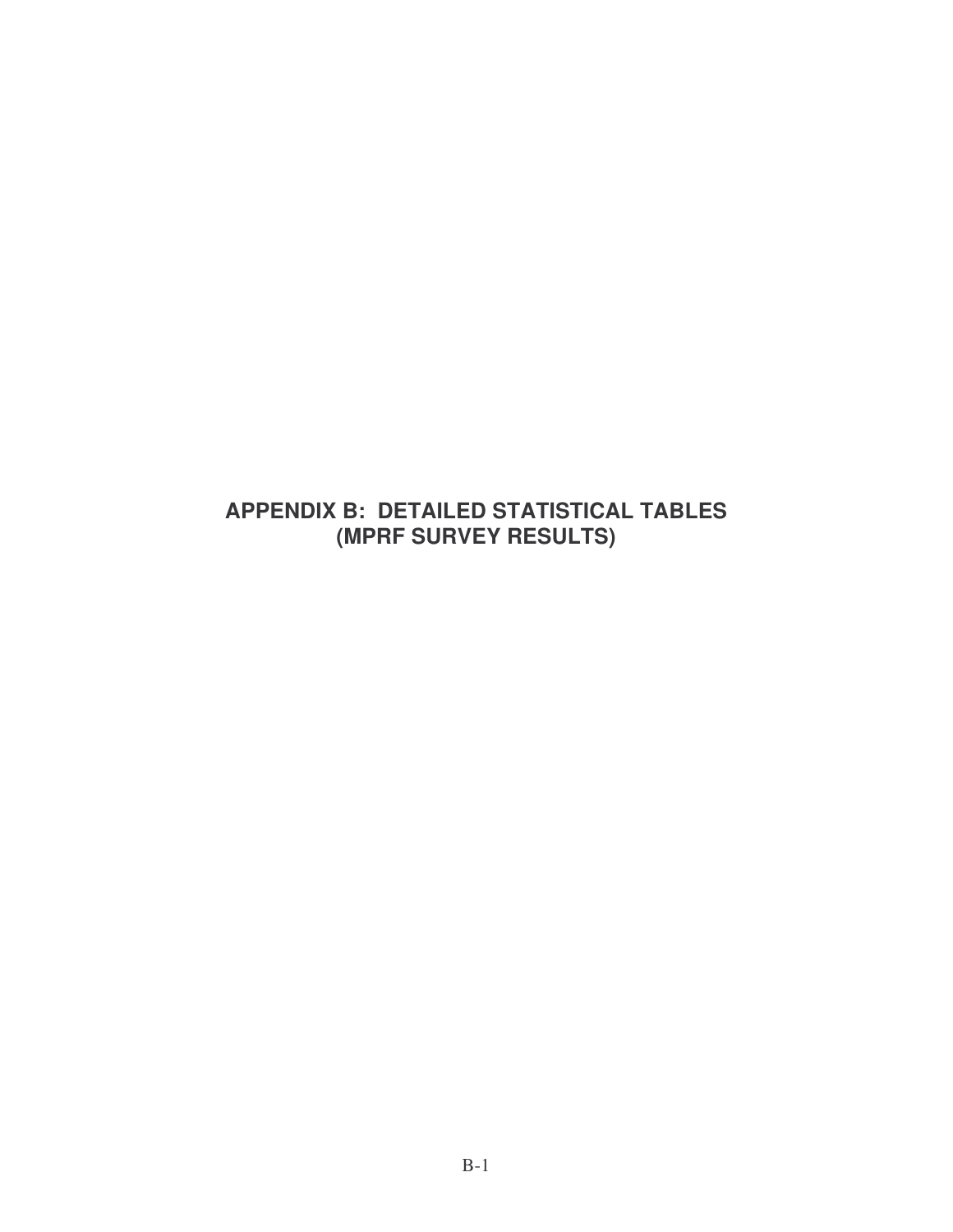## **Section A: Applying for Your NSF Minority Postdoctoral Research Fellowship**

| o                            |            |                             |            |
|------------------------------|------------|-----------------------------|------------|
|                              | <b>BIO</b> | <b>SBE</b>                  | <b>ALL</b> |
| <b>Number of respondents</b> | 102        | 24                          | 131        |
|                              |            | <b>Percent Distribution</b> |            |
| 1990-1993                    | 28         | 13                          | 24         |
| 1994-1996                    | 29         | 25                          |            |
| 1997-1999                    | 17         | 25                          | 18         |
| 2000-2002                    | 23         | 38                          |            |
| Jnknown                      |            |                             |            |

**Year of original Fellowship award for survey respondents**

| NOTE: Table numbers are composed of the item number and category letter for the |
|---------------------------------------------------------------------------------|
| corresponding item/category on the survey instrument.                           |

## **1.1. [Respondent ID]**

|                                | <b>BIO</b> | <b>SBE</b>                  | ALL            |
|--------------------------------|------------|-----------------------------|----------------|
| <b>Number of respondents</b>   | 99         | 24                          | 128            |
|                                |            | <b>Percent Distribution</b> |                |
| <b>From former Fellow</b>      | 15         |                             | 13             |
| <b>From campus</b>             |            | 8                           | 10             |
| administration office          |            |                             |                |
| <b>From graduate</b>           | 14         | 13                          | 13             |
| department                     |            |                             |                |
| <b>From NSF publication</b>    | 51         | 54                          | 51             |
| By contacting NSF officer      | 5          | 8                           | 5              |
| <b>From NSF representative</b> | 3          |                             | $\overline{2}$ |
| <b>From faculty member</b>     |            | 13                          | 12             |
| From prospective mentor        | 10         | 13                          | 11             |
| <b>Other</b>                   | 18         | 17                          | 18             |

**1.2. How did your learn about the MPR Fellowship program?**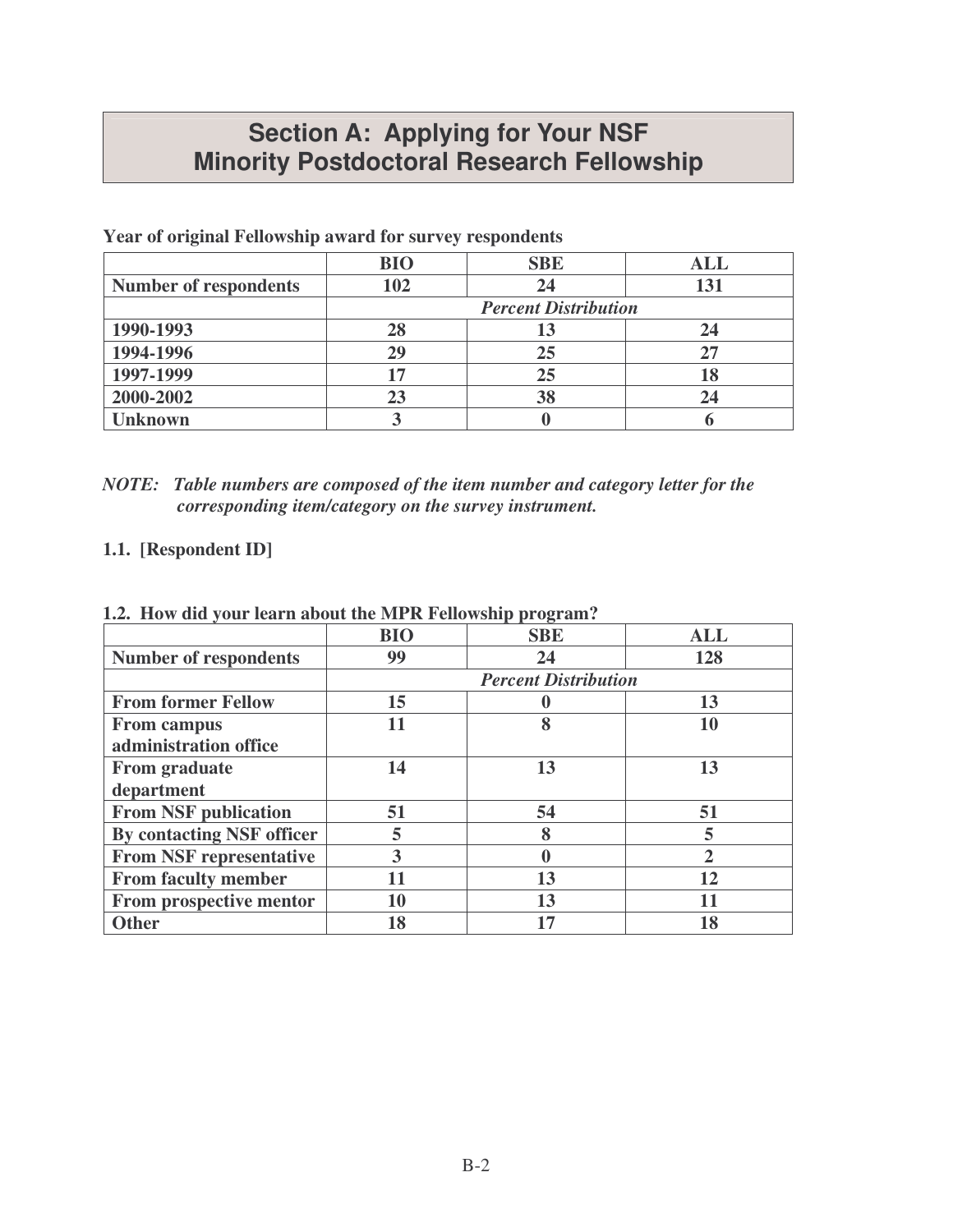|                              | $\mathbf{R}$ I $\Omega$ | <b>SBE</b>                  |  |
|------------------------------|-------------------------|-----------------------------|--|
| <b>Number of respondents</b> | 00                      |                             |  |
|                              |                         | <b>Percent Distribution</b> |  |
| Yes                          |                         |                             |  |
|                              |                         |                             |  |

**1.3. Was the institution where you undertook the MPR Fellowship your first choice?**

**1.4a. At the time of your decision to** *apply* **for the MPR Fellowship, how important was the opportunity to work for a particular mentor/PI?**

|                              | <b>BIO</b>                  | <b>SBE</b> | <b>ALL</b> |
|------------------------------|-----------------------------|------------|------------|
| <b>Number of respondents</b> | 99                          | 24         | 128        |
| <b>Mean</b>                  | 3.60                        | 3.71       | 3.62       |
|                              | <b>Percent Distribution</b> |            |            |
| <b>Not at All Important</b>  |                             |            |            |
| <b>Not Very Important</b>    |                             |            |            |
| Important                    |                             |            |            |
| <b>Very Important</b>        |                             | 75         |            |
| <b>Does Not Apply</b>        |                             |            |            |

**1.4b. At the time of your decision to** *apply* **for the MPR Fellowship, how important was the opportunity to collaborate with specific researcher(s) other than the mentor/PI?**

|                              | <b>BIO</b> | <b>SBE</b>                  | <b>ALL</b> |
|------------------------------|------------|-----------------------------|------------|
| <b>Number of respondents</b> | 99         | 24                          | 128        |
| <b>Mean</b>                  | 2.57       | 2.83                        | 2.64       |
|                              |            | <b>Percent Distribution</b> |            |
| <b>Not at All Important</b>  | 17         |                             | 15         |
| <b>Not Very Important</b>    | 24         | 33                          | 25         |
| Important                    | 30         | 38                          | 31         |
| <b>Very Important</b>        | 19         | 25                          |            |
| <b>Does Not Apply</b>        |            |                             |            |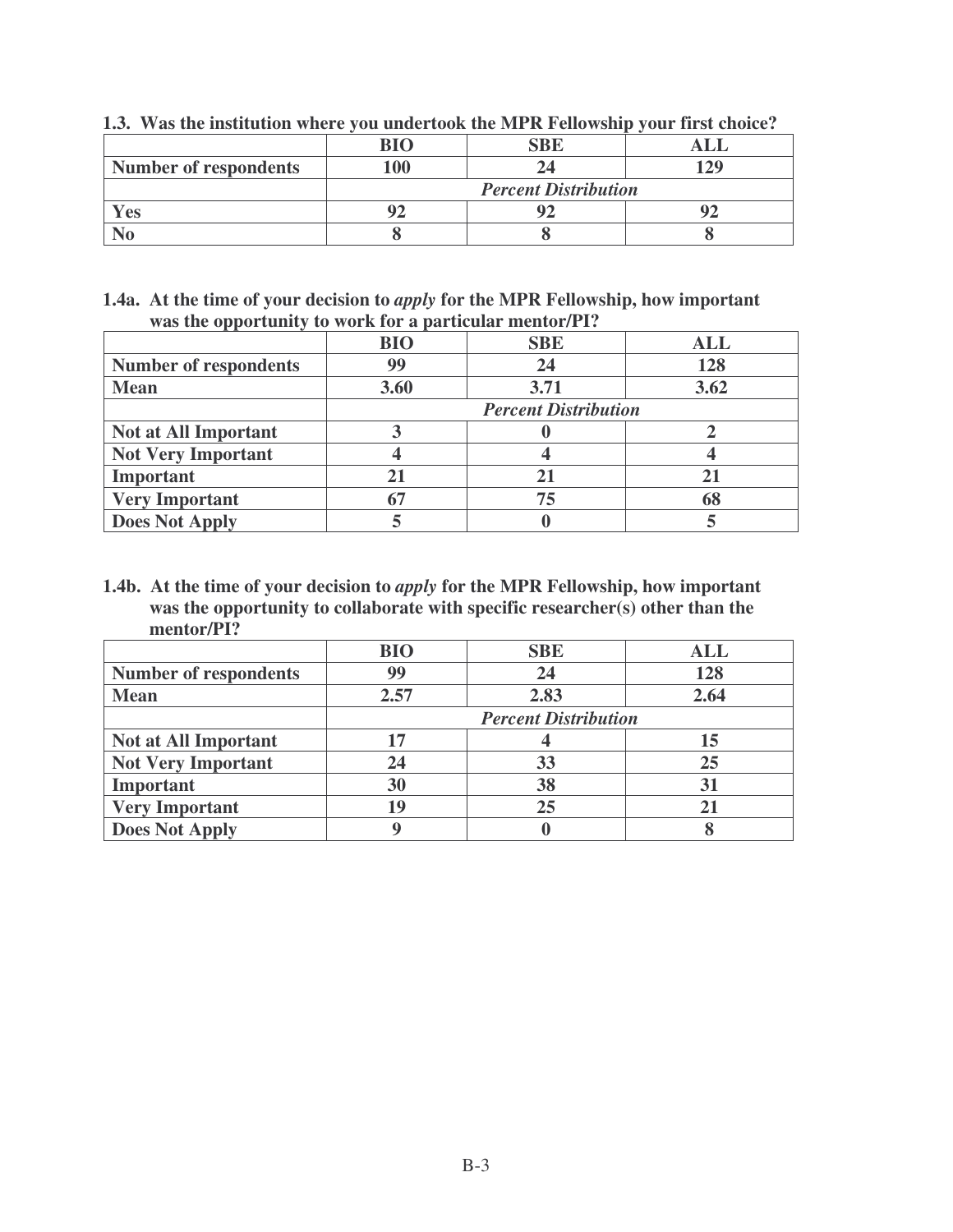| was the opportunity to apply for a starter grant. |            |                             |            |
|---------------------------------------------------|------------|-----------------------------|------------|
|                                                   | <b>BIO</b> | <b>SBE</b>                  | <b>ALL</b> |
| <b>Number of respondents</b>                      | 99         | 24                          | 128        |
| <b>Mean</b>                                       | 3.23       | 3.08                        | 3.18       |
|                                                   |            | <b>Percent Distribution</b> |            |
| <b>Not at All Important</b>                       |            |                             |            |
| <b>Not Very Important</b>                         | 16         | 29                          | 19         |
| Important                                         | 31         | 21                          | 29         |
| <b>Very Important</b>                             | 46         | 46                          | 45         |
| <b>Does Not Apply</b>                             |            |                             |            |

**1.4c. At the time of your decision to** *apply* **for the MPR Fellowship, how important was the opportunity to apply for a "starter grant"?**

**1.4d. At the time of your decision to** *apply* **for the MPR Fellowship, how important was the opportunity to gain access to specialized research facilities or equipment?**

|                              | <b>BIO</b> | <b>SBE</b>                  | <b>ALL</b> |
|------------------------------|------------|-----------------------------|------------|
| <b>Number of respondents</b> | 99         | 24                          | 128        |
| <b>Mean</b>                  | 2.98       | 3.23                        | 3.03       |
|                              |            | <b>Percent Distribution</b> |            |
| <b>Not at All Important</b>  |            |                             |            |
| <b>Not Very Important</b>    | 15         |                             |            |
| Important                    | 32         | 25                          | 30         |
| <b>Very Important</b>        | 33         | 46                          | 36         |
| <b>Does Not Apply</b>        |            |                             |            |

**1.4e. At the time of your decision to** *apply* **for the MPR Fellowship, how important was the opportunity to work in a desired geographic location in the U.S.?**

|                              | <b>BIO</b> | <b>SBE</b>                  | ALL  |
|------------------------------|------------|-----------------------------|------|
| <b>Number of respondents</b> | 98         | 24                          | 127  |
| <b>Mean</b>                  | 2.89       | 2.83                        | 2.91 |
|                              |            | <b>Percent Distribution</b> |      |
| <b>Not at All Important</b>  | 17         |                             |      |
| <b>Not Very Important</b>    | 16         | 25                          | 17   |
| Important                    | 17         | 13                          | 16   |
| <b>Very Important</b>        |            | 42                          |      |
| <b>Does Not Apply</b>        |            |                             |      |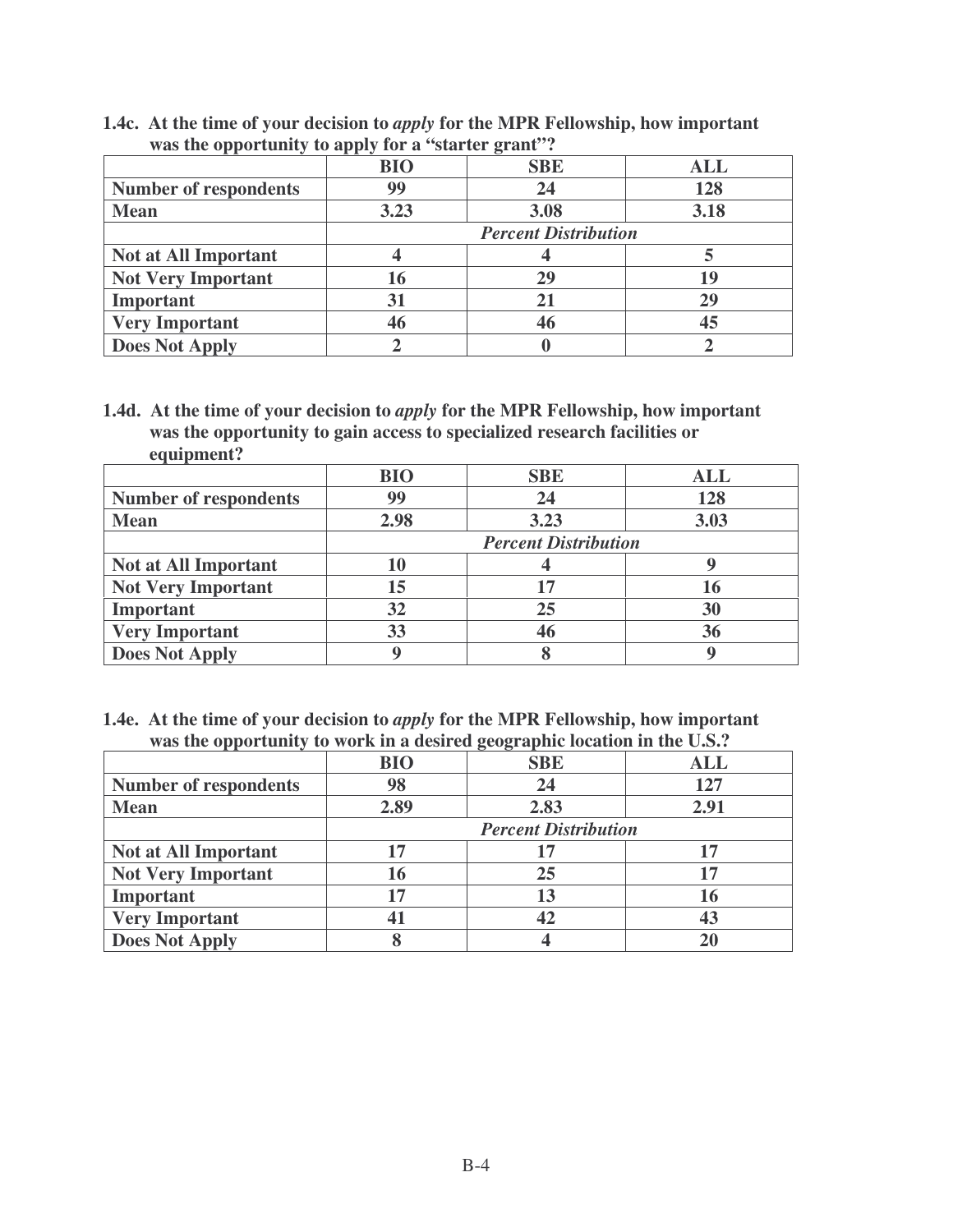**1.4f. At the time of your decision to** *apply* **for the MPR Fellowship, how important was the opportunity to work at a desired foreign location?**

|                              | <b>BIO</b> | <b>SBE</b>                  | <b>ALL</b> |
|------------------------------|------------|-----------------------------|------------|
| <b>Number of respondents</b> | 98         | 24                          | 127        |
| <b>Mean</b>                  | 1.98       | 1.87                        | 1.97       |
|                              |            | <b>Percent Distribution</b> |            |
| <b>Not at All Important</b>  |            | 38                          |            |
| <b>Not Very Important</b>    |            |                             |            |
| Important                    |            |                             |            |
| <b>Very Important</b>        |            |                             |            |
| <b>Does Not Apply</b>        |            | 38                          |            |

**1.4g. At the time of your decision to** *apply* **for the MPR Fellowship, how important was the opportunity to develop/improve your publication record?**

|                              | <b>BIO</b> | <b>SBE</b>                  | <b>ALL</b> |
|------------------------------|------------|-----------------------------|------------|
| <b>Number of respondents</b> | 98         | 24                          | 127        |
| <b>Mean</b>                  | 3.51       | 3.75                        | 3.57       |
|                              |            | <b>Percent Distribution</b> |            |
| <b>Not at All Important</b>  |            |                             |            |
| <b>Not Very Important</b>    |            |                             |            |
| Important                    | 32         |                             |            |
| <b>Very Important</b>        |            |                             |            |
| <b>Does Not Apply</b>        |            |                             |            |

**1.4h. At the time of your decision to** *apply* **for the MPR Fellowship, how important was the opportunity to improve your chances of eventually obtaining a tenured position at a major university?**

|                              | <b>BIO</b> | <b>SBE</b>                  | <b>ALL</b> |
|------------------------------|------------|-----------------------------|------------|
| <b>Number of respondents</b> | 99         | 24                          | 128        |
| <b>Mean</b>                  | 3.52       | 3.63                        | 3.55       |
|                              |            | <b>Percent Distribution</b> |            |
| <b>Not at All Important</b>  |            |                             |            |
| <b>Not Very Important</b>    |            |                             |            |
| Important                    |            | 25                          |            |
| <b>Very Important</b>        |            |                             |            |
| <b>Does Not Apply</b>        |            |                             |            |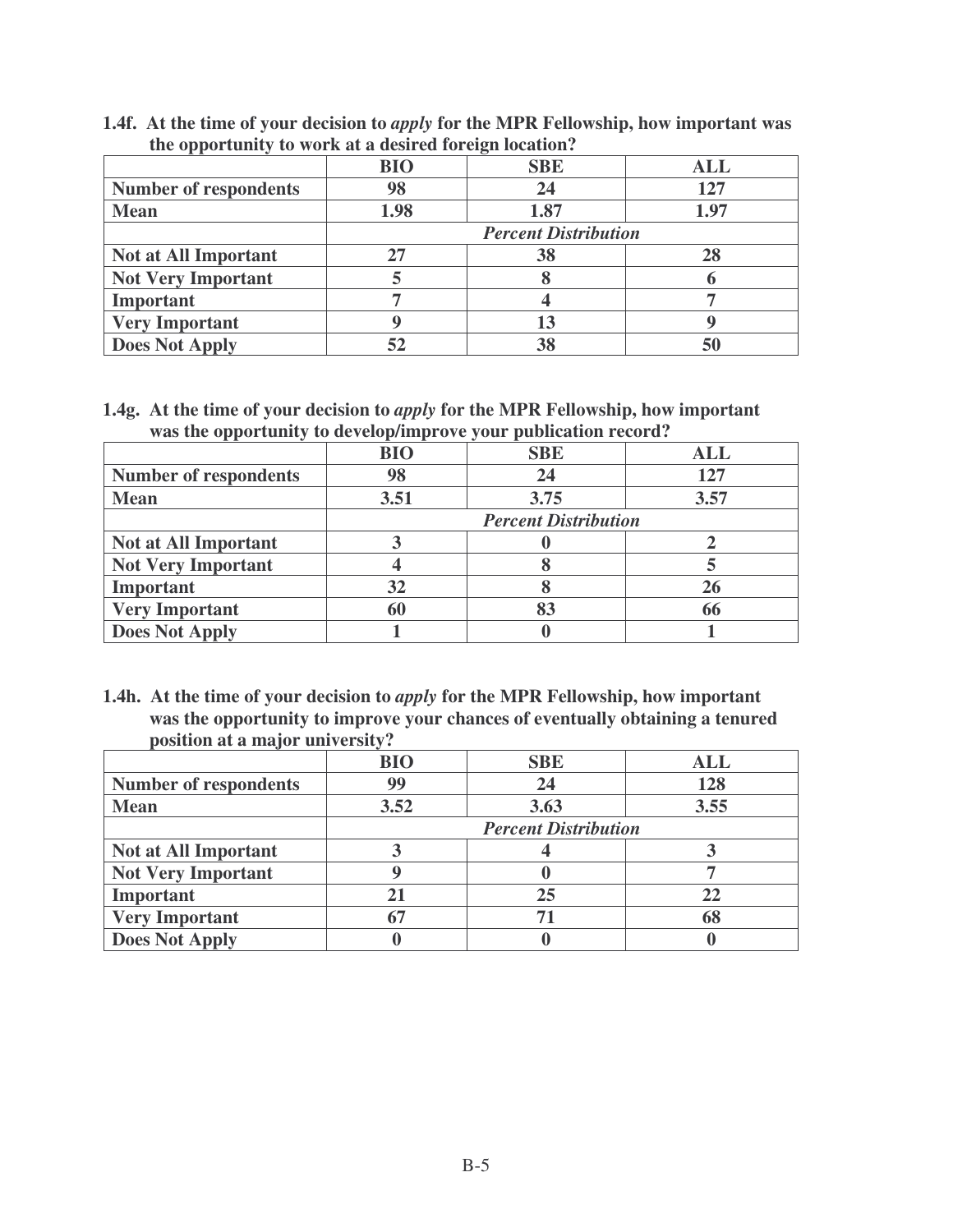**1.4i. At the time of your decision to** *apply* **for the MPR Fellowship, how important was the opportunity to improve your chances of eventually obtaining a research position in a private-sector firm?**

|                              | <b>BIO</b> | <b>SBE</b>                  | ALL  |
|------------------------------|------------|-----------------------------|------|
| <b>Number of respondents</b> | 99         | 24                          | 128  |
| <b>Mean</b>                  | 2.15       | 1.79                        | 2.07 |
|                              |            | <b>Percent Distribution</b> |      |
| <b>Not at All Important</b>  | <b>26</b>  | 38                          | 29   |
| <b>Not Very Important</b>    | 20         | 25                          |      |
| Important                    |            | 13                          |      |
| <b>Very Important</b>        |            |                             |      |
| <b>Does Not Apply</b>        |            |                             |      |

**1.4j. At the time of your decision to** *apply* **for the MPR Fellowship, how important was encouragement from your thesis advisor(s)?**

|                              | <b>BIO</b> | <b>SBE</b>                  | <b>ALL</b> |
|------------------------------|------------|-----------------------------|------------|
| <b>Number of respondents</b> | 99         | 24                          | 128        |
| <b>Mean</b>                  | 2.45       | 2.29                        | 2.43       |
|                              |            | <b>Percent Distribution</b> |            |
| <b>Not at All Important</b>  | 23         | 33                          | 24         |
| <b>Not Very Important</b>    |            |                             | 15         |
| Important                    | 26         | 42                          |            |
| <b>Very Important</b>        |            |                             |            |
| <b>Does Not Apply</b>        |            |                             |            |

**1.4k. At the time of your decision to** *apply* **for the MPR Fellowship, how important was encouragement from other colleague(s)?**

|                              | <b>BIO</b> | <b>SBE</b>                  | <b>ALL</b> |
|------------------------------|------------|-----------------------------|------------|
| <b>Number of respondents</b> | 98         | 24                          | 127        |
| <b>Mean</b>                  | 2.47       | 2.41                        | 2.50       |
|                              |            | <b>Percent Distribution</b> |            |
| Not at All Important         | 18         | 29                          |            |
| <b>Not Very Important</b>    |            | 13                          |            |
| Important                    | 32         | 33                          |            |
| <b>Very Important</b>        | 13         |                             |            |
| <b>Does Not Apply</b>        | 15         |                             |            |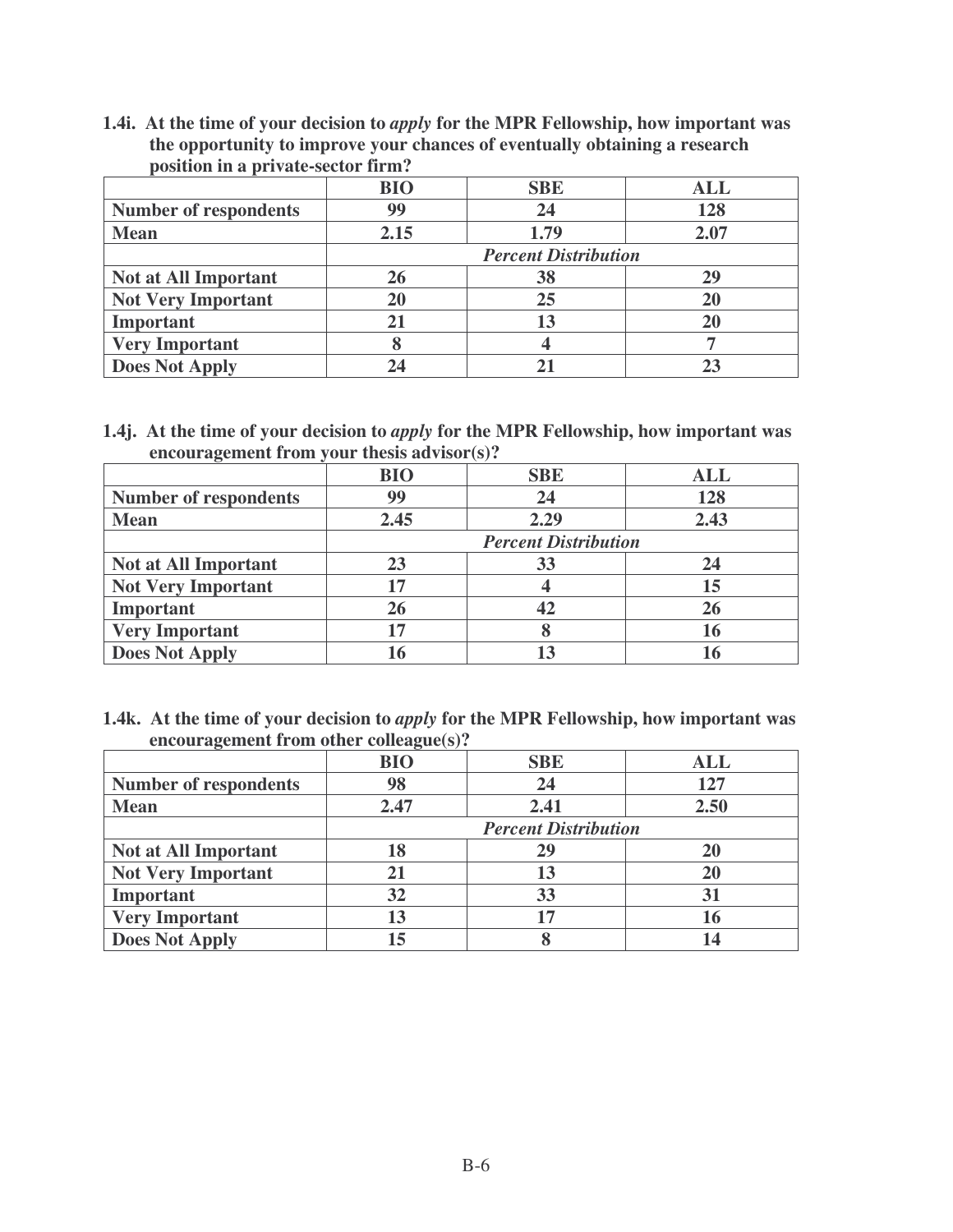|                              | <b>BIO</b> | <b>SBE</b>                  | ALL  |
|------------------------------|------------|-----------------------------|------|
| <b>Number of respondents</b> | 98         | 24                          | 127  |
| <b>Mean</b>                  | 1.88       | 1.75                        | 1.89 |
|                              |            | <b>Percent Distribution</b> |      |
| <b>Not at All Important</b>  | 31         |                             |      |
| <b>Not Very Important</b>    | 17         | 17                          |      |
| Important                    | 12         | 17                          |      |
| <b>Very Important</b>        |            |                             |      |
| <b>Does Not Apply</b>        | 35         |                             |      |

**1.4l. At the time of your decision to** *apply* **for the MPR Fellowship, how important were reports from prior Fellows?**

**1.4m. At the time of your decision to** *apply* **for the MPR Fellowship, how important was the fact that the Fellowship could be used at any institution?**

|                              | <b>BIO</b> | <b>SBE</b>                  | <b>ALL</b> |
|------------------------------|------------|-----------------------------|------------|
| <b>Number of respondents</b> | 98         |                             | 127        |
| <b>Mean</b>                  | 3.34       | 2.96                        | 3.28       |
|                              |            | <b>Percent Distribution</b> |            |
| <b>Not at All Important</b>  |            | 25                          |            |
| <b>Not Very Important</b>    | 13         |                             |            |
| Important                    | 17         | 17                          |            |
| <b>Very Important</b>        | 57         | 50                          | 56         |
| <b>Does Not Apply</b>        |            |                             |            |

| 1.4n. At the time of your decision to <i>apply</i> for the MPR Fellowship, how important |
|------------------------------------------------------------------------------------------|
| were other reason(s) for applying? (respondent wrote in reasons)                         |

|                              | $\circ$    |                             |            |
|------------------------------|------------|-----------------------------|------------|
|                              | <b>BIO</b> | <b>SBE</b>                  | <b>ALL</b> |
| <b>Number of respondents</b> | 28         |                             | 36         |
| <b>Mean</b>                  | 3.88       | 4.00                        | 3.89       |
|                              |            | <b>Percent Distribution</b> |            |
| <b>Not at All Important</b>  |            |                             |            |
| <b>Not Very Important</b>    |            |                             |            |
| Important                    |            |                             |            |
| <b>Very Important</b>        | 50         |                             |            |
| <b>Does Not Apply</b>        |            |                             |            |

#### **1.5. Did you apply more than once?**

|                              | RΙO |                             |  |
|------------------------------|-----|-----------------------------|--|
| <b>Number of respondents</b> |     |                             |  |
|                              |     | <b>Percent Distribution</b> |  |
| Yes                          |     |                             |  |
|                              |     |                             |  |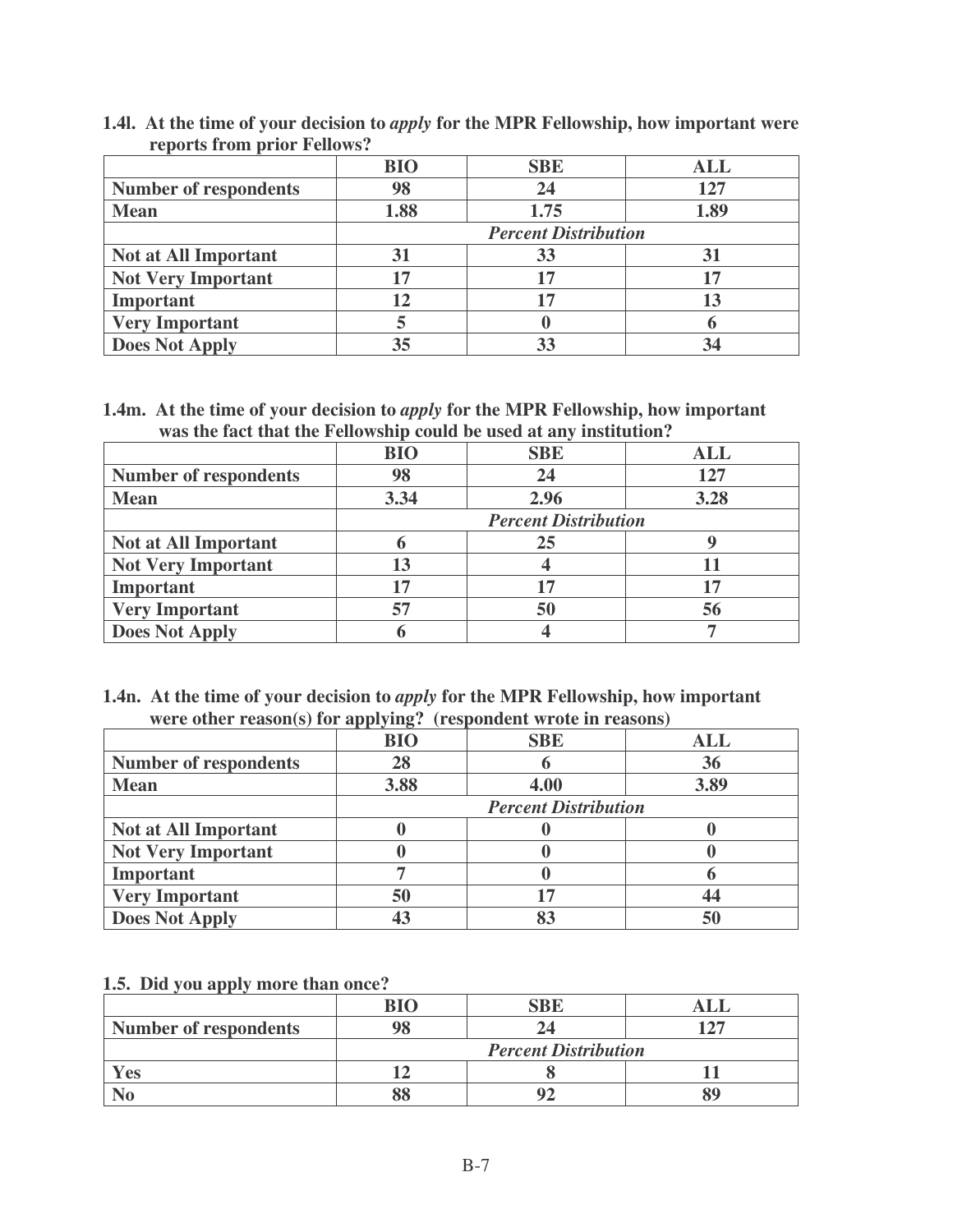## **1.6. Around the time(s) you applied for the MPR Fellowship, did you apply for any other postdoctoral fellowships?**

|                              | <b>BIO</b> | SBE                         |  |
|------------------------------|------------|-----------------------------|--|
| <b>Number of respondents</b> | QQ         |                             |  |
|                              |            | <b>Percent Distribution</b> |  |
| Yes                          | ნშ         |                             |  |
|                              |            |                             |  |

**1.7. If Yes, was one or more of those other fellowships offered to you?**

|                              | RI∩ |                             |  |
|------------------------------|-----|-----------------------------|--|
| <b>Number of respondents</b> |     |                             |  |
|                              |     | <b>Percent Distribution</b> |  |
| Yes                          |     |                             |  |
|                              |     |                             |  |

**1.8. If Yes, why did you choose the MPR Fellowship over the other(s)?**

|                                | <b>BIO</b> | <b>SBE</b>                  | ALL |
|--------------------------------|------------|-----------------------------|-----|
| <b>Number of respondents</b>   | 34         |                             | 45  |
|                                |            | <b>Percent Distribution</b> |     |
| Could use it at any            | 35         | 50                          | 38  |
| institution                    |            |                             |     |
| The stipend was better         | 59         | 75                          | 64  |
| <b>NSF Fellowship has more</b> | 38         | 63                          | 42  |
| prestige                       |            |                             |     |
| Could apply for a starter      | 62         | 50                          | 58  |
| grant                          |            |                             |     |
| <b>Other</b>                   | 35         | 25                          | 33  |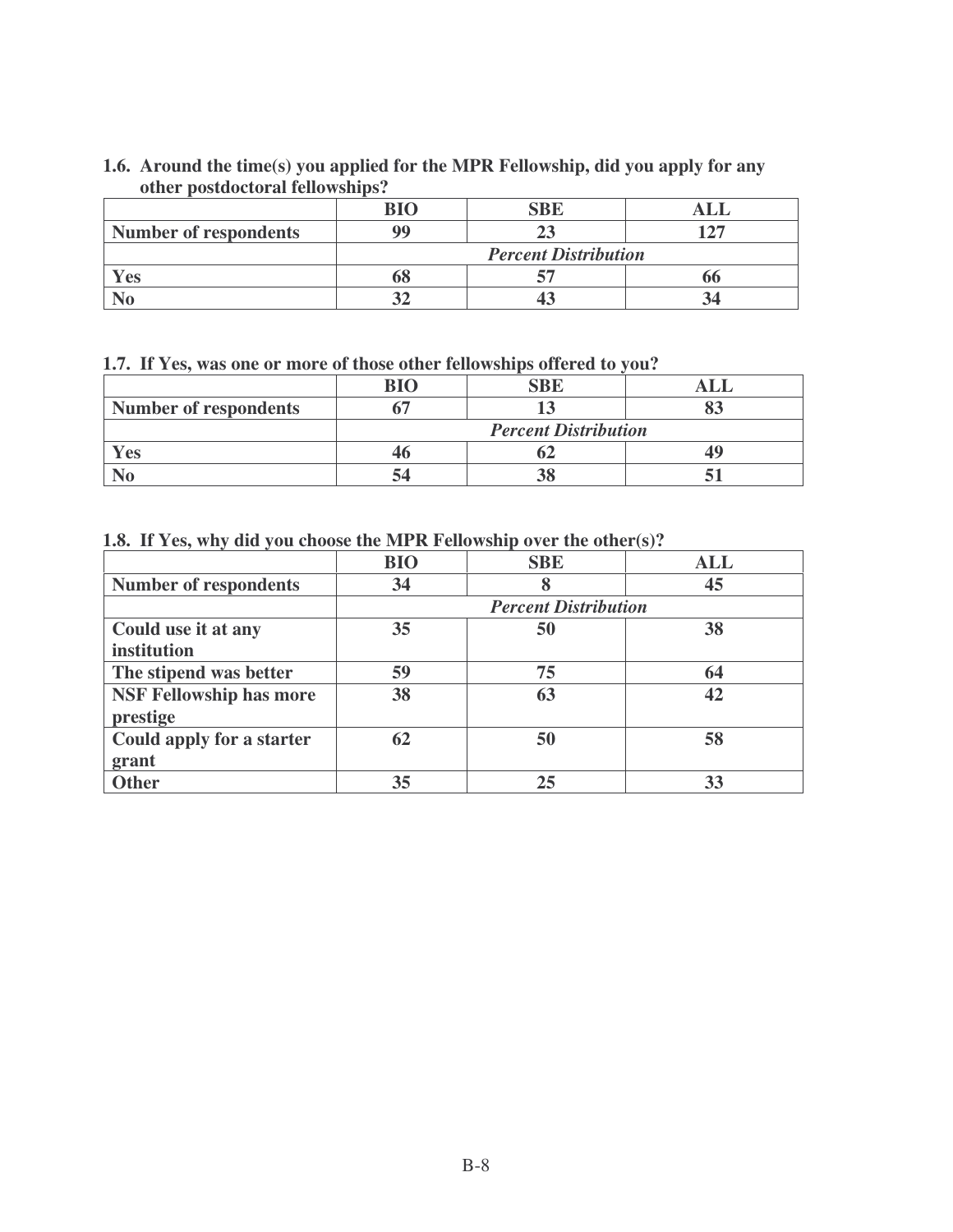|                                                    | <b>BIO</b> | <b>SBE</b>                  | <b>ALL</b> |
|----------------------------------------------------|------------|-----------------------------|------------|
| <b>Number of respondents</b>                       | 96         | 22                          | 123        |
|                                                    |            | <b>Percent Distribution</b> |            |
| <b>Published on topics you</b><br>wanted           | 68         | 59                          | 67         |
| Spoke with postdoc fellows<br>or graduate students | 22         | 14                          | 20         |
| Thesis advisor provided<br>leads                   | 33         | 41                          | 34         |
| <b>Career advisor provided</b><br>leads            |            | $\mathbf 0$                 |            |
| <b>NSF Program Officer(s)</b><br>provided leads    |            | $\boldsymbol{0}$            |            |
| <b>Professional society</b><br>provided leads      | 6          | 5                           | 6          |
| <b>Other</b>                                       | 29         | 36                          | 32         |

**1.9. How did you identify the mentor(s)/PI(s) who might best suit your postdoctoral work?**

## **1.10a. In choosing a mentor, how important was the mentor's reputation as a researcher?**

|                              | <b>BIO</b> | <b>SBE</b>                  | ALL  |
|------------------------------|------------|-----------------------------|------|
| <b>Number of respondents</b> | 101        | 23                          | 129  |
| <b>Mean</b>                  | 3.85       | 3.65                        | 3.81 |
|                              |            | <b>Percent Distribution</b> |      |
| <b>Not at All Important</b>  |            |                             |      |
| <b>Not Very Important</b>    |            |                             |      |
| Important                    | 13         | 17                          |      |
| <b>Very Important</b>        | 86         | 74                          |      |
| <b>Does Not Apply</b>        |            |                             |      |

## **1.10b. In choosing a mentor, how important was the mentor's reputation as a supervisor?**

|                              | <b>BIO</b> | <b>SBE</b>                  | ALL  |
|------------------------------|------------|-----------------------------|------|
| <b>Number of respondents</b> | 101        | 23                          | 129  |
| <b>Mean</b>                  | 3.03       | 3.09                        | 3.06 |
|                              |            | <b>Percent Distribution</b> |      |
| <b>Not at All Important</b>  |            |                             |      |
| <b>Not Very Important</b>    | 23         | 30                          | 23   |
| Important                    | 38         | 26                          | 36   |
| <b>Very Important</b>        | 34         | 39                          | 36   |
| <b>Does Not Apply</b>        |            |                             |      |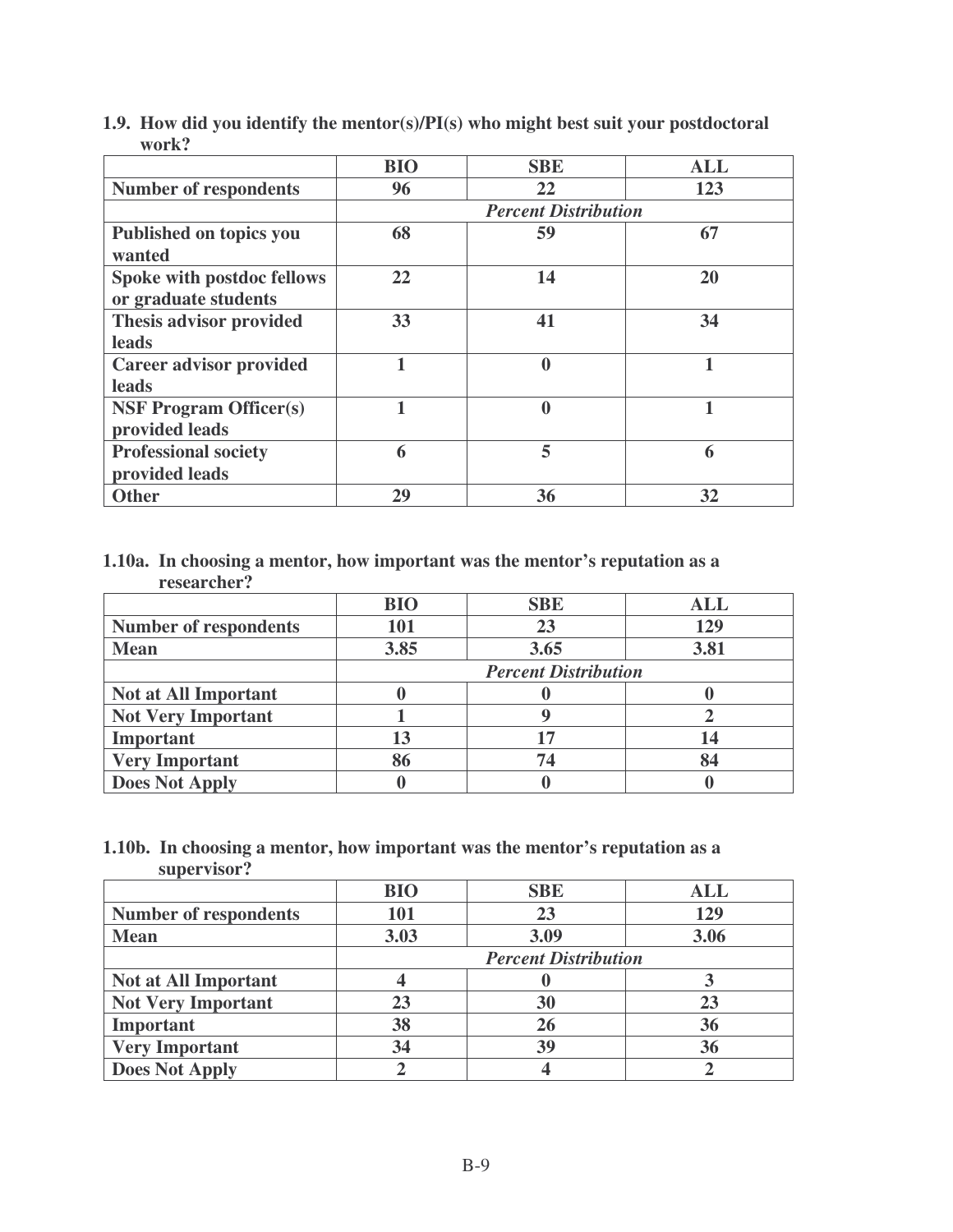|                              | <b>BIO</b>                  | <b>SBE</b> | <b>ALL</b> |
|------------------------------|-----------------------------|------------|------------|
| <b>Number of respondents</b> | 101                         | 23         | 129        |
| <b>Mean</b>                  | 3.21                        | 3.26       | 3.23       |
|                              | <b>Percent Distribution</b> |            |            |
| <b>Not at All Important</b>  |                             |            |            |
| <b>Not Very Important</b>    | 13                          |            |            |
| Important                    | 47                          | 30         |            |
| <b>Very Important</b>        | 38                          |            |            |
| <b>Does Not Apply</b>        |                             |            |            |

**1.10c. In choosing a mentor, how important was it to have personal compatibility with the mentor?**

**1.10d. In choosing a mentor, how important was it to have a match of research interests with the mentor?**

|                              | <b>BIO</b> | <b>SBE</b>                  | <b>ALL</b> |
|------------------------------|------------|-----------------------------|------------|
| <b>Number of respondents</b> | 100        | 23                          | 128        |
| <b>Mean</b>                  | 3.81       | 3.65                        | 3.77       |
|                              |            | <b>Percent Distribution</b> |            |
| <b>Not at All Important</b>  |            |                             |            |
| <b>Not Very Important</b>    |            |                             |            |
| <b>Important</b>             | 13         | 35                          |            |
| <b>Very Important</b>        | 84         |                             |            |
| <b>Does Not Apply</b>        |            |                             |            |

**1.10e. In choosing a mentor, how important was it to have the mentor's agreement that you could work on research topics of your own selection?**

|                              | <b>BIO</b> | <b>SBE</b>                  | ALL  |
|------------------------------|------------|-----------------------------|------|
| <b>Number of respondents</b> | 101        | 23                          | 129  |
| <b>Mean</b>                  | 3.41       | 3.59                        | 3.46 |
|                              |            | <b>Percent Distribution</b> |      |
| <b>Not at All Important</b>  |            |                             |      |
| <b>Not Very Important</b>    | 10         |                             |      |
| Important                    | 30         | 26                          |      |
| <b>Very Important</b>        | 52         | 65                          | 56   |
| <b>Does Not Apply</b>        |            |                             |      |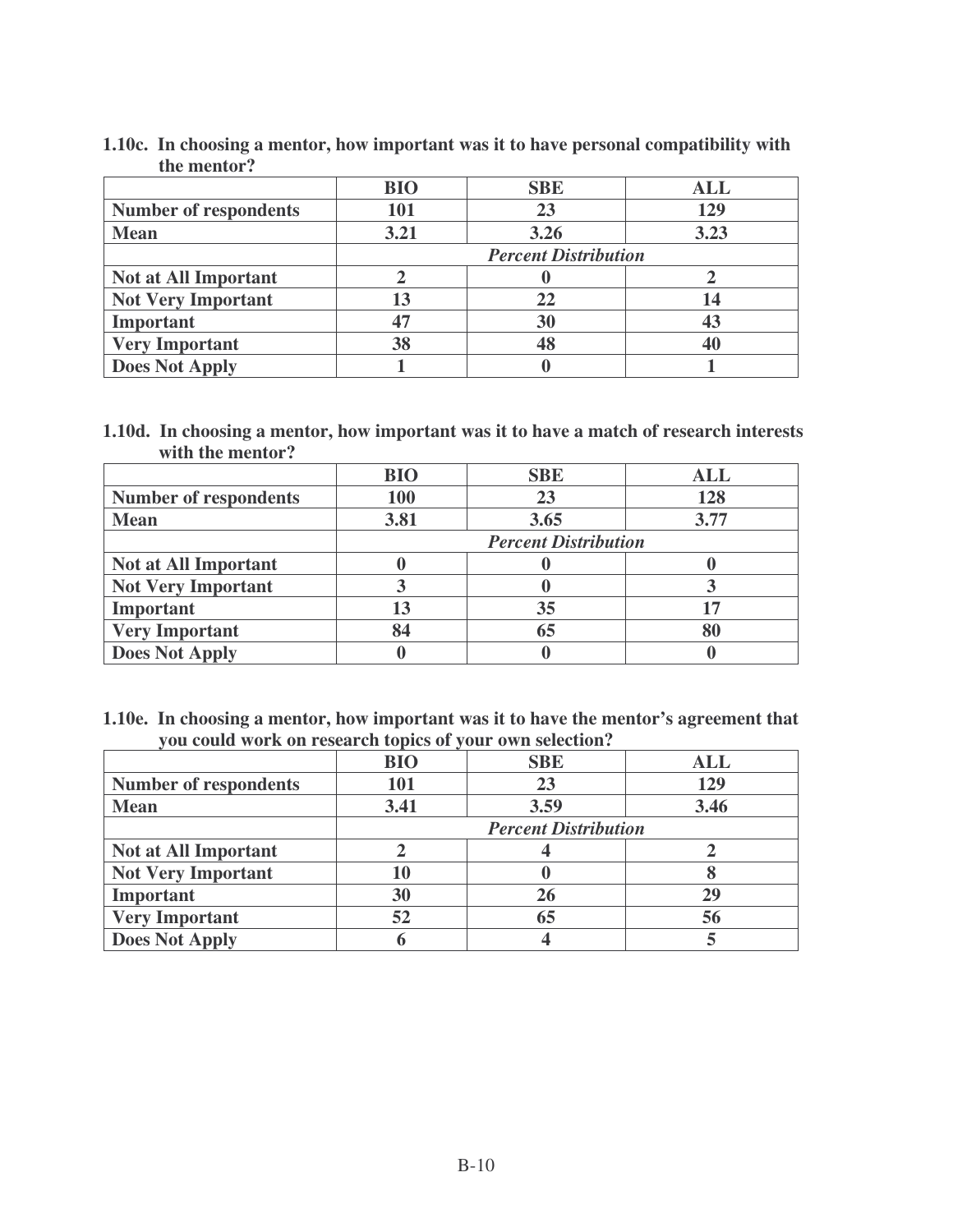**1.10f. In choosing a mentor, how important was it to have the mentor's agreement to give you time to search for a post-Fellowship position?**

|                              | <b>BIO</b> | <b>SBE</b>                  | ALL  |
|------------------------------|------------|-----------------------------|------|
| <b>Number of respondents</b> | 101        | 23                          | 129  |
| <b>Mean</b>                  | 2.66       | 2.67                        | 2.67 |
|                              |            | <b>Percent Distribution</b> |      |
| <b>Not at All Important</b>  | 14         |                             | 13   |
| <b>Not Very Important</b>    | 25         | 22                          |      |
| Important                    | 22         | 22                          | 22   |
| <b>Very Important</b>        | 24         | 22                          |      |
| <b>Does Not Apply</b>        | 16         |                             |      |

**1.10g. In choosing a mentor, how important was the geographic location of the mentor or the mentor's institution?**

|                              | <b>BIO</b> | <b>SBE</b>                  | <b>ALL</b> |
|------------------------------|------------|-----------------------------|------------|
| <b>Number of respondents</b> | 101        | 23                          | 129        |
| <b>Mean</b>                  | 2.95       | 2.90                        | 2.96       |
|                              |            | <b>Percent Distribution</b> |            |
| <b>Not at All Important</b>  | 12         |                             |            |
| <b>Not Very Important</b>    | 25         |                             |            |
| Important                    | 20         | 22                          | 22         |
| <b>Very Important</b>        | 44         | 35                          |            |
| <b>Does Not Apply</b>        |            |                             |            |

| 1.10h. In choosing a mentor, how important was it to have a mentor who was a minority |
|---------------------------------------------------------------------------------------|
| scientist?                                                                            |

|                              | <b>BIO</b> | <b>SBE</b>                  | ALL  |
|------------------------------|------------|-----------------------------|------|
| <b>Number of respondents</b> | 101        | 23                          | 129  |
| <b>Mean</b>                  | 1.33       | 1.94                        | 1.45 |
|                              |            | <b>Percent Distribution</b> |      |
| <b>Not at All Important</b>  | 42         | 35                          |      |
| <b>Not Very Important</b>    | 12         | 17                          |      |
| Important                    |            |                             |      |
| <b>Very Important</b>        |            | 13                          |      |
| <b>Does Not Apply</b>        |            | 30                          |      |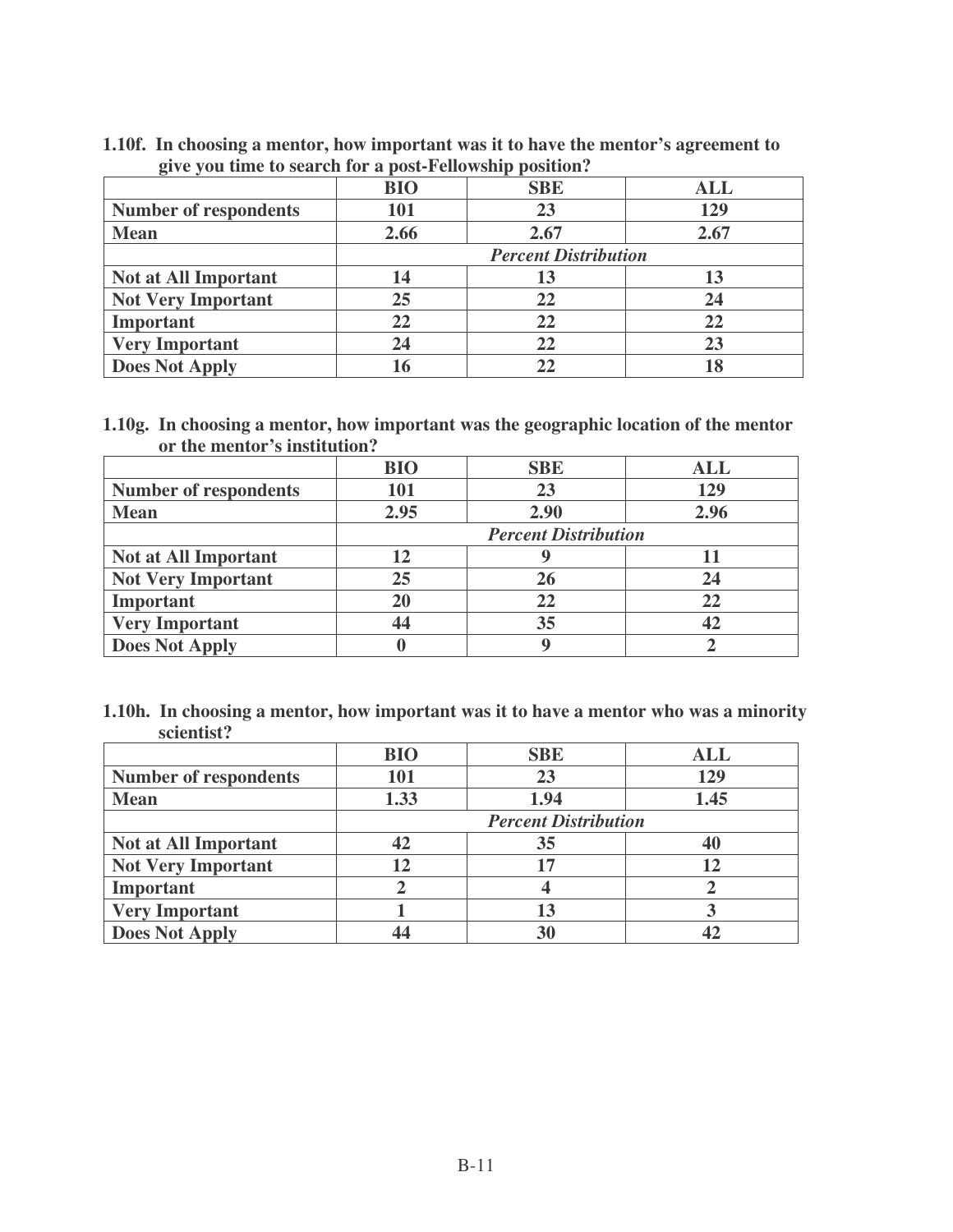| <b>IIIIIIIIIIIII SCIEIIIISL!</b> |            |                             |            |
|----------------------------------|------------|-----------------------------|------------|
|                                  | <b>BIO</b> | <b>SBE</b>                  | <b>ALL</b> |
| <b>Number of respondents</b>     | <b>100</b> | 23                          | 128        |
| <b>Mean</b>                      | 1.18       | 1.31                        | 1.19       |
|                                  |            | <b>Percent Distribution</b> |            |
| <b>Not at All Important</b>      | 63         | 39                          | 59         |
| <b>Not Very Important</b>        | 14         | 17                          | 14         |
| <b>Important</b>                 |            |                             |            |
| <b>Very Important</b>            |            |                             |            |
| <b>Does Not Apply</b>            |            |                             |            |

**1.10i. In choosing a mentor, how important was it to have a mentor who was not a** minority *scientist?* 

#### **1.10j. In choosing a mentor, how important were other factors? (respondent wrote in factors)**

| $\sim$                       |            |                             |      |
|------------------------------|------------|-----------------------------|------|
|                              | <b>BIO</b> | <b>SBE</b>                  | ALL  |
| <b>Number of respondents</b> | 21         |                             | 25   |
| <b>Mean</b>                  | 4.00       | 4.00                        | 4.00 |
|                              |            | <b>Percent Distribution</b> |      |
| <b>Not at All Important</b>  |            |                             |      |
| <b>Not Very Important</b>    |            |                             |      |
| Important                    |            |                             |      |
| <b>Very Important</b>        | 48         | 25                          |      |
| <b>Does Not Apply</b>        | 52         | 75                          |      |

## **1.11. Did you receive a travel/planning award from the MPR Fellowship program while a graduate student?**

|                              | <b>BIO</b>                  | SBE |  |
|------------------------------|-----------------------------|-----|--|
| <b>Number of respondents</b> | 100                         |     |  |
|                              | <b>Percent Distribution</b> |     |  |
| Yes                          |                             |     |  |
|                              |                             |     |  |

## **1.12a. How useful was the travel/planning award for visits to prospective mentors' host institution(s)?**

|                              | <b>BIO</b>                  | <b>SBE</b> |      |
|------------------------------|-----------------------------|------------|------|
| <b>Number of respondents</b> |                             |            |      |
| <b>Mean</b>                  | 4.00                        | 4.00       | 4.00 |
|                              | <b>Percent Distribution</b> |            |      |
| <b>Not at All Useful</b>     |                             |            |      |
| <b>Not Very Useful</b>       |                             |            |      |
| <b>Useful</b>                |                             |            |      |
| <b>Very Useful</b>           | 100                         | 100        | 100  |
| <b>Does Not Apply</b>        |                             |            |      |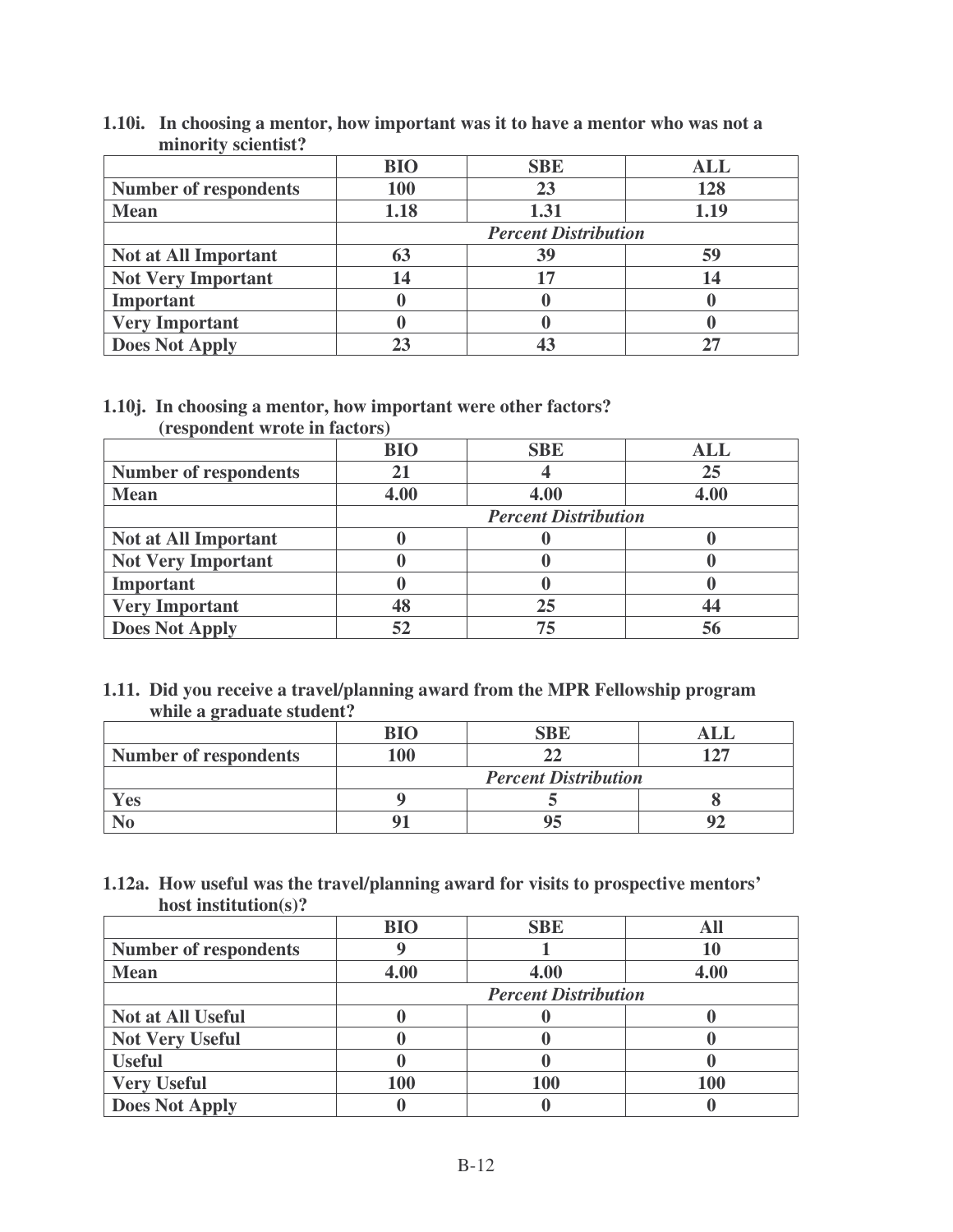| $\mathbf{u}$ anning piant.   |                             |            |            |
|------------------------------|-----------------------------|------------|------------|
|                              | <b>BIO</b>                  | <b>SBE</b> | <b>ALL</b> |
| <b>Number of respondents</b> |                             |            |            |
| <b>Mean</b>                  | 3.22                        | 3.00       | 3.20       |
|                              | <b>Percent Distribution</b> |            |            |
| <b>Not at All Useful</b>     |                             |            |            |
| <b>Not Very Useful</b>       |                             |            |            |
| <b>Useful</b>                | 22                          | 100        | 30         |
| <b>Very Useful</b>           | 56                          |            | 50         |
| <b>Does Not Apply</b>        |                             |            |            |

**1.12b. How useful was the travel/planning award for the development of a postdoctoral training plan?**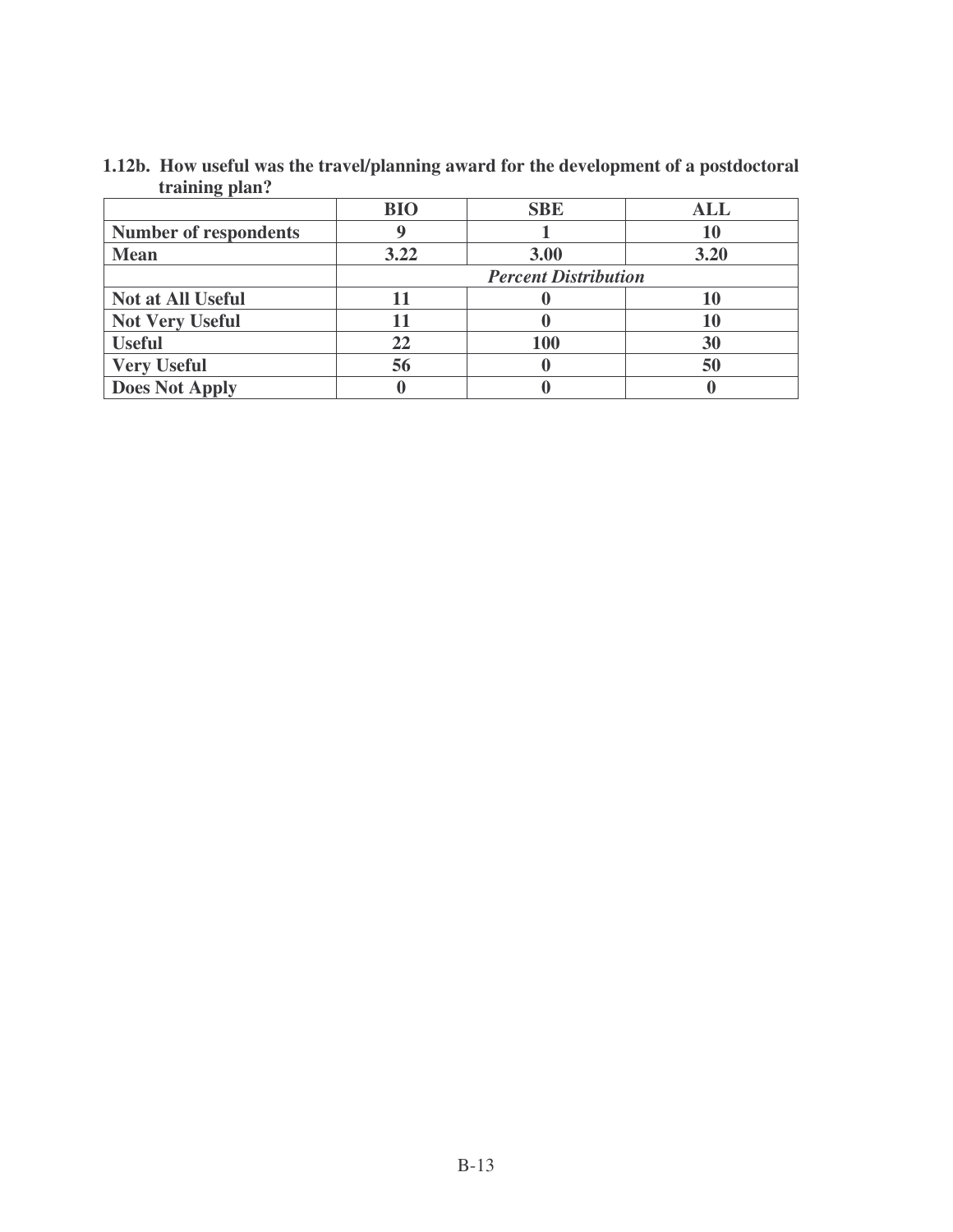## **Section B: Your Activities and Experiences During the Fellowship**

## **2.1. Have you completed your MPR Fellowship?**

|                              | $\mathbf{R}$ I $\Omega$     |  |  |
|------------------------------|-----------------------------|--|--|
| <b>Number of respondents</b> |                             |  |  |
|                              | <b>Percent Distribution</b> |  |  |
| 7es                          |                             |  |  |
|                              |                             |  |  |

#### **2.2. In addition to conducting research, which of the following professional or career development activities did you engage in during your MPR Fellowship?**

|                                                                  | $\sigma$ $\sigma$ | ⊂ ັ                         |            |
|------------------------------------------------------------------|-------------------|-----------------------------|------------|
|                                                                  | <b>BIO</b>        | <b>SBE</b>                  | <b>ALL</b> |
| <b>Number of respondents</b>                                     | 73                | 15                          | 89         |
|                                                                  |                   | <b>Percent Distribution</b> |            |
| <b>Guest lecturing/teaching at</b><br>host institution           | 44                | 73                          | 48         |
| <b>Advising minority students</b><br>at host institution         | 45                | 40                          | 44         |
| <b>Advising non-minority</b><br>students at host institution     | 44                | 53                          | 46         |
| <b>Participating in</b><br>faculty/student committees            | 18                | 13                          | 17         |
| <b>Organizing</b><br>seminars/workshops                          | 22                | 33                          | 25         |
| <b>Attending workshops in</b><br>research area                   | 77                | 80                          | 76         |
| <b>Attending seminars on</b><br>proposal writing/grant<br>making | 48                | $\overline{7}$              | 40         |
| None of the above                                                | 4                 | 7                           | 4          |
| Other professional/career<br>development activities              | 29                | $\overline{7}$              | 25         |

**2.3. During your MPR Fellowship, did you participate in any activities that were intended to influence elementary or secondary (K-12) students, either minority or non-minority, to consider careers in science?**

|                              | RIO                         |  |  |
|------------------------------|-----------------------------|--|--|
| <b>Number of respondents</b> |                             |  |  |
|                              | <b>Percent Distribution</b> |  |  |
| Yes                          |                             |  |  |
|                              |                             |  |  |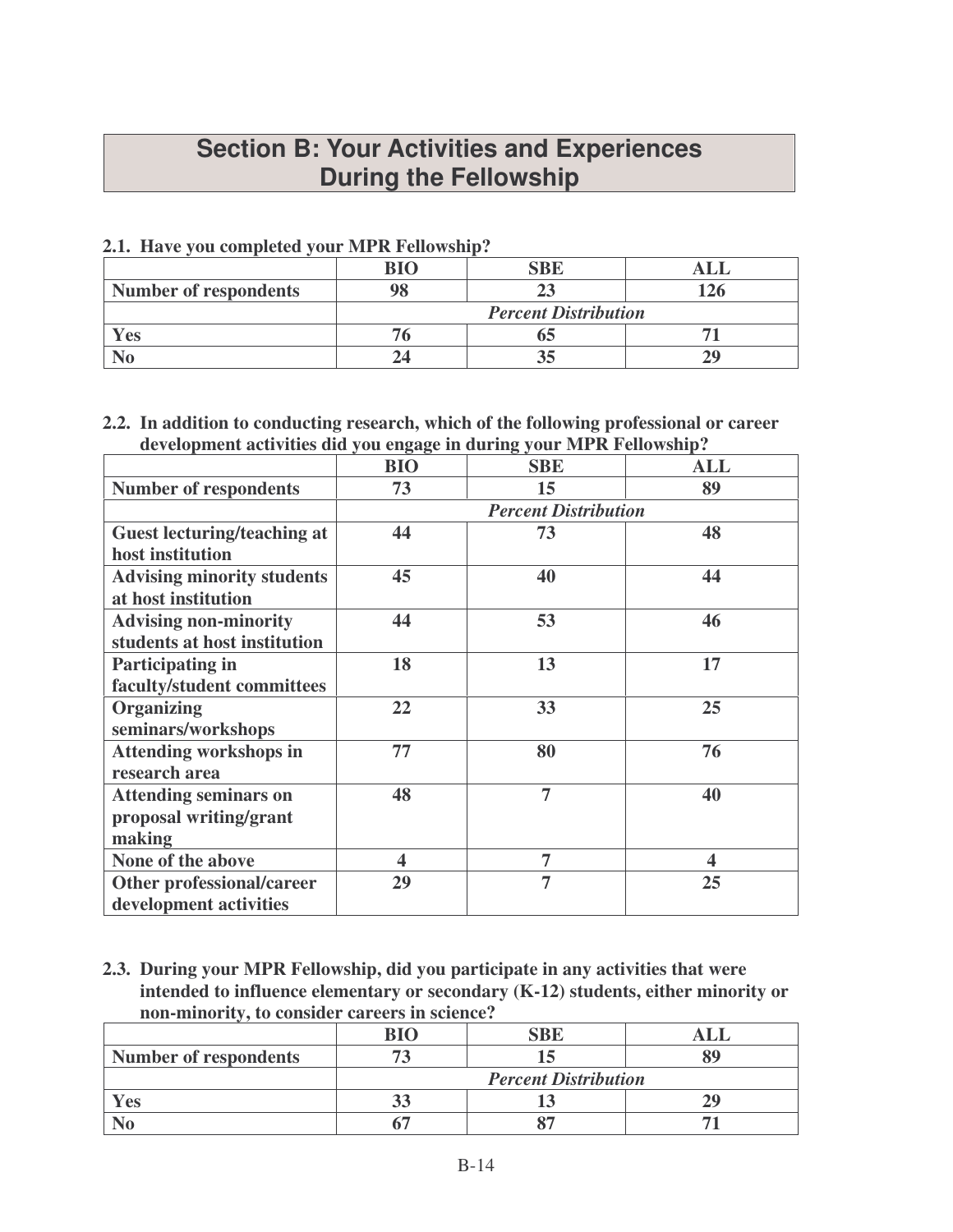| 2.4a. Do you disagree or agree that you were satisfied with the opportunities you had to |
|------------------------------------------------------------------------------------------|
| conduct research?                                                                        |

|                               | <b>BIO</b>                  | <b>SBE</b> |      |
|-------------------------------|-----------------------------|------------|------|
| <b>Number of respondents</b>  | 74                          | 15         | 90   |
| <b>Mean</b>                   | 3.85                        | 3.80       | 3.84 |
|                               | <b>Percent Distribution</b> |            |      |
| <b>Disagree</b>               |                             |            |      |
| <b>Disagree Somewhat</b>      |                             |            |      |
| <b>Agree Somewhat</b>         |                             | 20         |      |
| Agree                         | 89                          |            |      |
| <b>No Idea/Does Not Apply</b> |                             |            |      |

**2.4b. Do you disagree or agree that you were satisfied with the opportunities you had for collaboration with others in the lab?**

|                               | <b>BIO</b>                  | <b>SBE</b> | <b>ALL</b> |
|-------------------------------|-----------------------------|------------|------------|
| <b>Number of respondents</b>  | 74                          | 15         | 90         |
| <b>Mean</b>                   | 3.66                        | 3.25       | 3.61       |
|                               | <b>Percent Distribution</b> |            |            |
| <b>Disagree</b>               |                             |            |            |
| <b>Disagree Somewhat</b>      |                             |            |            |
| <b>Agree Somewhat</b>         | 19                          | 13         |            |
| Agree                         | 72                          |            |            |
| <b>No Idea/Does Not Apply</b> |                             |            |            |

**2.4c. Do you disagree or agree that you were satisfied with the opportunities you had to mentor minority students?**

|                               | <b>BIO</b> | <b>SBE</b>                  |      |
|-------------------------------|------------|-----------------------------|------|
| <b>Number of respondents</b>  | 74         | 15                          | 90   |
| <b>Mean</b>                   | 2.62       | 2.54                        | 2.59 |
|                               |            | <b>Percent Distribution</b> |      |
| <b>Not at All Important</b>   | 18         | 20                          |      |
| <b>Not Very Important</b>     | 12         | 20                          | 14   |
| Important                     | <b>20</b>  | 27                          |      |
| <b>Very Important</b>         | 20         |                             |      |
| <b>No Idea/Does Not Apply</b> | 30         |                             |      |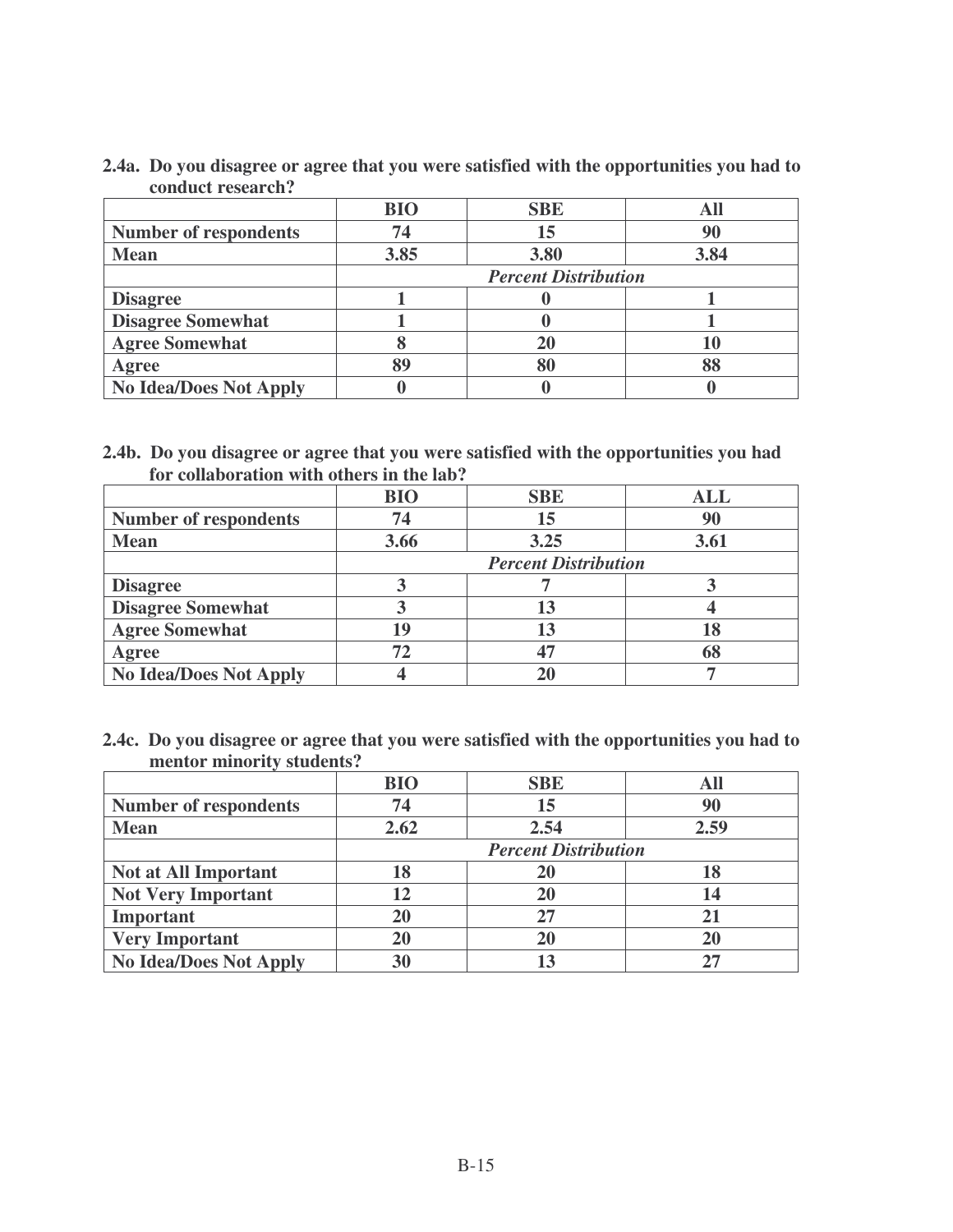|                               |  | 2.4d. Do you disagree or agree that you were satisfied with the opportunities you had to |
|-------------------------------|--|------------------------------------------------------------------------------------------|
| mentor non-minority students? |  |                                                                                          |

|                               | <b>BIO</b> | <b>SBE</b>                  | <b>ALL</b> |
|-------------------------------|------------|-----------------------------|------------|
| <b>Number of respondents</b>  | 74         | 15                          | 90         |
| <b>Mean</b>                   | 3.20       | 2.71                        | 3.09       |
|                               |            | <b>Percent Distribution</b> |            |
| <b>Disagree</b>               |            | 20                          |            |
| <b>Disagree Somewhat</b>      |            | 13                          |            |
| <b>Agree Somewhat</b>         | 27         | 33                          |            |
| Agree                         | 38         |                             | 36         |
| <b>No Idea/Does Not Apply</b> | 19         |                             |            |

**2.4e. Do you disagree or agree that you were satisfied with the amount of stipend you received?**

|                               | <b>BIO</b>                  | <b>SBE</b> | <b>ALL</b> |
|-------------------------------|-----------------------------|------------|------------|
| <b>Number of respondents</b>  | 74                          | 15         | 90         |
| <b>Mean</b>                   | 3.71                        | 3.67       | 3.71       |
|                               | <b>Percent Distribution</b> |            |            |
| <b>Disagree</b>               |                             |            |            |
| <b>Disagree Somewhat</b>      |                             |            |            |
| <b>Agree Somewhat</b>         | 15                          | 20         |            |
| Agree                         | 77                          | 73         |            |
| <b>No Idea/Does Not Apply</b> |                             |            |            |

**2.4f. Do you disagree or agree that the amount allotted for research materials and related expenses was sufficient?**

|                               | <b>BIO</b>                  | <b>SBE</b> | ALL  |
|-------------------------------|-----------------------------|------------|------|
| <b>Number of respondents</b>  | 74                          | 15         | 90   |
| <b>Mean</b>                   | 3.59                        | 3.53       | 3.58 |
|                               | <b>Percent Distribution</b> |            |      |
| <b>Disagree</b>               |                             |            |      |
| <b>Disagree Somewhat</b>      |                             | 13         |      |
| <b>Agree Somewhat</b>         | 28                          | 20         |      |
| Agree                         | 65                          | 67         |      |
| <b>No Idea/Does Not Apply</b> |                             |            |      |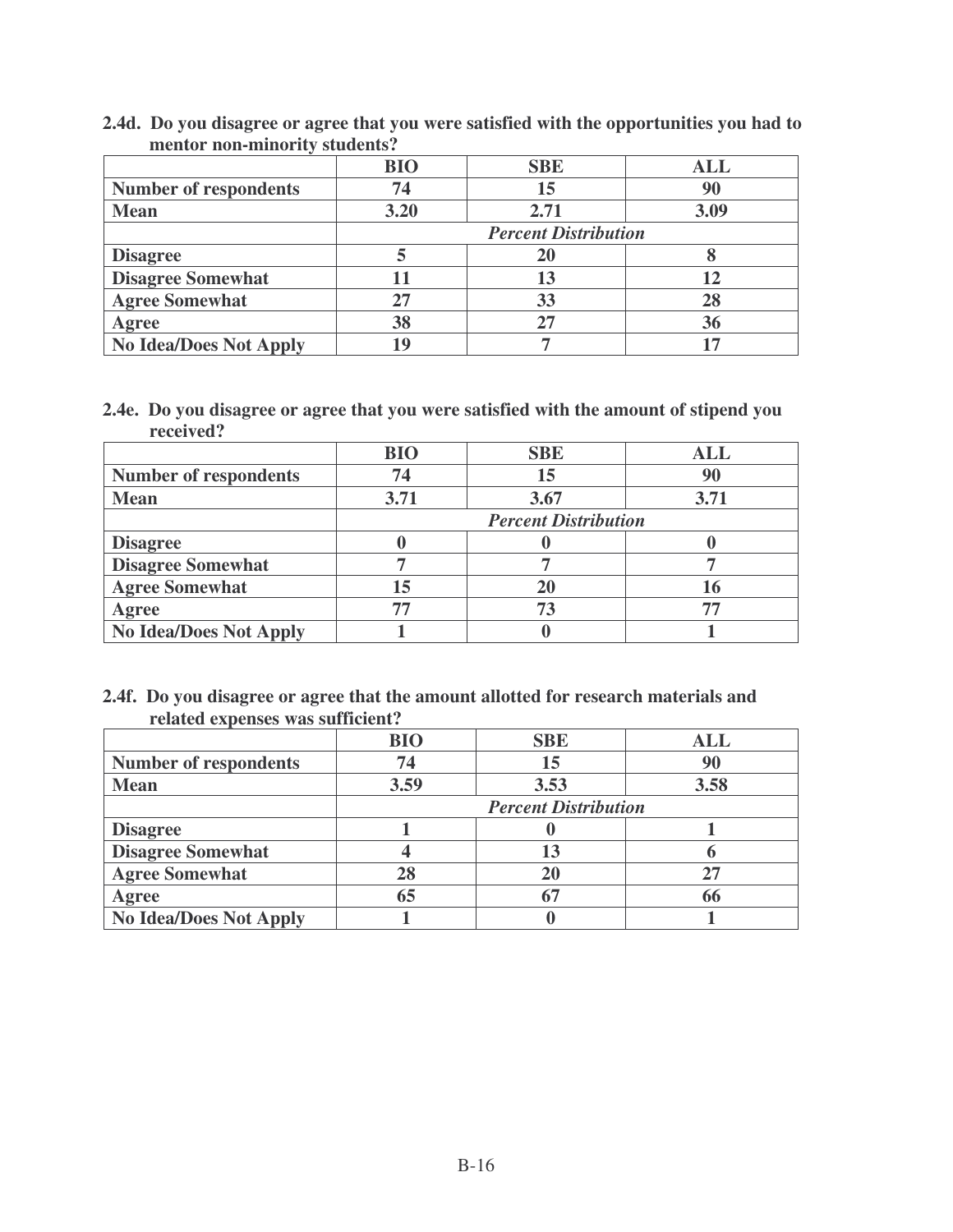**2.4g. Do you disagree or agree that you were able to pursue research on topic(s) that you probably would not have pursued otherwise?**

|                               | <b>BIO</b>                  | <b>SBE</b> |      |
|-------------------------------|-----------------------------|------------|------|
| <b>Number of respondents</b>  | 74                          | 15         | 90   |
| <b>Mean</b>                   | 3.25                        | 3.47       | 3.28 |
|                               | <b>Percent Distribution</b> |            |      |
| <b>Disagree</b>               |                             |            |      |
| <b>Disagree Somewhat</b>      | 20                          |            |      |
| <b>Agree Somewhat</b>         | 18                          | 27         |      |
| Agree                         | 51                          | 60         | 52   |
| <b>No Idea/Does Not Apply</b> |                             |            |      |

**2.4h. Do you disagree or agree that you were able to have access to specific research equipment, facilities, or sites that you probably would not have had access to otherwise?**

|                               | <b>BIO</b> | <b>SBE</b>                  | <b>ALL</b> |
|-------------------------------|------------|-----------------------------|------------|
| <b>Number of respondents</b>  | 74         | 15                          | 90         |
| <b>Mean</b>                   | 3.40       | 3.36                        | 3.40       |
|                               |            | <b>Percent Distribution</b> |            |
| <b>Disagree</b>               |            |                             |            |
| <b>Disagree Somewhat</b>      | 14         | 20                          | 14         |
| <b>Agree Somewhat</b>         | 18         | 20                          |            |
| Agree                         | 54         | 53                          | 54         |
| <b>No Idea/Does Not Apply</b> |            |                             |            |

**2.4i. Do you disagree or agree that you were able to work in another country that you probably would not have had access to otherwise?**

|                              | <b>BIO</b> | <b>SBE</b>                  |      |
|------------------------------|------------|-----------------------------|------|
| <b>Number of respondents</b> | 74         | 15                          | 90   |
| <b>Mean</b>                  | 3.45       | 3.00                        | 3.28 |
|                              |            | <b>Percent Distribution</b> |      |
| <b>Disagree</b>              |            |                             |      |
| <b>Disagree Somewhat</b>     |            | 13                          |      |
| <b>Agree Somewhat</b>        |            | 20                          |      |
| Agree                        |            | 13                          |      |
| No Idea/Does Not Apply       |            | 53                          |      |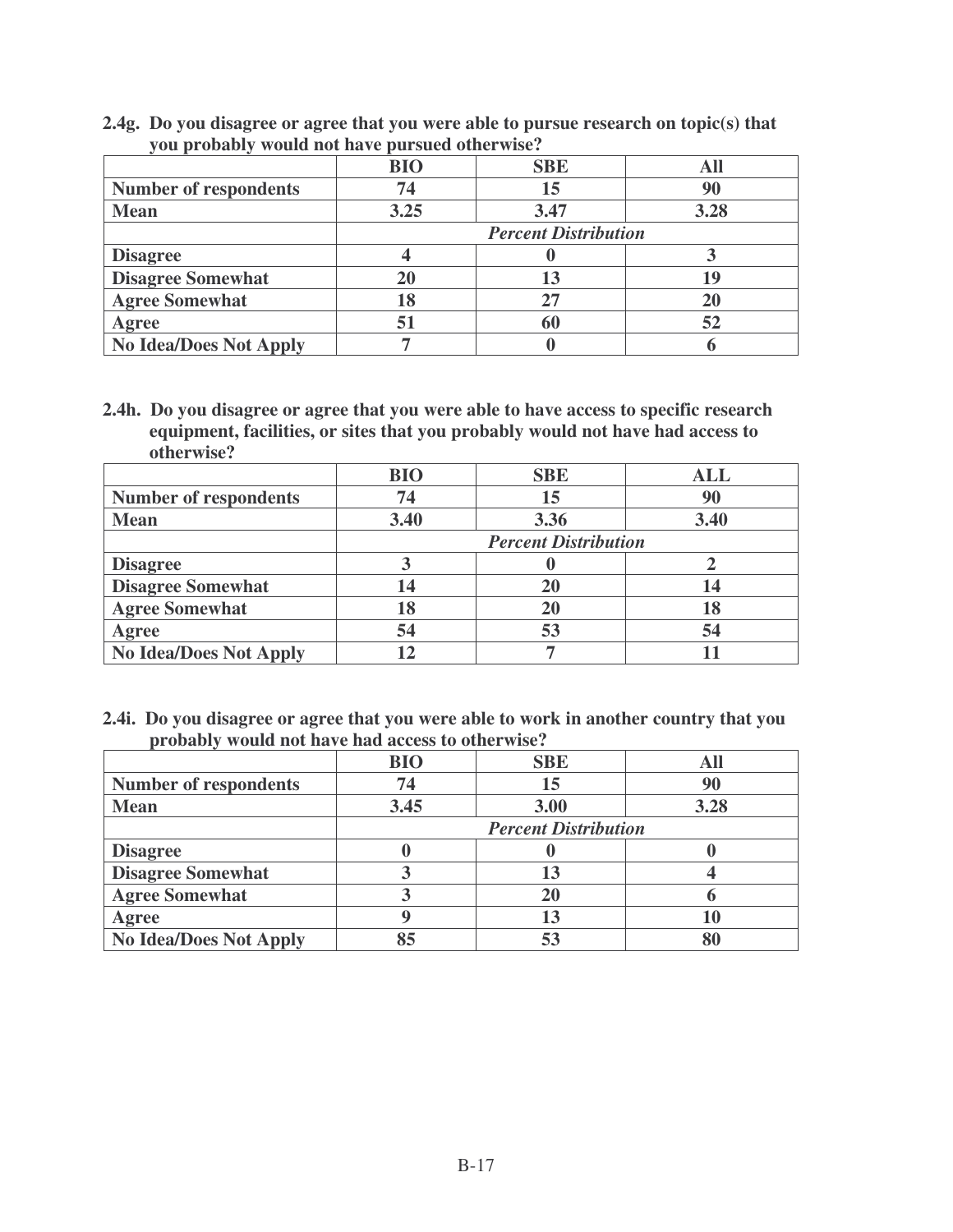**2.4j. Do you disagree or agree that you were able to direct your research efforts along interdisciplinary lines in ways that you probably would not have done otherwise?**

|                               | <b>BIO</b>                  | <b>SBE</b> | ALL  |
|-------------------------------|-----------------------------|------------|------|
| <b>Number of respondents</b>  | 74                          | 15         | 90   |
| <b>Mean</b>                   | 3.10                        | 3.64       | 3.18 |
|                               | <b>Percent Distribution</b> |            |      |
| <b>Disagree</b>               |                             |            |      |
| <b>Disagree Somewhat</b>      | 15                          |            |      |
| <b>Agree Somewhat</b>         | 23                          | 13         |      |
| Agree                         | 39                          | 53         |      |
| <b>No Idea/Does Not Apply</b> | 15                          | 27         |      |

**2.4k. Do you disagree or agree that you received sufficient administrative support from your host institution?**

|                               | <b>BIO</b>                  | <b>SBE</b> | ALL  |
|-------------------------------|-----------------------------|------------|------|
| <b>Number of respondents</b>  | 74                          | 14         |      |
| <b>Mean</b>                   | 3.27                        | 3.14       | 3.25 |
|                               | <b>Percent Distribution</b> |            |      |
| <b>Disagree</b>               |                             |            |      |
| <b>Disagree Somewhat</b>      |                             | 21         |      |
| <b>Agree Somewhat</b>         | 27                          | 21         |      |
| Agree                         | 50                          | 50         |      |
| <b>No Idea/Does Not Apply</b> |                             |            |      |

**2.4l. Do you disagree or agree that you received sufficient professional support from the faculty/professional staff at your host institution?**

|                               | <b>BIO</b>                  | <b>SBE</b> | <b>ALL</b> |
|-------------------------------|-----------------------------|------------|------------|
| <b>Number of respondents</b>  | 73                          | 15         | 89         |
| <b>Mean</b>                   | 3.19                        | 3.07       | 3.16       |
|                               | <b>Percent Distribution</b> |            |            |
| <b>Disagree</b>               |                             |            |            |
| <b>Disagree Somewhat</b>      | 18                          | 27         |            |
| <b>Agree Somewhat</b>         | 22                          | 20         | 22         |
| Agree                         | 49                          |            |            |
| <b>No Idea/Does Not Apply</b> |                             |            |            |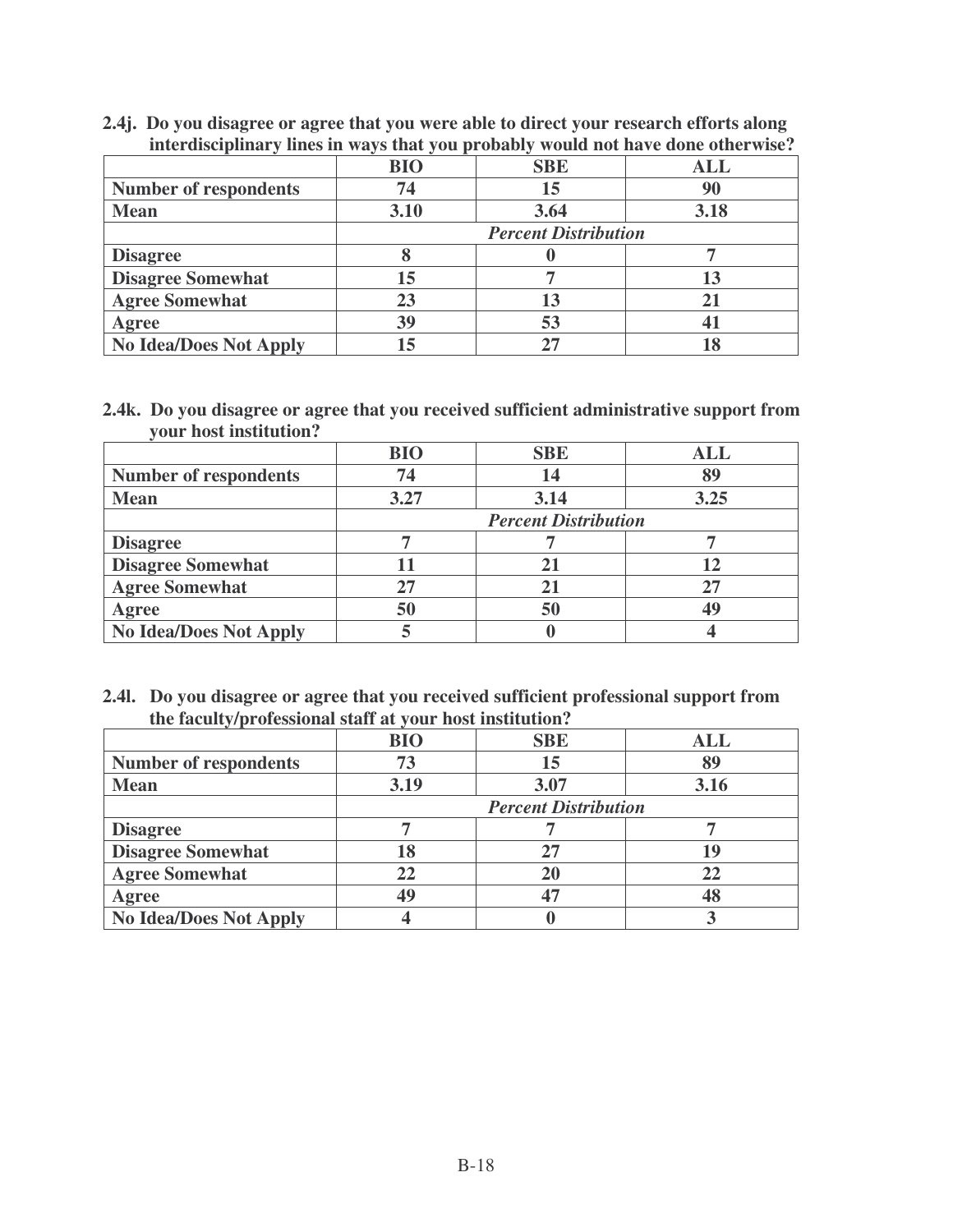## **2.4m. Do you disagree or agree that the Fellowship had a sufficient amount of flexibility to enable you to take advantage of diverse opportunities?**

|                               | <b>BIO</b>                  | <b>SBE</b> | ALL  |
|-------------------------------|-----------------------------|------------|------|
| <b>Number of respondents</b>  | 72                          | 15         | 88   |
| <b>Mean</b>                   | 3.59                        | 3.86       | 3.64 |
|                               | <b>Percent Distribution</b> |            |      |
| <b>Disagree</b>               |                             |            |      |
| <b>Disagree Somewhat</b>      |                             |            |      |
| <b>Agree Somewhat</b>         | 19                          | 13         |      |
| Agree                         | 67                          | 80         |      |
| <b>No Idea/Does Not Apply</b> |                             |            |      |

#### **2.5. Was the specific research topic that you undertook with the MPR Fellowship your first choice?**

|                              | RIC                         |  |  |
|------------------------------|-----------------------------|--|--|
| <b>Number of respondents</b> |                             |  |  |
|                              | <b>Percent Distribution</b> |  |  |
| Yes                          |                             |  |  |
|                              |                             |  |  |

## **2.6. Did your research interest change as a result of your MPR Fellowship?**

| <b>Number of respondents</b> |                             |  |  |
|------------------------------|-----------------------------|--|--|
|                              | <b>Percent Distribution</b> |  |  |
| Yes                          |                             |  |  |
|                              |                             |  |  |

#### **2.7. What was the total duration of your MPR Fellowship, including any overseas time and any extensions?**

|                              | <b>BIO</b>                  | <b>SBE</b> | ALL   |
|------------------------------|-----------------------------|------------|-------|
| <b>Number of respondents</b> |                             | 15         |       |
| <b>Mean</b>                  | 28.33                       | 24.73      | 27.72 |
|                              | <b>Percent Distribution</b> |            |       |
| <b>Less than 24 months</b>   |                             |            |       |
| 24 to 35 months              | 34                          |            | 56    |
| 36 months or more            |                             |            |       |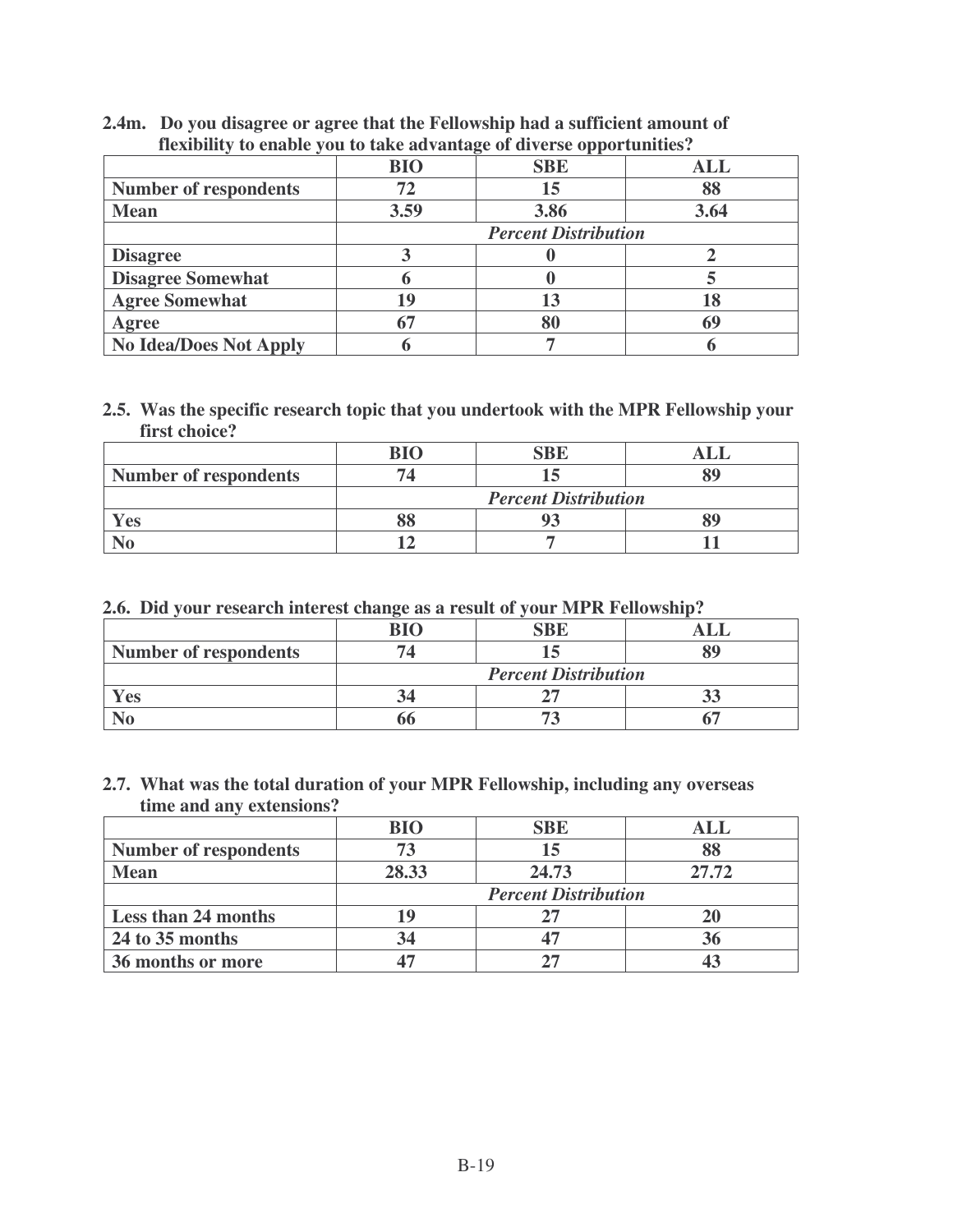|                              | <b>BIO</b>                  | <b>SBE</b> | ALL   |
|------------------------------|-----------------------------|------------|-------|
| <b>Number of respondents</b> | 71                          | 15         | 86    |
| <b>Mean</b>                  | 35.93                       | 31.33      | 35.13 |
|                              | <b>Percent Distribution</b> |            |       |
| <b>Less than 24 months</b>   |                             | 13         |       |
| 24 to 35 months              | 15                          | 20         |       |
| 36 to 47 months              | 61                          |            |       |
| 48 months or more            |                             |            |       |

**2.8. In your opinion, what would have been the optimal duration of your Fellowship award?**

## **2.9. Did you make a permanent change in your host institution during your MPR Fellowship?**

| <b>Number of respondents</b> |                             |  |  |
|------------------------------|-----------------------------|--|--|
|                              | <b>Percent Distribution</b> |  |  |
| Yes                          |                             |  |  |
|                              |                             |  |  |

## **2.9a. If you made a permanent change in your host institution, please indicate the reason(s):**

|                              | <b>BIO</b> | <b>SBE</b>                  | <b>ALL</b> |
|------------------------------|------------|-----------------------------|------------|
| <b>Number of respondents</b> | 14         |                             | 15         |
|                              |            | <b>Percent Distribution</b> |            |
| To change mentors            | 57         |                             | 53         |
| To change direction of       | 43         | 0                           | 40         |
| research                     |            |                             |            |
| To move to another           | 36         | <b>100</b>                  | 40         |
| institution                  |            |                             |            |
| To move to another           | 14         | $\bf{0}$                    | 13         |
| geographic area              |            |                             |            |
| To meet family               | 43         | 0                           | 40         |
| obligation(s)                |            |                             |            |
| <b>Other</b>                 | 21         |                             | 20         |

**2.10a.1. When you accepted the MPR Fellowship, did you need advice or assistance from your mentor on identifying skill and knowledge needs?**

|                              | DTC                         | SRF |  |
|------------------------------|-----------------------------|-----|--|
| <b>Number of respondents</b> |                             |     |  |
|                              | <b>Percent Distribution</b> |     |  |
| Yes                          |                             |     |  |
|                              |                             |     |  |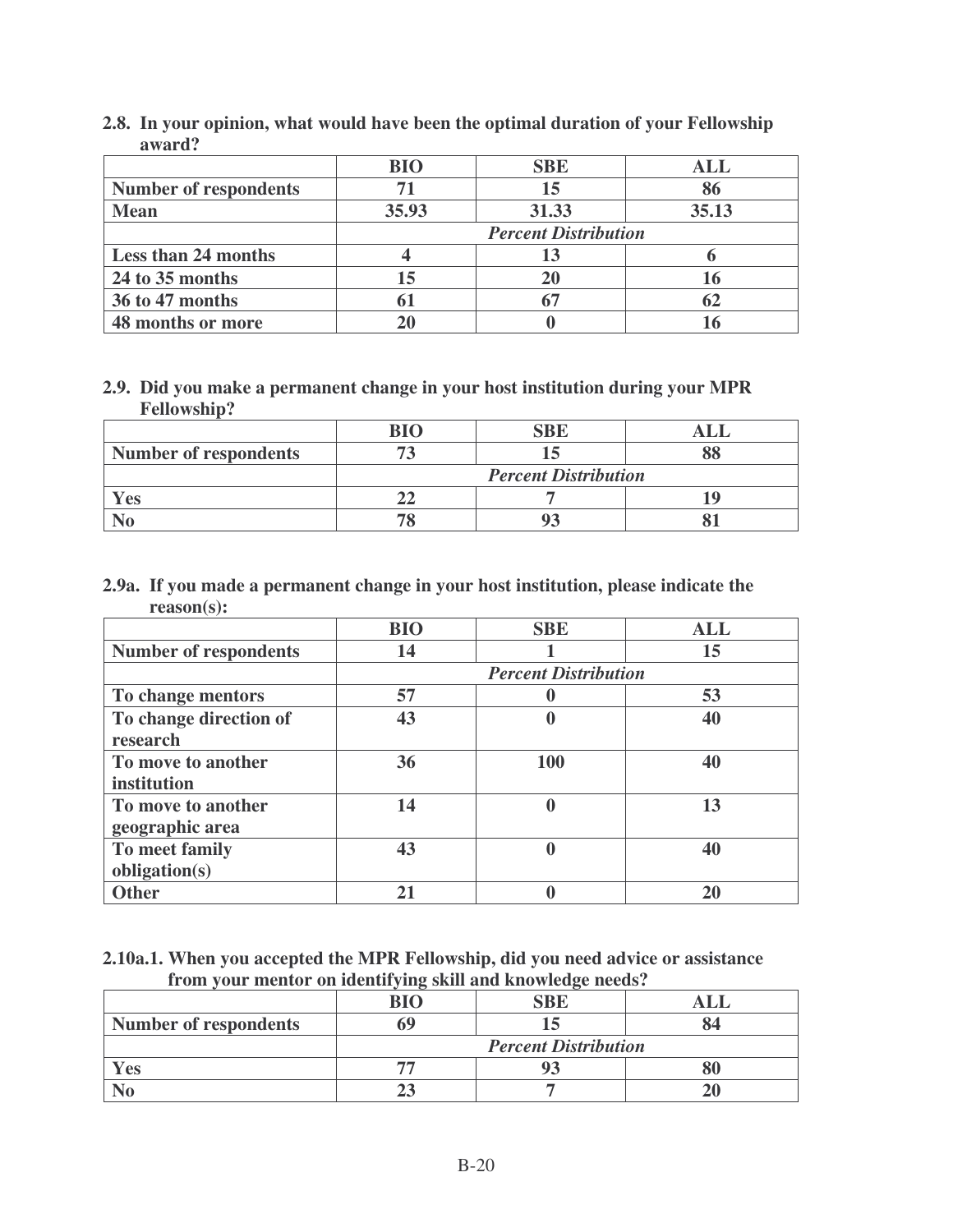| If one your mention on accepting praise to author those necess. |                             |            |  |
|-----------------------------------------------------------------|-----------------------------|------------|--|
|                                                                 | RIC                         | <b>SBE</b> |  |
| <b>Number of respondents</b>                                    |                             |            |  |
|                                                                 | <b>Percent Distribution</b> |            |  |
| Yes                                                             |                             |            |  |
|                                                                 |                             |            |  |

**2.10b.1. When you accepted the MPR Fellowship, did you need advice or assistance from your mentor on developing plans to address those needs?**

**2.10c.1. When you accepted the MPR Fellowship, did you need advice or assistance from your mentor on identifying career options?**

|                              | dіc                         |  |  |
|------------------------------|-----------------------------|--|--|
| <b>Number of respondents</b> |                             |  |  |
|                              | <b>Percent Distribution</b> |  |  |
| Yes                          |                             |  |  |
|                              |                             |  |  |

**2.10d.1. When you accepted the MPR Fellowship, did you need advice or assistance from your mentor on discussing matters facing minority researchers in your field?**

| <b>Number of respondents</b> |                             |  |  |
|------------------------------|-----------------------------|--|--|
|                              | <b>Percent Distribution</b> |  |  |
| <b>Yes</b>                   |                             |  |  |
|                              |                             |  |  |

**2.10e.1. When you accepted the MPR Fellowship, did you need advice or assistance from your mentor on discussing matters facing all researchers in your field?**

|                              | BIC                         | `BŁ |  |
|------------------------------|-----------------------------|-----|--|
| <b>Number of respondents</b> |                             |     |  |
|                              | <b>Percent Distribution</b> |     |  |
| $V$ es                       |                             |     |  |
|                              |                             |     |  |

**2.10f.1. When you accepted the MPR Fellowship, did you need advice or assistance from your mentor on preparing grant proposals?**

|                              | <u>ں ں</u><br>$\mathbf{R}$ I $\mathbf{C}$ |  |  |
|------------------------------|-------------------------------------------|--|--|
| <b>Number of respondents</b> |                                           |  |  |
|                              | <b>Percent Distribution</b>               |  |  |
| <b>Yes</b>                   |                                           |  |  |
|                              |                                           |  |  |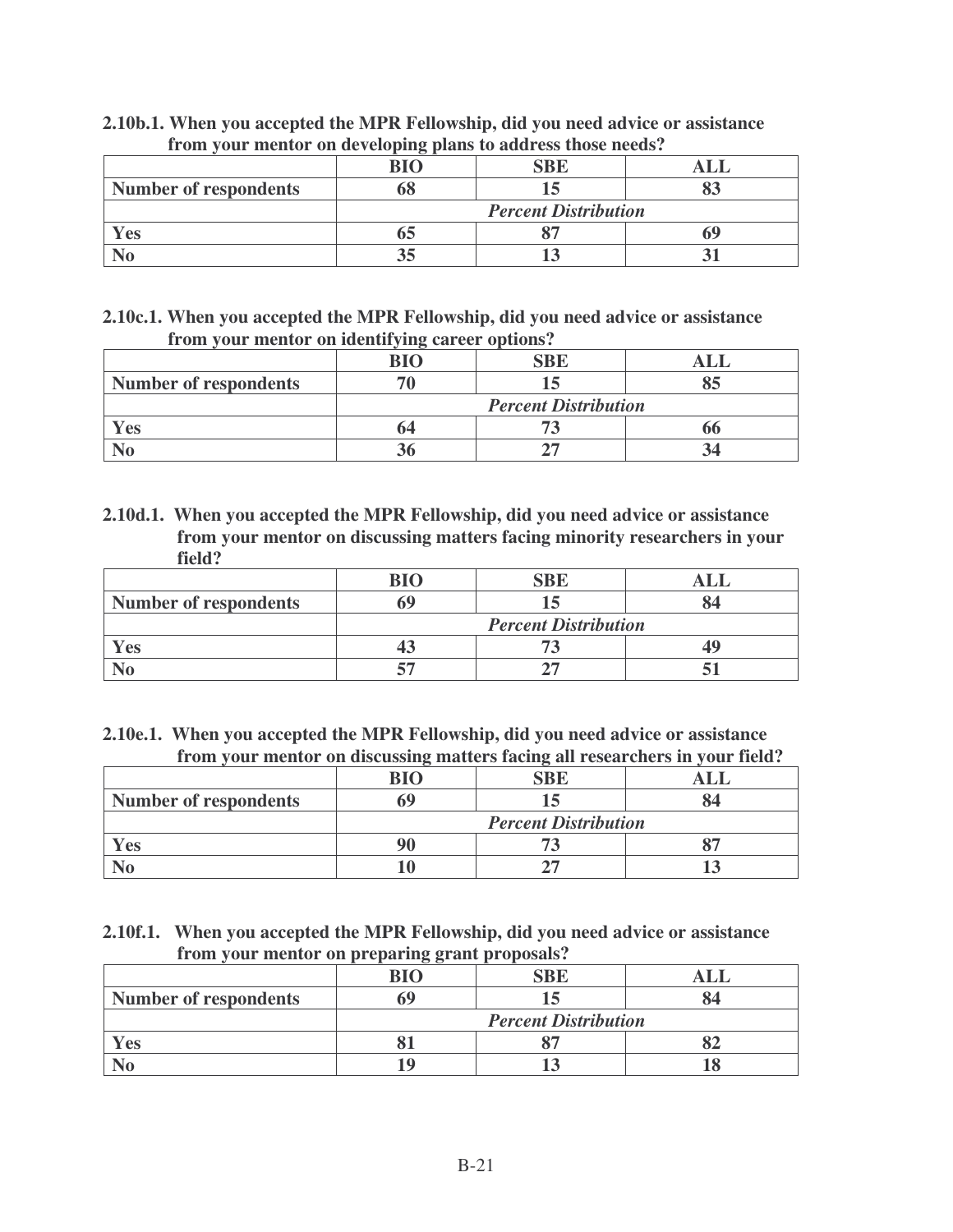| $\frac{1}{2}$ out invirted on properting $\frac{1}{2}$ our certicalism views |                             |  |  |
|------------------------------------------------------------------------------|-----------------------------|--|--|
|                                                                              |                             |  |  |
| <b>Number of respondents</b>                                                 |                             |  |  |
|                                                                              | <b>Percent Distribution</b> |  |  |
| Yes                                                                          |                             |  |  |
|                                                                              |                             |  |  |

**2.10g.1. When you accepted the MPR Fellowship, did you need advice or assistance from your mentor on preparing your curriculum vita?**

**2.10h.1. When you accepted the MPR Fellowship, did you need advice or assistance from your mentor on preparing for job interviews?**

|                              | <b>RIC</b>                  | <b>SBE</b> |  |
|------------------------------|-----------------------------|------------|--|
| <b>Number of respondents</b> |                             |            |  |
|                              | <b>Percent Distribution</b> |            |  |
| 'es                          |                             |            |  |
|                              |                             |            |  |

**2.10i.1. When you accepted the MPR Fellowship, did you need advice or assistance from your mentor on other issues? (respondent wrote in issues)**

|                              | RΙO                         | SBF |  |
|------------------------------|-----------------------------|-----|--|
| <b>Number of respondents</b> |                             |     |  |
|                              | <b>Percent Distribution</b> |     |  |
| <b>Yes</b>                   |                             |     |  |
|                              |                             |     |  |

**2.10a.2. When you accepted the MPR Fellowship, did you receive advice or assistance from your mentor on identifying skill and knowledge needs?**

| <b>Number of respondents</b> |                             |  |  |
|------------------------------|-----------------------------|--|--|
|                              | <b>Percent Distribution</b> |  |  |
| es.                          |                             |  |  |
|                              |                             |  |  |

**2.10b.2. When you accepted the MPR Fellowship, did you receive advice or assistance from your mentor on developing plans to address those needs?**

|                       | DІЛ                         |  |  |
|-----------------------|-----------------------------|--|--|
| Number of respondents |                             |  |  |
|                       | <b>Percent Distribution</b> |  |  |
| . es                  |                             |  |  |
|                       |                             |  |  |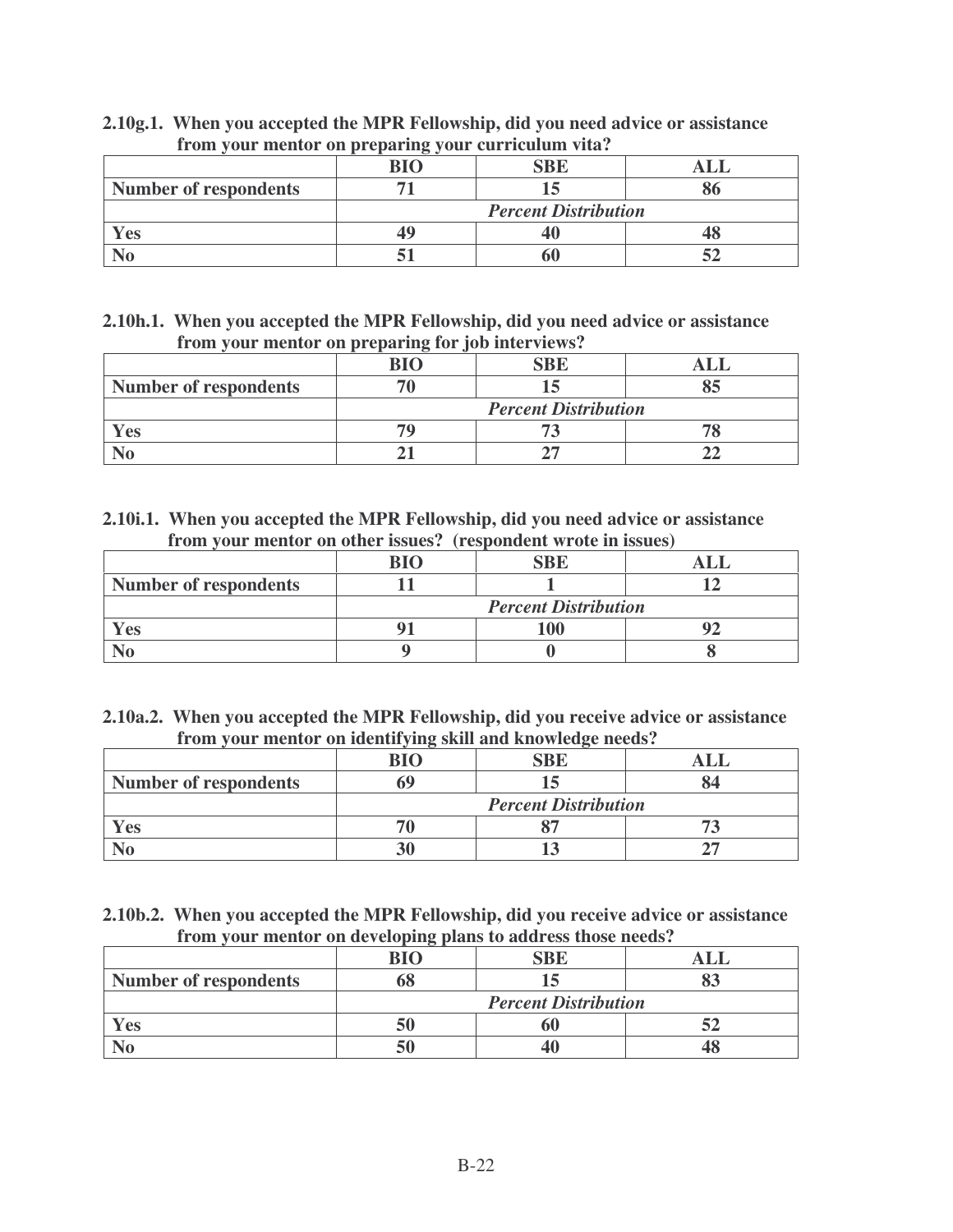|                              | RIC                         |  |  |
|------------------------------|-----------------------------|--|--|
| <b>Number of respondents</b> |                             |  |  |
|                              | <b>Percent Distribution</b> |  |  |
| <b>Yes</b>                   |                             |  |  |
|                              | 59                          |  |  |

**2.10c.2. When you accepted the MPR Fellowship, did you receive advice or assistance from your mentor on identifying career options?**

**2.10d.2. When you accepted the MPR Fellowship, did you receive advice or assistance from your mentor on discussing matters facing minority researchers in your field?**

| <b>Number of respondents</b> |                             |  |  |
|------------------------------|-----------------------------|--|--|
|                              | <b>Percent Distribution</b> |  |  |
| l es                         |                             |  |  |
|                              |                             |  |  |

**2.10e.2. When you accepted the MPR Fellowship, did you receive advice or assistance from your mentor on discussing matters facing all researchers in your field?**

|                              | RIC                         |  |  |
|------------------------------|-----------------------------|--|--|
| <b>Number of respondents</b> |                             |  |  |
|                              | <b>Percent Distribution</b> |  |  |
| Yes                          |                             |  |  |
|                              |                             |  |  |

**2.10f.2. When you accepted the MPR Fellowship, did you receive advice or assistance from your mentor on preparing grant proposals?**

|                              | <b>BIO</b>                  | <b>SBE</b> |  |
|------------------------------|-----------------------------|------------|--|
| <b>Number of respondents</b> |                             |            |  |
|                              | <b>Percent Distribution</b> |            |  |
| Yes                          | JC.                         |            |  |
|                              |                             |            |  |

**2.10g.2. When you accepted the MPR Fellowship, did you receive advice or assistance from your mentor on preparing your curriculum vita?**

|                              | <b>BIO</b>                  | <b>SBE</b> |  |
|------------------------------|-----------------------------|------------|--|
| <b>Number of respondents</b> |                             |            |  |
|                              | <b>Percent Distribution</b> |            |  |
| <b>es</b>                    |                             |            |  |
|                              |                             |            |  |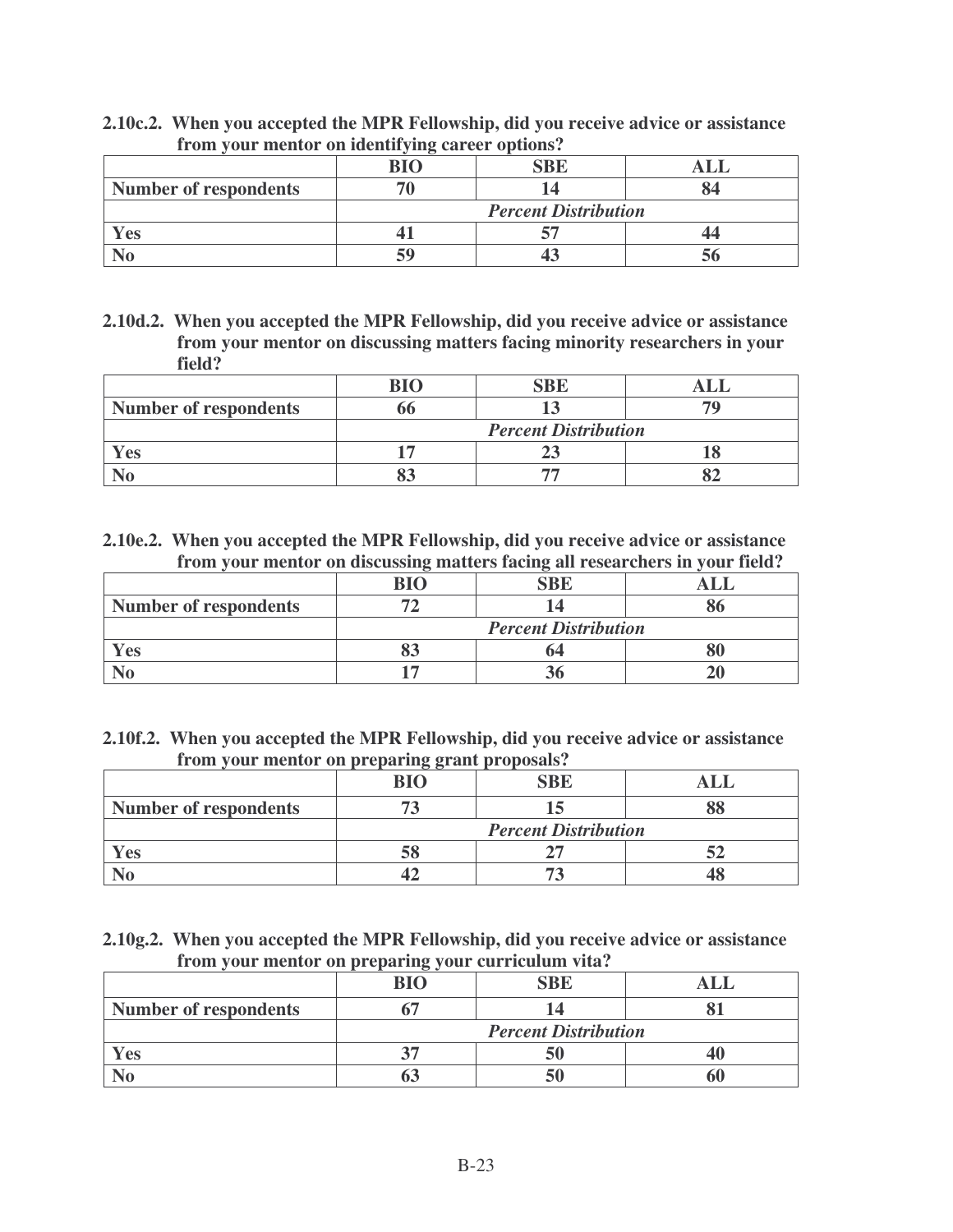| $- - - - - -$                | <b>BIO</b>                  | <b>SBE</b> |  |
|------------------------------|-----------------------------|------------|--|
| <b>Number of respondents</b> |                             |            |  |
|                              | <b>Percent Distribution</b> |            |  |
| Yes                          |                             |            |  |
|                              |                             |            |  |

**2.10h.2. When you accepted the MPR Fellowship, did you receive advice or assistance from your mentor on preparing for job interviews?**

**2.10i.2. When you accepted the MPR Fellowship, did you receive advice or assistance from your mentor on other issues?**

|                              | <b>BIO</b>                  | <b>SBE</b> |  |
|------------------------------|-----------------------------|------------|--|
| <b>Number of respondents</b> |                             |            |  |
|                              | <b>Percent Distribution</b> |            |  |
| $V$ es                       |                             | $\Omega$   |  |
|                              |                             |            |  |

**2.11a. How satisfied were you with your mentor's advice or assistance on identifying skill and knowledge needs?**

|                              | <b>BIO</b>                  | <b>SBE</b> | ALL  |
|------------------------------|-----------------------------|------------|------|
| <b>Number of respondents</b> | 61                          | 13         | 74   |
| <b>Mean</b>                  | 3.11                        | 3.15       | 3.12 |
|                              | <b>Percent Distribution</b> |            |      |
| <b>Not at All Satisfied</b>  |                             |            |      |
| <b>Not very Satisfied</b>    |                             | 15         |      |
| <b>Satisfied</b>             | 52                          | 54         | 53   |
| <b>Very Satisfied</b>        | 33                          |            |      |

**2.11b. How satisfied were you with your mentor's advice or assistance on developing plans to address those needs?**

|                              | <b>BIO</b>                  | <b>SBE</b> | ALL  |
|------------------------------|-----------------------------|------------|------|
| <b>Number of respondents</b> | 50                          | 12         |      |
| <b>Mean</b>                  | 2.96                        | 3.25       | 3.02 |
|                              | <b>Percent Distribution</b> |            |      |
| <b>Not at All Satisfied</b>  | 10                          |            |      |
| <b>Not very Satisfied</b>    | 14                          |            |      |
| <b>Satisfied</b>             | 46                          | 50         |      |
| <b>Very Satisfied</b>        | 30                          | 42         |      |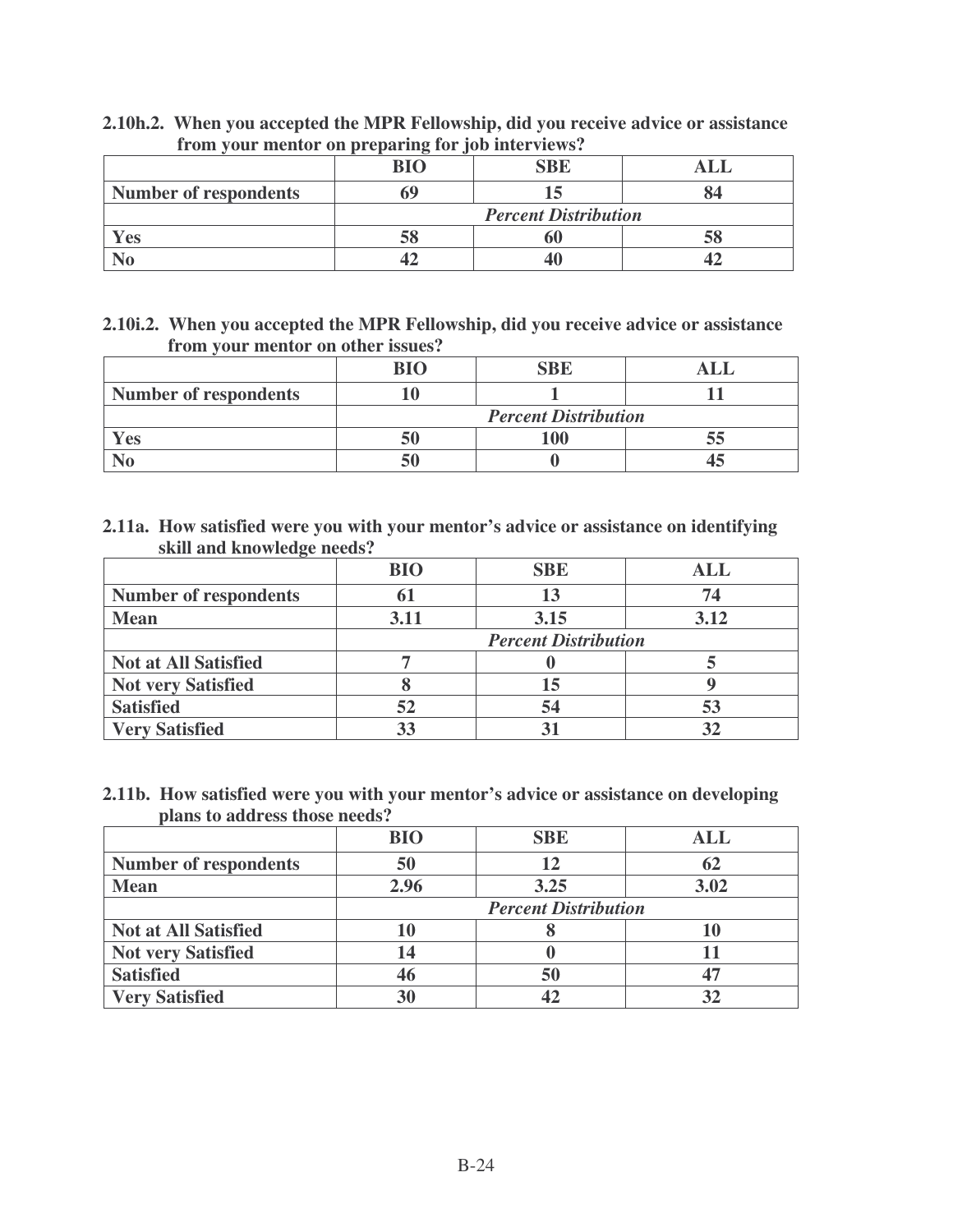| $\mathbf{u}$ $\mathbf{v}$ $\mathbf{v}$ $\mathbf{v}$ $\mathbf{v}$ $\mathbf{v}$ $\mathbf{v}$ |                             |            |            |
|--------------------------------------------------------------------------------------------|-----------------------------|------------|------------|
|                                                                                            | <b>BIO</b>                  | <b>SBE</b> | <b>ALL</b> |
| <b>Number of respondents</b>                                                               | 49                          | 12         |            |
| <b>Mean</b>                                                                                | 2.88                        | 3.00       | 2.90       |
|                                                                                            | <b>Percent Distribution</b> |            |            |
| <b>Not at All Satisfied</b>                                                                |                             |            |            |
| <b>Not very Satisfied</b>                                                                  | 16                          |            |            |
| <b>Satisfied</b>                                                                           | 55                          | 58         | 56         |
| <b>Very Satisfied</b>                                                                      | 20                          | 25         |            |

**2.11c. How satisfied were you with your mentor's advice or assistance on identifying career options?**

**2.11d. How satisfied were you with your mentor's advice or assistance on discussing matters facing minority researchers in your field?**

|                              | <b>BIO</b>                  | <b>SBE</b> | <b>ALL</b> |
|------------------------------|-----------------------------|------------|------------|
| <b>Number of respondents</b> | 33                          | 10         |            |
| <b>Mean</b>                  | 2.36                        | 1.90       | 2.26       |
|                              | <b>Percent Distribution</b> |            |            |
| <b>Not at All Satisfied</b>  | 27                          | 40         | 30         |
| <b>Not very Satisfied</b>    | 15                          | 30         |            |
| <b>Satisfied</b>             | 52                          | 30         |            |
| <b>Very Satisfied</b>        |                             |            |            |

**2.11e. How satisfied were you with your mentor's advice or assistance on discussing matters facing all researchers in your field?**

| $\circ$                      | <b>BIO</b>                  | <b>SBE</b> | $\mathbf{ALL}$ |
|------------------------------|-----------------------------|------------|----------------|
| <b>Number of respondents</b> | 62                          | 12         | 74             |
| <b>Mean</b>                  | 3.06                        | 3.08       | 3.07           |
|                              | <b>Percent Distribution</b> |            |                |
| <b>Not at All Satisfied</b>  |                             |            |                |
| <b>Not very Satisfied</b>    | 10                          | 25         |                |
| <b>Satisfied</b>             | 60                          | 42         |                |
| <b>Very Satisfied</b>        | 26                          | 33         |                |

**2.11f. How satisfied were you with your mentor's advice or assistance on preparing grant proposals?**

|                              | <b>BIO</b>                  | <b>SBE</b> | ALL  |
|------------------------------|-----------------------------|------------|------|
| <b>Number of respondents</b> | 55                          | 10         | 65   |
| <b>Mean</b>                  | 3.05                        | 2.20       | 2.92 |
| <b>Not at All Satisfied</b>  |                             | 30         |      |
|                              | <b>Percent Distribution</b> |            |      |
| <b>Not very Satisfied</b>    | 13                          | 30         |      |
| <b>Satisfied</b>             | 47                          | 30         |      |
| <b>Very Satisfied</b>        |                             |            |      |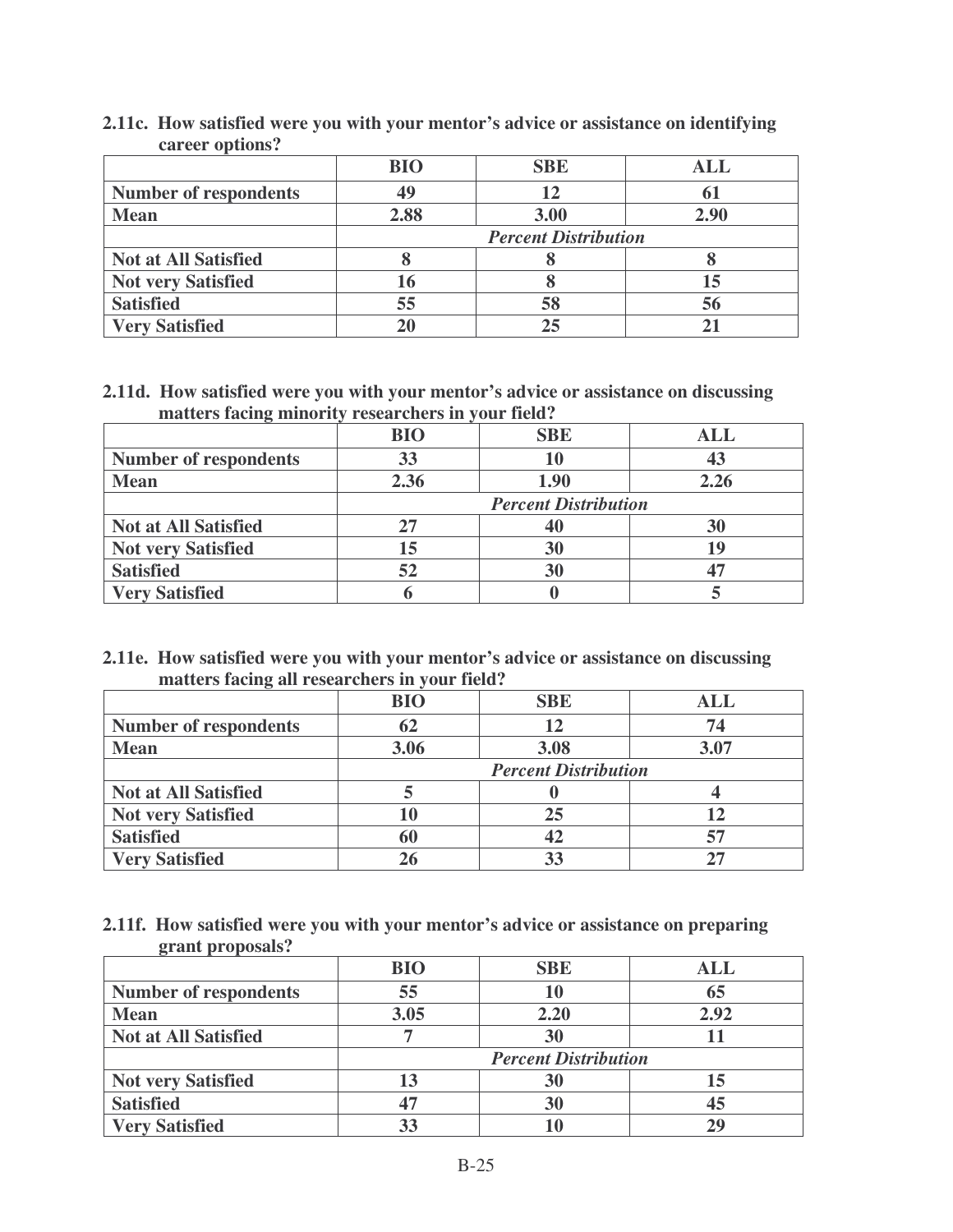| 2.11g. How satisfied were you with your mentor's advice or assistance on preparing |
|------------------------------------------------------------------------------------|
| your curriculum vita?                                                              |

|                              | <b>BIO</b>                  | <b>SBE</b> | <b>ALL</b> |
|------------------------------|-----------------------------|------------|------------|
| <b>Number of respondents</b> | 44                          |            | 55         |
| <b>Mean</b>                  | 2.89                        | 3.27       | 2.96       |
|                              | <b>Percent Distribution</b> |            |            |
| <b>Not at All Satisfied</b>  |                             |            |            |
| <b>Not very Satisfied</b>    | 23                          |            |            |
| <b>Satisfied</b>             | 45                          | 27         |            |
| <b>Very Satisfied</b>        | 25                          | 55         |            |

#### **2.11h. How satisfied were you with your mentor's advice or assistance on preparing for job interviews?**

|                              | <b>BIO</b>                  | <b>SBE</b> | ALL  |
|------------------------------|-----------------------------|------------|------|
| <b>Number of respondents</b> | 55                          | 13         |      |
| <b>Mean</b>                  | 2.98                        | 3.08       | 3.00 |
|                              | <b>Percent Distribution</b> |            |      |
| <b>Not at All Satisfied</b>  |                             |            |      |
| <b>Not very Satisfied</b>    | 13                          | 15         |      |
| <b>Satisfied</b>             | 55                          | 38         |      |
| <b>Very Satisfied</b>        | 25                          | 38         |      |

#### **2.11i. How satisfied were you with your mentor's advice or assistance on other issues? (respondents wrote in issues)**

|                              | <b>BIO</b>                  | <b>SBE</b> |      |
|------------------------------|-----------------------------|------------|------|
| <b>Number of respondents</b> |                             |            |      |
| <b>Mean</b>                  | 2.40                        | 3.50       | 2.71 |
|                              | <b>Percent Distribution</b> |            |      |
| <b>Not at All Satisfied</b>  | 40                          |            | 29   |
| <b>Not very Satisfied</b>    | <b>20</b>                   |            |      |
| <b>Satisfied</b>             |                             | 50         |      |
| <b>Very Satisfied</b>        |                             | 50         |      |

**2.12. If you marked "not very satisfied" or "not at all satisfied" for any item(s) in the previous question, please indicate why you were not satisfied: (respondents wrote in reasons)**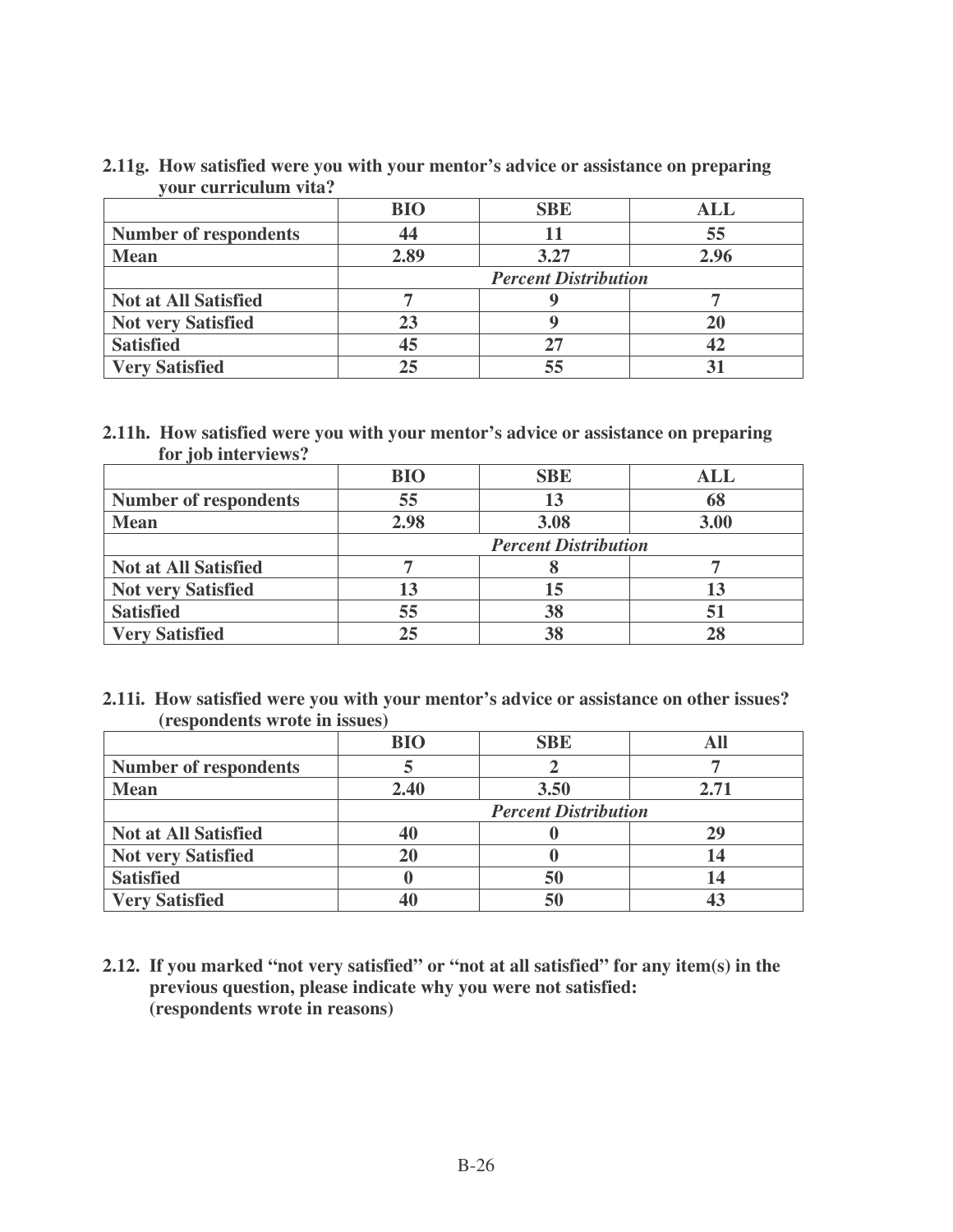|                              | <b>BIO</b>                  | SBE |  |
|------------------------------|-----------------------------|-----|--|
| <b>Number of respondents</b> |                             |     |  |
|                              | <b>Percent Distribution</b> |     |  |
| Yes                          |                             |     |  |
|                              |                             |     |  |

#### **2.13. During your MPR Fellowship, did you attend one or more workshop(s) for MPR Fellows organized by NSF?**

## **2.14. In what year did you last attend a workshop for MPR Fellows organized by NSF?**

|                              | <b>BIO</b> | <b>SBE</b>                  | ALI |
|------------------------------|------------|-----------------------------|-----|
| <b>Number of respondents</b> | 49         |                             | 58  |
|                              |            | <b>Percent Distribution</b> |     |
| 1991-1995                    | 29         | 33                          | 29  |
| 1996-1997                    | 29         |                             |     |
| 1998-2000                    |            | 22                          |     |
| 2001-2002                    |            |                             |     |

## **2.15a. How useful were the workshops for providing opportunities to meet NSF staff?**

|                              | <b>BIO</b> | <b>SBE</b>                  | <b>ALL</b> |
|------------------------------|------------|-----------------------------|------------|
| <b>Number of respondents</b> | 60         | 10                          |            |
| <b>Mean</b>                  | 3.58       | 3.40                        | 3.55       |
|                              |            | <b>Percent Distribution</b> |            |
| <b>Not at All Useful</b>     |            |                             |            |
| <b>Not Very Useful</b>       |            | 10                          |            |
| <b>Useful</b>                | 32         | 40                          | 33         |
| <b>Very Useful</b>           | 62         | 50                          |            |
| <b>Does not Apply</b>        |            |                             |            |

#### **2.15b. How useful were the workshops for providing opportunities to meet other Minority Fellows?**

|                              | <b>BIO</b> | <b>SBE</b>                  | ALL  |
|------------------------------|------------|-----------------------------|------|
| <b>Number of respondents</b> | 59         | 10                          | 69   |
| <b>Mean</b>                  | 3.68       | 3.80                        | 3.70 |
|                              |            | <b>Percent Distribution</b> |      |
| <b>Not at All Useful</b>     |            |                             |      |
| <b>Not Very Useful</b>       |            |                             |      |
| <b>Useful</b>                | 25         | 20                          | 25   |
| <b>Very Useful</b>           | 71         | 80                          |      |
| <b>Does Not Apply</b>        |            |                             |      |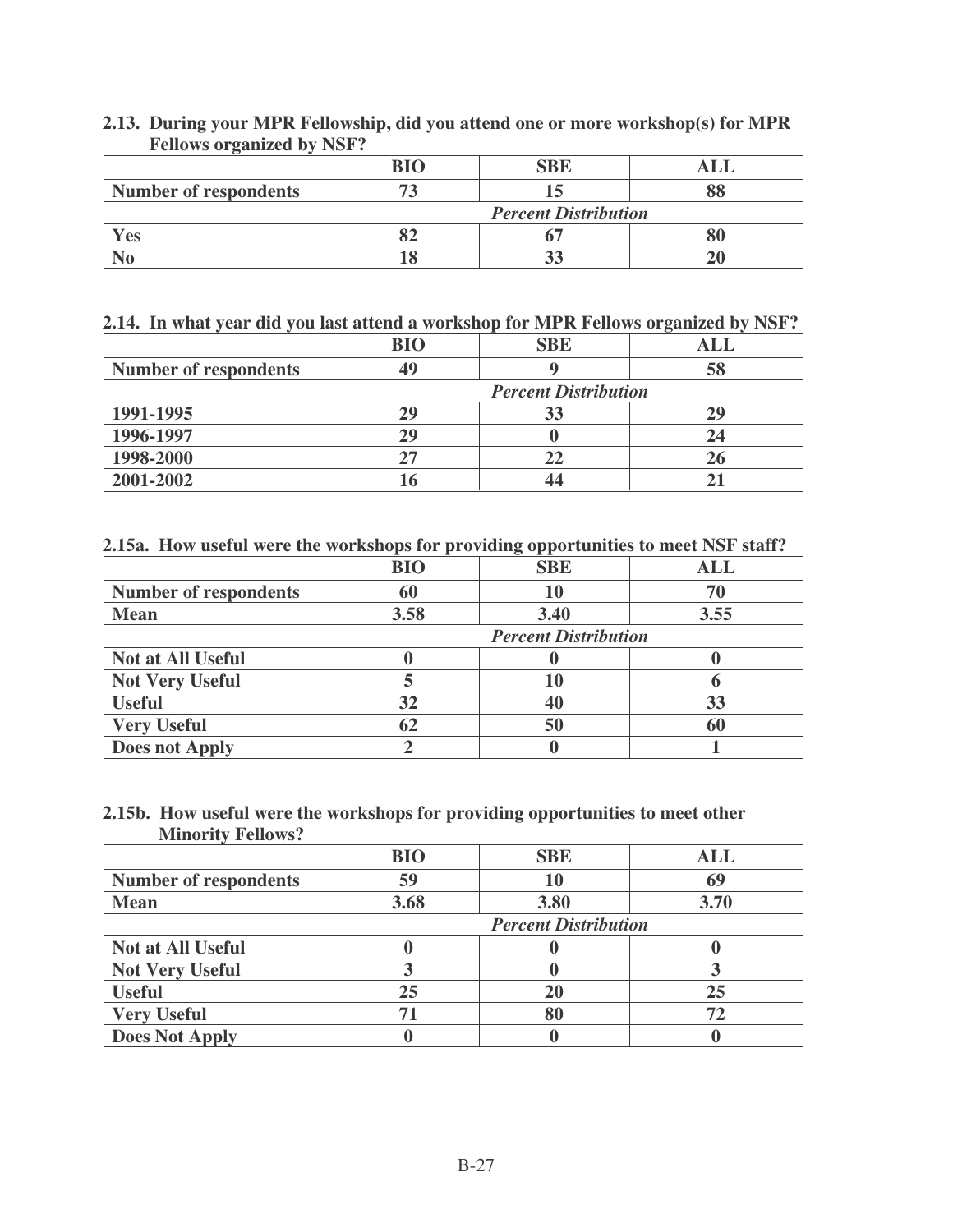|                              | <b>BIO</b> | <b>SBE</b>                  | <b>ALL</b> |
|------------------------------|------------|-----------------------------|------------|
| <b>Number of respondents</b> | 60         | 10                          | 70         |
| <b>Mean</b>                  | 2.98       | 3.50                        | 3.06       |
|                              |            | <b>Percent Distribution</b> |            |
| <b>Not at All Useful</b>     |            |                             |            |
| <b>Not Very Useful</b>       | 18         |                             |            |
| <b>Useful</b>                | 48         | 50                          | 49         |
| <b>Very Useful</b>           | 27         | 50                          | 30         |
| <b>Does Not Apply</b>        |            |                             |            |

**2.15c. How useful were the workshops for providing opportunities to meet researchers in other fields?**

**2.15d. How useful were the workshops for providing opportunities for your mentor to understand better the Fellowship program?**

|                              | .<br><b>BIO</b> | <b>SBE</b>                  | All  |
|------------------------------|-----------------|-----------------------------|------|
| <b>Number of respondents</b> | 59              | 10                          | 69   |
| <b>Mean</b>                  | 2.38            | 2.80                        | 2.44 |
|                              |                 | <b>Percent Distribution</b> |      |
| Not at All Useful            | 14              | 10                          |      |
| <b>Not Very Useful</b>       | 19              |                             | 16   |
| <b>Useful</b>                | 15              | 30                          |      |
| <b>Very Useful</b>           | 10              | 10                          |      |
| <b>Does Not Apply</b>        |                 | 50                          |      |

## **2.15e. How useful were the workshops for providing intellectual stimulation?**

|                              | <b>BIO</b> | <b>SBE</b>                  | <b>ALL</b> |  |
|------------------------------|------------|-----------------------------|------------|--|
| <b>Number of respondents</b> | 60         | 10                          |            |  |
|                              |            | <b>Percent Distribution</b> |            |  |
| <b>Mean</b>                  | 3.05       | 3.30                        | 3.09       |  |
| <b>Not at All Useful</b>     |            |                             |            |  |
| <b>Not Very Useful</b>       | 10         | 10                          |            |  |
| <b>Useful</b>                | 65         | 50                          | 63         |  |
| <b>Very Useful</b>           | 22         | 40                          |            |  |
| <b>Does Not Apply</b>        |            |                             |            |  |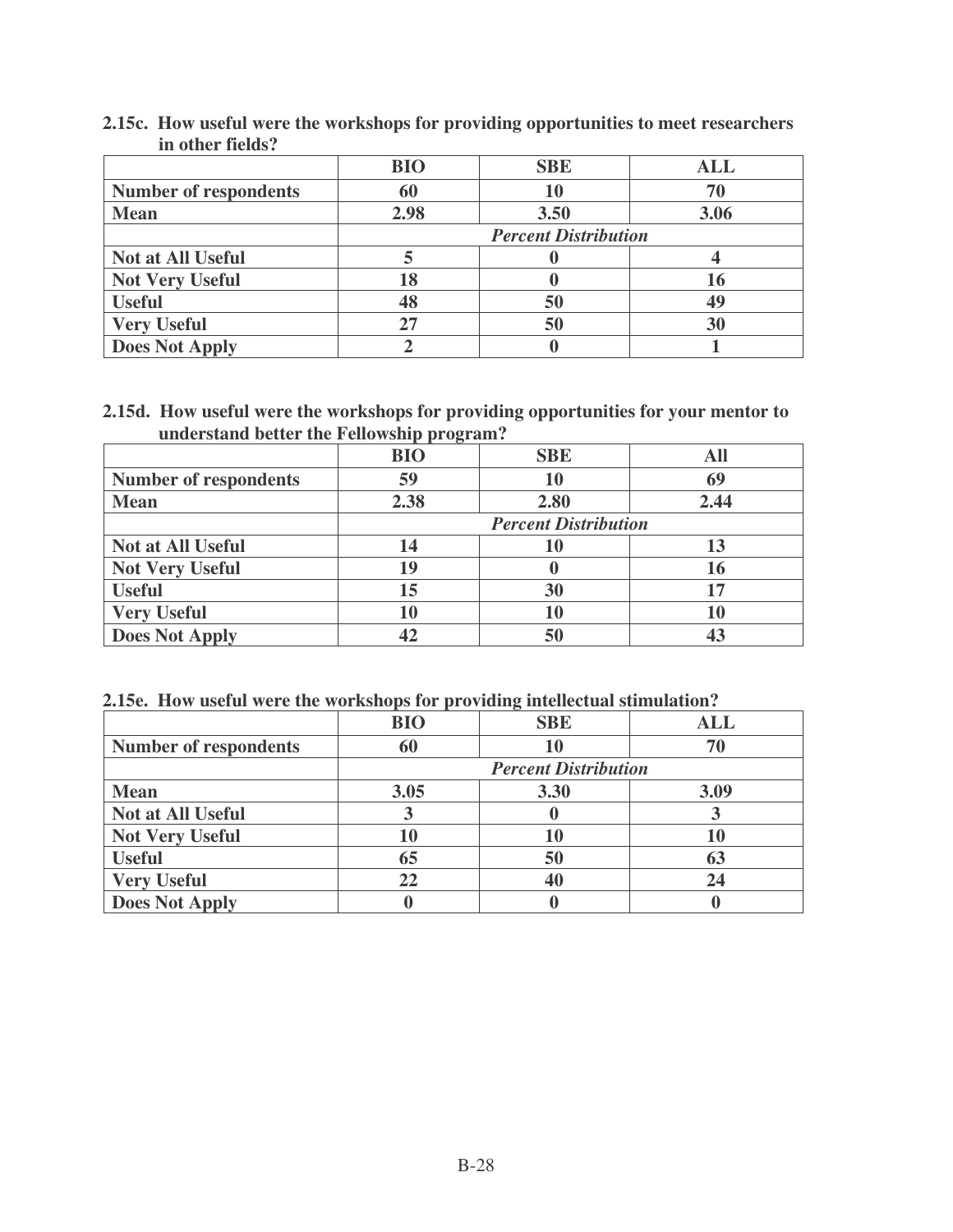|                              | <b>BIO</b>                  | <b>SBE</b> | <b>ALL</b> |
|------------------------------|-----------------------------|------------|------------|
| <b>Number of respondents</b> | 60                          | 10         | 70         |
| <b>Mean</b>                  | 2.88                        | 2.80       | 2.87       |
|                              | <b>Percent Distribution</b> |            |            |
| <b>Not at All Useful</b>     |                             | 10         |            |
| <b>Not Very Useful</b>       | 27                          | 40         | 29         |
| <b>Useful</b>                | 45                          | 10         | 40         |
| <b>Very Useful</b>           | 22                          | 40         |            |
| <b>Does Not Apply</b>        |                             |            |            |

**2.15f. How useful were the workshops for providing opportunities to present your research?**

**2.15g. How useful were the workshops for providing opportunities to learn about the research being conducted by other Fellows in your field?**

| ິ                            |                             |            |            |
|------------------------------|-----------------------------|------------|------------|
|                              | <b>BIO</b>                  | <b>SBE</b> | <b>ALL</b> |
| <b>Number of respondents</b> | 60                          | 10         |            |
| <b>Mean</b>                  | 3.31                        | 2.70       | 3.22       |
|                              | <b>Percent Distribution</b> |            |            |
| <b>Not at All Useful</b>     |                             | 20         |            |
| <b>Not Very Useful</b>       | 12                          | 30         |            |
| <b>Useful</b>                | 43                          | 10         | 39         |
| <b>Very Useful</b>           | 42                          | 40         |            |
| <b>Does Not Apply</b>        |                             |            |            |

#### **2.15h. How useful were the workshops for providing information for obtaining grants/funding?**

| ິ                            | <b>BIO</b>                  | <b>SBE</b> | <b>ALL</b> |
|------------------------------|-----------------------------|------------|------------|
| <b>Number of respondents</b> | 60                          | 10         | 70         |
| <b>Mean</b>                  | 3.34                        | 2.80       | 3.26       |
|                              | <b>Percent Distribution</b> |            |            |
| <b>Not at All Useful</b>     |                             | 10         |            |
| <b>Not Very Useful</b>       | 13                          | 30         | 16         |
| <b>Useful</b>                | 28                          | 30         | 29         |
| <b>Very Useful</b>           | 53                          | 30         | 50         |
| <b>Does Not Apply</b>        |                             |            |            |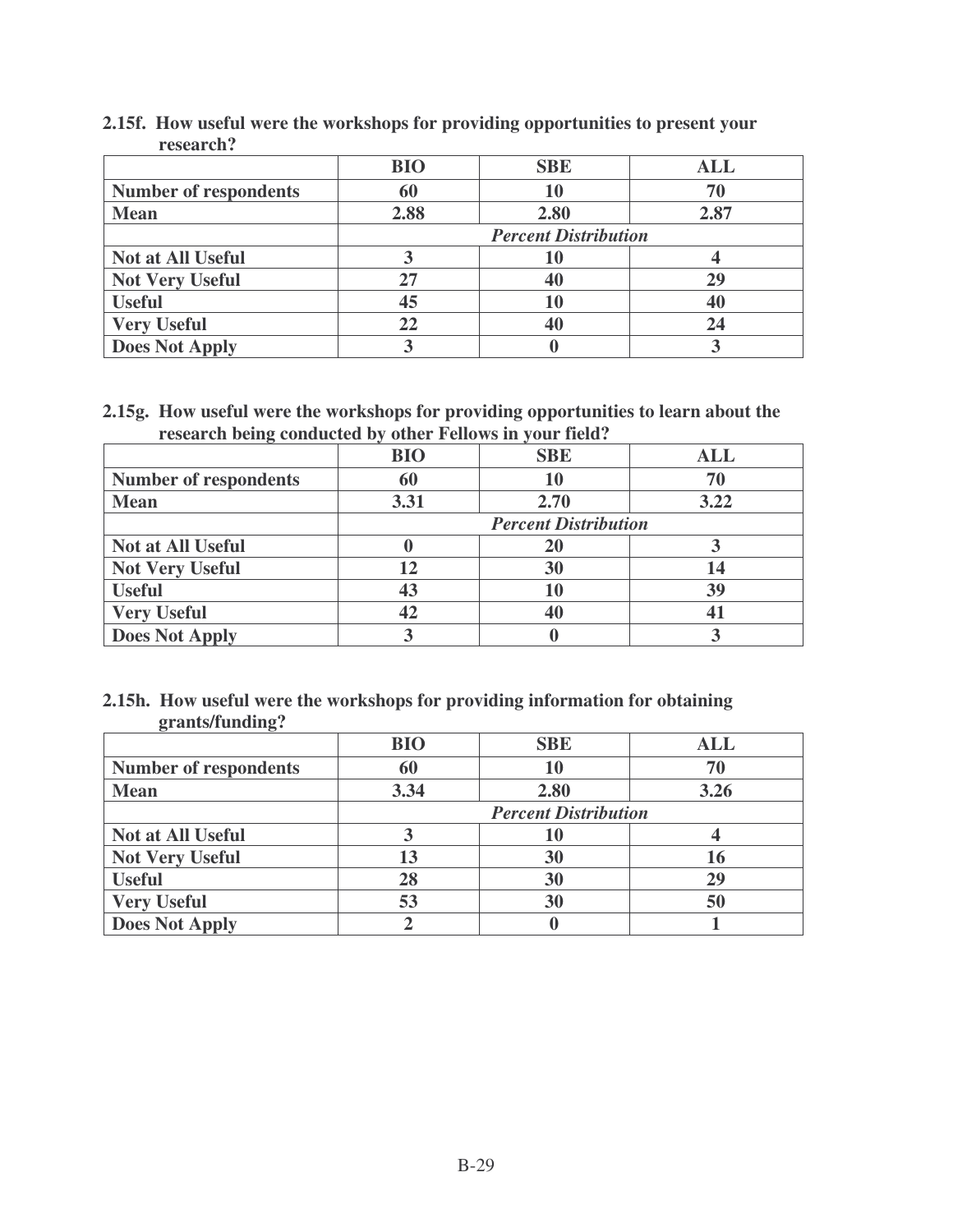|                              | <b>BIO</b>                  | <b>SBE</b> | <b>ALL</b> |
|------------------------------|-----------------------------|------------|------------|
| <b>Number of respondents</b> | 59                          | 10         | 69         |
| <b>Mean</b>                  | 3.38                        | 3.40       | 3.38       |
|                              | <b>Percent Distribution</b> |            |            |
| <b>Not at All Useful</b>     |                             |            |            |
| <b>Not Very Useful</b>       | 12                          |            |            |
| <b>Useful</b>                | 37                          | 60         |            |
| <b>Very Useful</b>           | 49                          | 40         | 48         |
| <b>Does Not Apply</b>        |                             |            |            |

**2.15i. How useful were the workshops for providing opportunities for networking generally?**

**2.15j. How useful were the workshops for providing opportunities for collaboration on your research?**

|                              | <b>BIO</b>                  | <b>SBE</b> | <b>ALL</b> |
|------------------------------|-----------------------------|------------|------------|
| <b>Number of respondents</b> | 60                          | 10         | 70         |
| <b>Mean</b>                  | 2.33                        | 2.00       | 2.28       |
|                              | <b>Percent Distribution</b> |            |            |
| <b>Not at All Useful</b>     | 15                          | 20         |            |
| <b>Not Very Useful</b>       | 43                          | 40         |            |
| <b>Useful</b>                |                             | 20         |            |
| <b>Very Useful</b>           | 18                          |            |            |
| <b>Does Not Apply</b>        | 18                          |            |            |

**2.15k. How useful were the workshops for providing other types of assistance? (respondents wrote in other types of assistance)**

|                              | $\sim$ $\blacksquare$<br><b>BIO</b> | <b>SBE</b> | <b>ALL</b> |
|------------------------------|-------------------------------------|------------|------------|
| <b>Number of respondents</b> |                                     |            |            |
| <b>Mean</b>                  | 3.75                                |            | 3.75       |
|                              | <b>Percent Distribution</b>         |            |            |
| <b>Not at All Useful</b>     |                                     |            |            |
| <b>Not Very Useful</b>       |                                     |            |            |
| <b>Useful</b>                | 13                                  |            |            |
| <b>Very Useful</b>           | 38                                  |            | 38         |
| <b>Does Not Apply</b>        | 50                                  |            | 50         |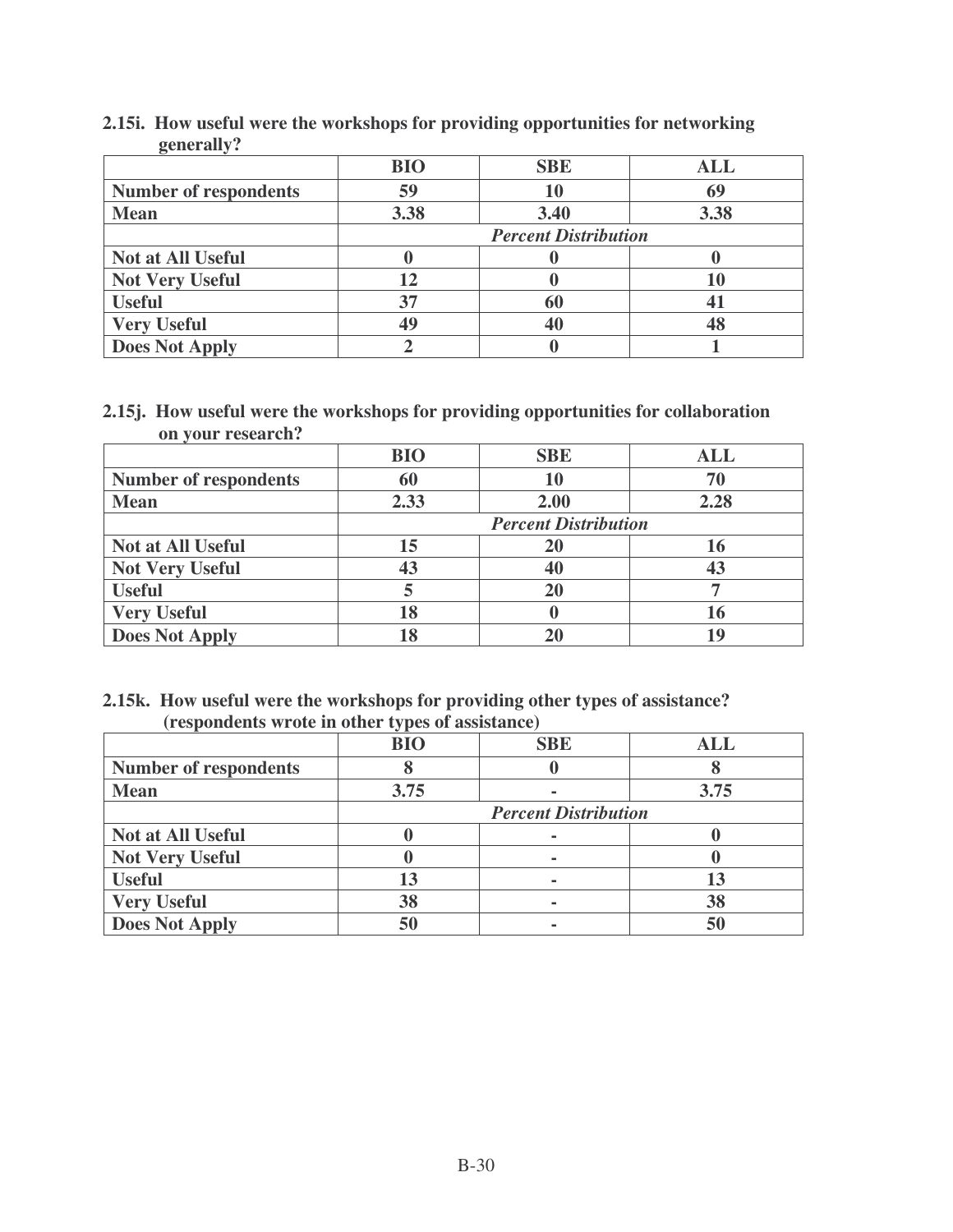|                              | <b>BIO</b>                  | <b>SBE</b> | <b>ALL</b> |
|------------------------------|-----------------------------|------------|------------|
| <b>Number of respondents</b> | 59                          | 10         | 69         |
| <b>Mean</b>                  | 1.73                        | 2.30       | 1.81       |
|                              | <b>Percent Distribution</b> |            |            |
| Not at All                   | 47                          | 20         |            |
| <b>A</b> Little              | 37                          | 50         | 39         |
| <b>A Fair Amount</b>         | 10                          | 10         |            |
| <b>A Great Deal</b>          |                             |            |            |

**2.16a. To what extent have you continued to stay in touch with the NSF Fellowship Program Director?**

**2.16b. To what extent have you continued to stay in touch with other NSF officials or staff?**

|                              | <b>BIO</b>                  | <b>SBE</b> | <b>ALL</b> |
|------------------------------|-----------------------------|------------|------------|
| <b>Number of respondents</b> | 59                          | 10         | 69         |
| <b>Mean</b>                  | 1.86                        | 1.70       | 1.84       |
|                              | <b>Percent Distribution</b> |            |            |
| Not at All                   | 44                          |            |            |
| <b>A</b> Little              | 31                          | 50         | 33         |
| <b>A Fair Amount</b>         | 20                          | 10         |            |
| <b>A Great Deal</b>          |                             |            |            |

**2.16c. To what extent have you continued to stay in touch with other Minority Fellows, at a personal level?**

|                              | <b>BIO</b>                  | <b>SBE</b> | <b>ALL</b> |
|------------------------------|-----------------------------|------------|------------|
| <b>Number of respondents</b> | 60                          | 10         |            |
| <b>Mean</b>                  | 1.88                        | 1.80       | 1.87       |
|                              | <b>Percent Distribution</b> |            |            |
| Not at All                   | 40                          | 60         |            |
| <b>A Little</b>              | 38                          | 10         | 34         |
| <b>A Fair Amount</b>         | 15                          |            |            |
| <b>A Great Deal</b>          |                             |            |            |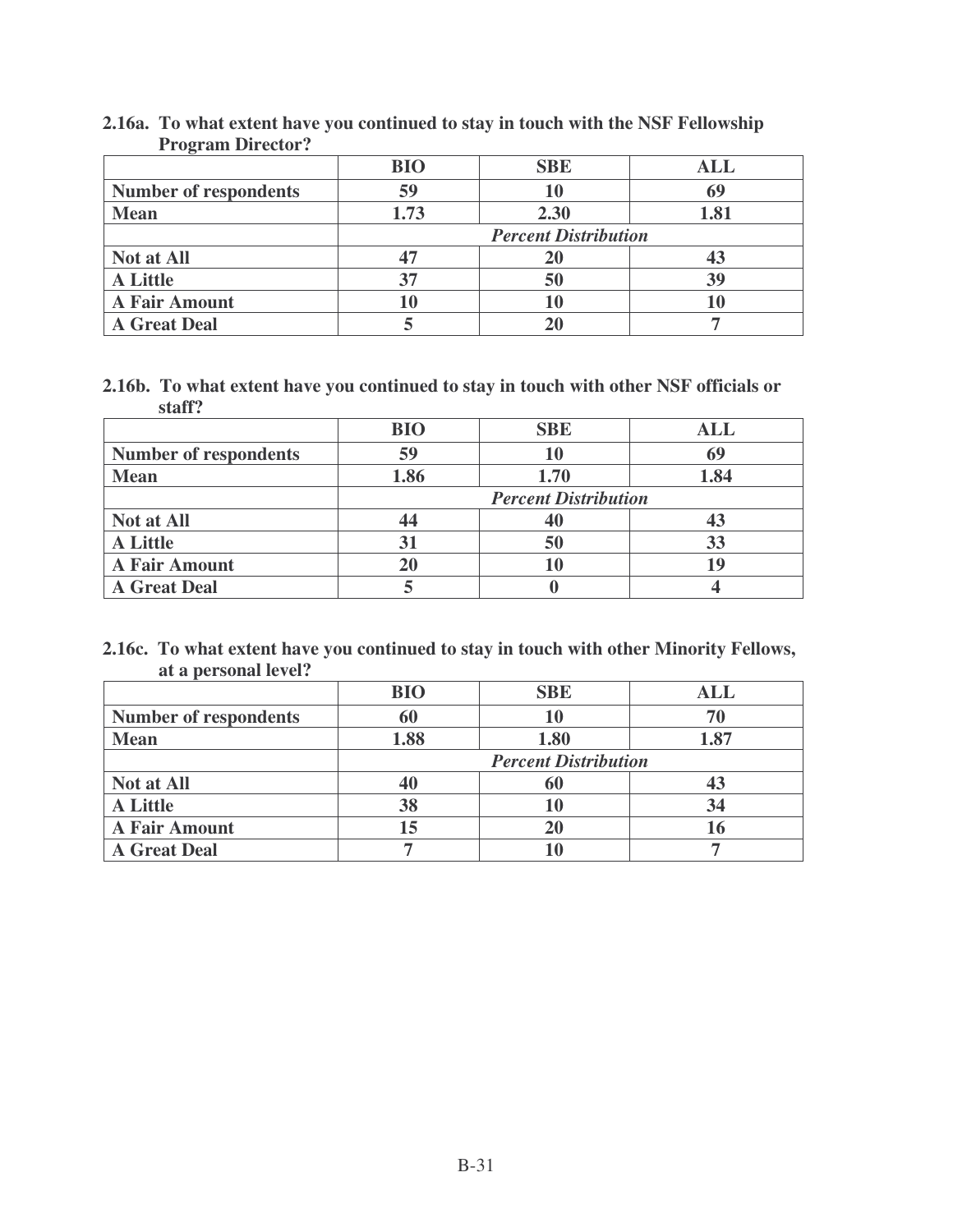## **Section C: Your Post-Fellowship Position(s) and Activities**

## **3.1. Have you been employed in any position since completing your MPR Fellowship?**

|                              | <b>RIO</b>                  | SBE |  |
|------------------------------|-----------------------------|-----|--|
| <b>Number of respondents</b> |                             |     |  |
|                              | <b>Percent Distribution</b> |     |  |
| $7$ es                       |                             | 100 |  |
|                              |                             |     |  |

## **3.2. Are you** *currently* **employed (or self-employed), either full-time or part-time?**

|                              | <b>BIO</b>                  | <b>SBE</b> |  |
|------------------------------|-----------------------------|------------|--|
| <b>Number of respondents</b> |                             |            |  |
|                              | <b>Percent Distribution</b> |            |  |
| c <sub>s</sub>               | QG                          | 100        |  |
|                              |                             |            |  |

## **3.3. Where are you currently employed?**

|                                  | <b>BIO</b> | <b>SBE</b>                  | <b>ALL</b> |
|----------------------------------|------------|-----------------------------|------------|
| <b>Number of respondents</b>     | 68         | 15                          | 83         |
|                                  |            | <b>Percent Distribution</b> |            |
| K-12 institution                 | 0          |                             |            |
| <b>Two-year college</b>          | 3          |                             |            |
| Four-year college or             | 4          | 13                          |            |
| university                       |            |                             |            |
| <b>Comprehensive institution</b> | 15         | 13                          | 14         |
| (masters/professional)           |            |                             |            |
| Doctorate-granting               | 51         | 47                          | 51         |
| institution                      |            |                             |            |
| Govt/international org           | 6          | $\boldsymbol{0}$            | 5          |
| Other not-for-profit org         |            | 13                          |            |
| <b>Private for-profit firm</b>   | 16         | 13                          | 16         |
| Self-employed                    | 0          |                             |            |
| <b>Other</b>                     | 3          |                             |            |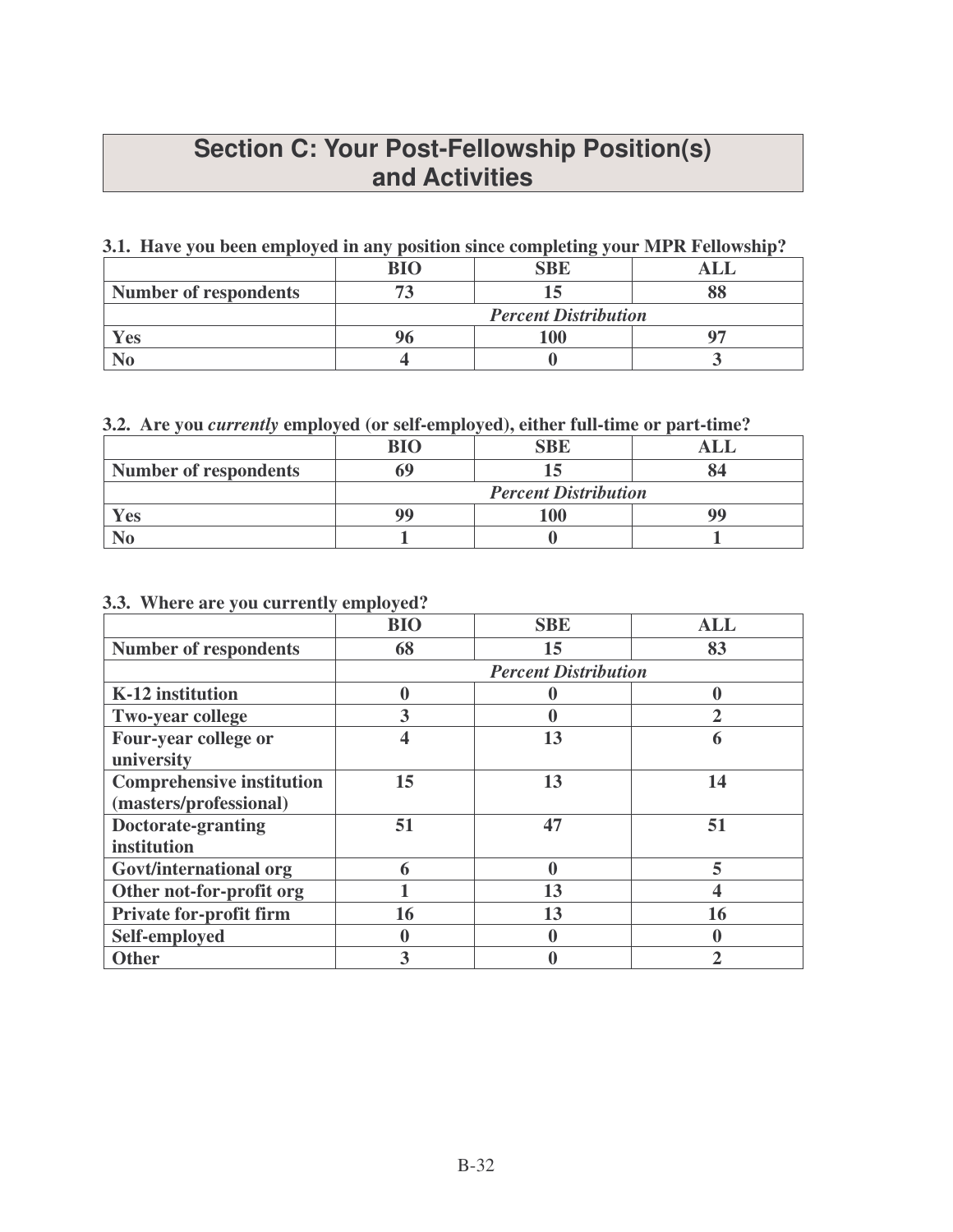|                               | <b>BIO</b> | <b>SBE</b>                  | ALL |
|-------------------------------|------------|-----------------------------|-----|
| <b>Number of respondents</b>  | 50         |                             |     |
|                               |            | <b>Percent Distribution</b> |     |
| Does not apply                |            |                             |     |
| <b>Professor</b>              |            |                             |     |
| <b>Associate professor</b>    | 16         |                             | 15  |
| <b>Assistant professor</b>    | 66         | 45                          |     |
| <b>Adjunct professor</b>      |            |                             |     |
| <b>Instructor or lecturer</b> |            |                             |     |
| <b>Research associate</b>     |            | 18                          |     |
| <b>Other</b>                  |            |                             |     |

**3.4.** *If currently employed in a college or university***, what is your current rank?**

**3.5.** *If currently employed in a college or a university***, what is your current tenure status?**

|                              | <b>BIO</b> | <b>SBE</b>                  | <b>ALL</b> |
|------------------------------|------------|-----------------------------|------------|
| <b>Number of respondents</b> | 50         |                             |            |
|                              |            | <b>Percent Distribution</b> |            |
| Does not apply               |            |                             |            |
| <b>Tenured</b>               | 18         | 18                          |            |
| On tenure track but not      | 64         | 55                          |            |
| tenured                      |            |                             |            |
| Not on tenure track          |            |                             |            |

- **3.6. What is the name of the department(s), center(s), or program(s) with which you are affiliated? (respondents wrote in department, center, or program)**
- **3.7. What is your current job title? (respondents wrote in job title)**

**3.8. To what extent, if any, does your current work have international components?**

|                                  | <b>BIO</b> | <b>SBE</b>                  | <b>ALL</b> |
|----------------------------------|------------|-----------------------------|------------|
| <b>Number of respondents</b>     | 67         | 15                          | 82         |
|                                  |            | <b>Percent Distribution</b> |            |
| No or very few                   | 63         | 40                          | 59         |
| international components         |            |                             |            |
| You work outside the U.S.        |            | 13                          |            |
| <b>Employer's headquarters</b>   |            | 7                           | 5          |
| is outside the U.S.              |            |                             |            |
| <b>Substantial international</b> | 25         | 40                          | 28         |
| collaboration                    |            |                             |            |
| <b>Substantial international</b> | 15         | 33                          | 18         |
| travel                           |            |                             |            |
| <b>Other</b>                     | 12         | 13                          | 12         |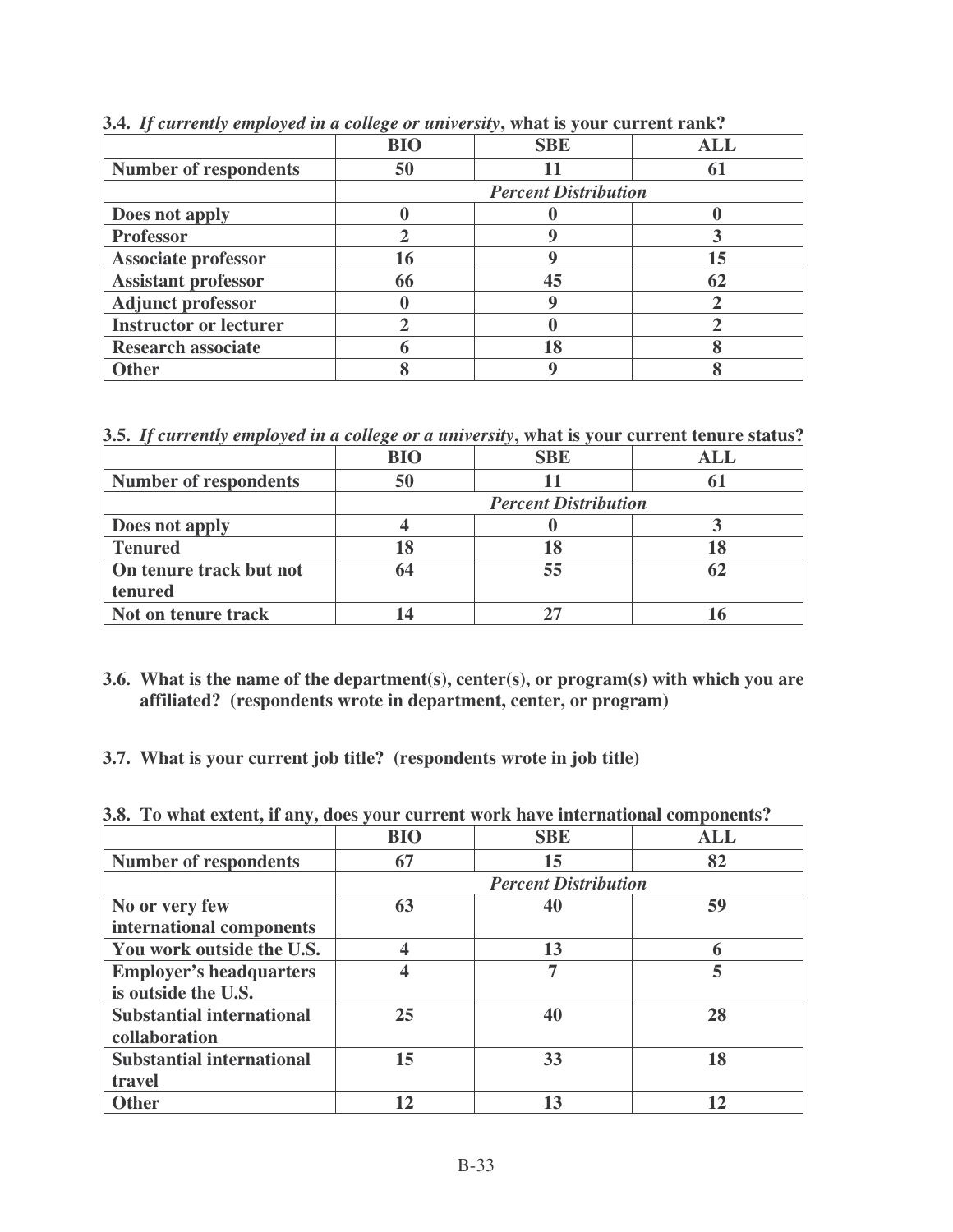| 3.9. Was your MPR Fellowship in the Biological Sciences or in the Social or Behavioral |
|----------------------------------------------------------------------------------------|
| Sciences?                                                                              |

|                                   | BIO | <b>SBE</b>                  | ALI |
|-----------------------------------|-----|-----------------------------|-----|
| <b>Number of respondents</b>      |     |                             |     |
|                                   |     | <b>Percent Distribution</b> |     |
| <b>Biological Sciences</b>        |     |                             |     |
| <b>Social/Behavioral Sciences</b> |     | 100                         |     |

#### **3.10. If your Fellowship was in the Biological Sciences, what is your current area of specialization?**  $\overline{\phantom{a}}$

|                                            | N                       | $\%$                    |
|--------------------------------------------|-------------------------|-------------------------|
| <b>Number of BIO respondents</b>           | 66                      | 100*                    |
| <b>Agronomy or Crop Science</b>            | $\bf{0}$                | 0                       |
| <b>Anatomy</b>                             | $\bf{0}$                | $\bf{0}$                |
| <b>Animal Behavior</b>                     | $\mathbf{1}$            | $\overline{2}$          |
| <b>Bacteriology/Microbiology</b>           | 3                       | 5                       |
| <b>Biochemistry</b>                        | $\overline{\mathbf{4}}$ | 6                       |
| <b>Biological Information</b>              | $\boldsymbol{0}$        | $\bf{0}$                |
| <b>Biometrics or Biostatistics</b>         | $\bf{0}$                | $\bf{0}$                |
| <b>Biophysics</b>                          | 3                       | 5                       |
| <b>Biotechnology</b>                       | $\overline{2}$          | $\overline{\mathbf{3}}$ |
| <b>Botany</b>                              | $\mathbf{1}$            | $\overline{2}$          |
| <b>Cell Biology</b>                        | 3                       | 5                       |
| <b>Computational Biology</b>               | $\overline{2}$          | $\overline{\mathbf{3}}$ |
| <b>Conservational/Renewable Natural</b>    | $\bf{0}$                | $\overline{\mathbf{0}}$ |
| <b>Resources</b>                           |                         |                         |
| <b>Developmental Biology or Embryology</b> | $\overline{2}$          | 3                       |
| <b>Ecology</b>                             | $\overline{\mathbf{4}}$ | 6                       |
| <b>Endocrinology</b>                       | $\mathbf{1}$            | $\overline{2}$          |
| <b>Entomology</b>                          | $\bf{0}$                | $\bf{0}$                |
| <b>Environmental Science</b>               | $\bf{0}$                | $\bf{0}$                |
| <b>Fisheries Science or Mgmt</b>           | $\bf{0}$                | $\bf{0}$                |
| <b>Forest Biology</b>                      | $\bf{0}$                | $\bf{0}$                |
| <b>Genetics, Human or Animal</b>           | 3                       | 5                       |
| <b>Genetics, Plant</b>                     | $\bf{0}$                | $\bf{0}$                |
| <b>Genomics</b>                            | $\overline{2}$          | 3                       |
| Horticulture                               | $\bf{0}$                | $\bf{0}$                |
| <b>Immunology</b>                          | 3                       | 5                       |
| <b>Molecular Biology</b>                   | $\overline{7}$          | 11                      |
| <b>Neuroscience</b>                        | $\overline{7}$          | 11                      |
| Physiology, Human or Animal                | $\overline{\mathbf{4}}$ | 6                       |
| <b>Plant Pathology</b>                     | $\bf{0}$                | $\bf{0}$                |
| <b>Plant Physiology</b>                    | 1                       | $\overline{2}$          |
| <b>Wildlife/Range Management</b>           | $\bf{0}$                | $\bf{0}$                |
| Zoology                                    | $\overline{2}$          | 3                       |
| <b>Other Field</b>                         | 11                      | 17                      |

**\* Percents sum to more than 100 due to rounding.**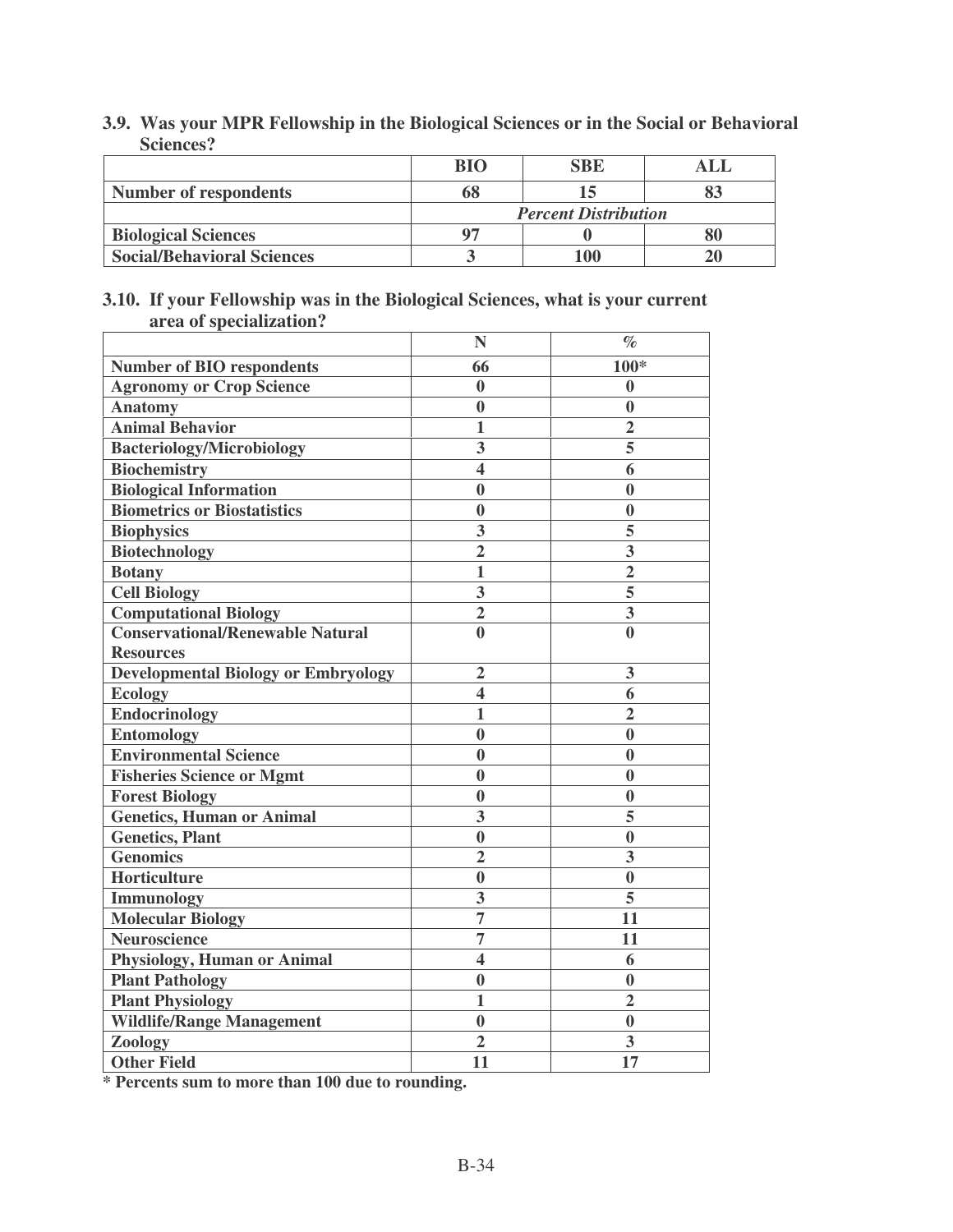|                                           | N                | $\%$             |
|-------------------------------------------|------------------|------------------|
| <b>Number of SBE respondents</b>          | 15               | $100*$           |
| <b>Behavioral Sciences, Total</b>         | $\overline{7}$   | 47               |
| <b>Cognitive Neuroscience</b>             | $\boldsymbol{0}$ | $\mathbf{0}$     |
| <b>Cognitive Psychology or</b>            | 4                | 27               |
| <b>Psycholinguistics</b>                  |                  |                  |
| <b>Comparative Psychology</b>             | $\boldsymbol{0}$ | $\boldsymbol{0}$ |
| Development, Human, Individual, or        | $\mathbf{1}$     | 7                |
| Family                                    |                  |                  |
| <b>Developmental or Child Psychology</b>  | 1                | 7                |
| <b>Experimental Psychology</b>            | $\bf{0}$         | $\bf{0}$         |
| <b>Physiological Psychology or</b>        | $\bf{0}$         | $\bf{0}$         |
| Psychobiology                             |                  |                  |
| <b>Psychometrics</b>                      | $\bf{0}$         | $\bf{0}$         |
| <b>Quantitative Psychology</b>            | $\bf{0}$         | $\boldsymbol{0}$ |
| <b>Social Psychology</b>                  | 1                | 7                |
| Psychology, Other                         | $\bf{0}$         | $\bf{0}$         |
| <b>Social Sciences, Total</b>             | 8                | 53               |
| <b>Anthropology</b>                       | 1                | 7                |
| <b>Applied Ethics</b>                     | $\bf{0}$         | $\mathbf{0}$     |
| Criminology                               | $\boldsymbol{0}$ | $\bf{0}$         |
| <b>Decision, Risk, and Management</b>     | $\bf{0}$         | $\bf{0}$         |
| <b>Sciences</b>                           |                  |                  |
| <b>Demography or Population Studies</b>   | $\boldsymbol{0}$ | $\boldsymbol{0}$ |
| <b>Econometrics</b>                       | $\bf{0}$         | $\bf{0}$         |
| <b>Economics</b>                          | $\mathbf{1}$     | $\overline{7}$   |
| Geography                                 | $\mathbf{1}$     | $\overline{7}$   |
| <b>History/Philosophy of Science and</b>  | $\overline{2}$   | 13               |
| <b>Technology</b>                         |                  |                  |
| <b>International Relations or Affairs</b> | $\boldsymbol{0}$ | $\boldsymbol{0}$ |
| <b>Linguistics</b>                        | 1                | $\overline{7}$   |
| <b>Political Science or Government</b>    | $\bf{0}$         | $\bf{0}$         |
| <b>Public Policy Analysis</b>             | $\mathbf{1}$     | $\overline{7}$   |
| <b>Sociology</b>                          | $\boldsymbol{0}$ | $\bf{0}$         |
| <b>Statistics</b>                         | $\bf{0}$         | $\bf{0}$         |
| <b>Urban Affairs or Studies</b>           | $\bf{0}$         | $\bf{0}$         |
| <b>Social Sciences, General</b>           | $\bf{0}$         | $\bf{0}$         |
| <b>Social Science, Other</b>              | $\bf{0}$         | $\bf{0}$         |
| <b>Other Field</b>                        | $\mathbf{1}$     | $\overline{7}$   |
|                                           |                  |                  |

## **3.11. If your Fellowship was in the Behavioral or Social Sciences, what is your current area of specialization?**

**\* Percents sum to more than 100 due to rounding.**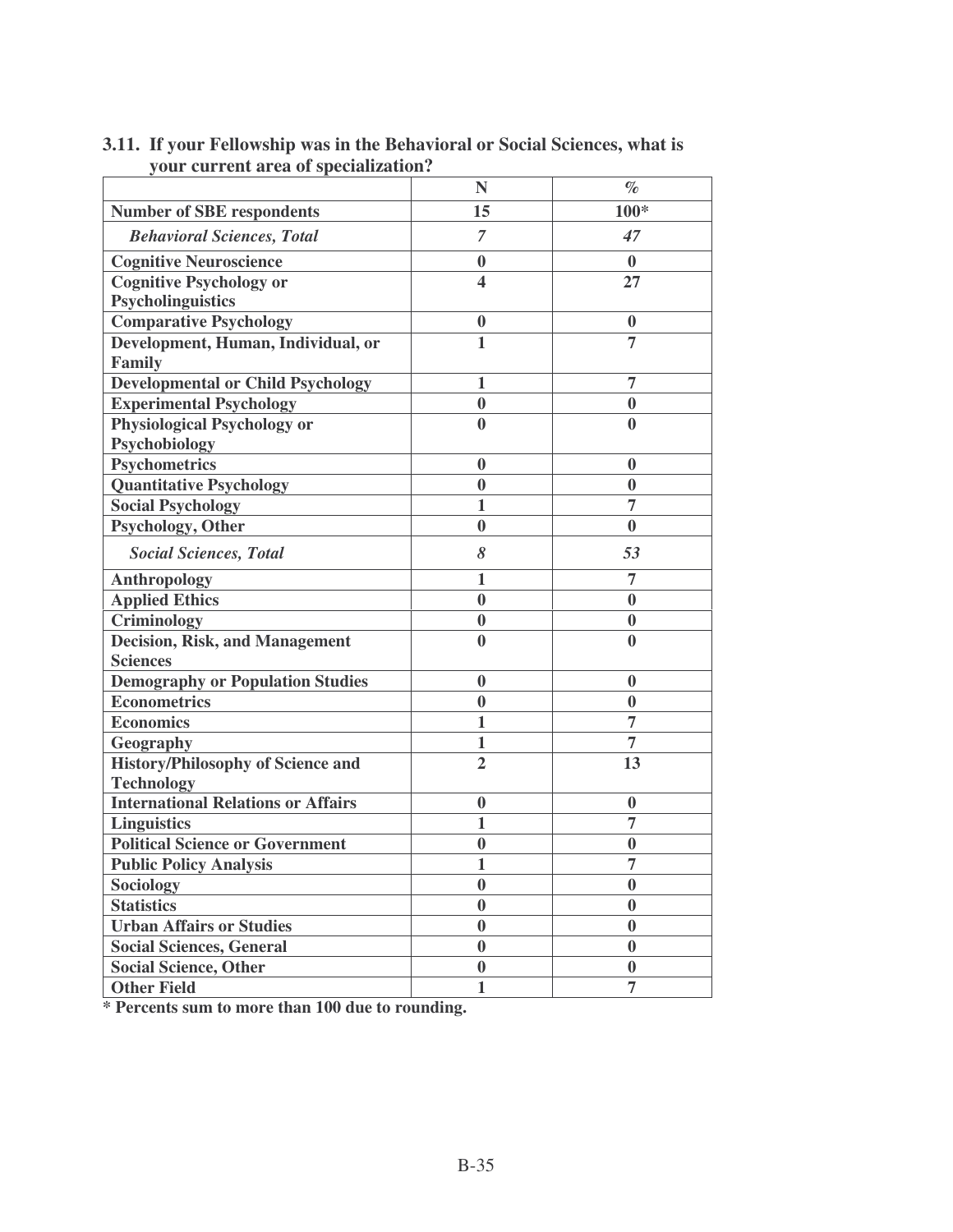|                              | $\mathbf{R}$ I $\Omega$     | <b>SBE</b> |  |
|------------------------------|-----------------------------|------------|--|
| <b>Number of Respondents</b> | DŌ                          |            |  |
|                              | <b>Percent Distribution</b> |            |  |
| Yes                          | 84                          |            |  |
|                              |                             |            |  |

## **3.12. Are you working in the field of specialization that you envisioned when you applied for the MPR Fellowship?**

**3.13. Is your** *current* **employer the same as your first post-MPR Fellowship employer?**

|                              | RIO |                             |  |
|------------------------------|-----|-----------------------------|--|
| <b>Number of Respondents</b> |     |                             |  |
|                              |     | <b>Percent Distribution</b> |  |
| <b>es</b>                    |     |                             |  |
|                              |     |                             |  |

**3.14. If the employer for your** *first* **post-MPR Fellowship position is different from your current employer, please indicate the type of employer for your** *first* **post-MPR Fellowship position.**

|                                  | <b>BIO</b> | <b>SBE</b>                  | <b>ALL</b> |  |  |
|----------------------------------|------------|-----------------------------|------------|--|--|
| <b>Number of respondents</b>     | 28         |                             | 35         |  |  |
|                                  |            | <b>Percent Distribution</b> |            |  |  |
| K-12 institution                 | 0          |                             |            |  |  |
| <b>Two-year college</b>          |            |                             |            |  |  |
| Four-year college or             |            | 14                          | 6          |  |  |
| university                       |            |                             |            |  |  |
| <b>Comprehensive institution</b> | 11         | 29                          | 14         |  |  |
| (masters/professional)           |            |                             |            |  |  |
| Doctorate-granting               | 50         | 57                          | 51         |  |  |
| institution                      |            |                             |            |  |  |
| Govt/international org           | N          |                             |            |  |  |
| Other not-for-profit org         |            |                             | 3          |  |  |
| <b>Private for-profit firm</b>   | 29         |                             | 23         |  |  |
| Self-employed                    |            |                             |            |  |  |
| <b>Other</b>                     |            |                             |            |  |  |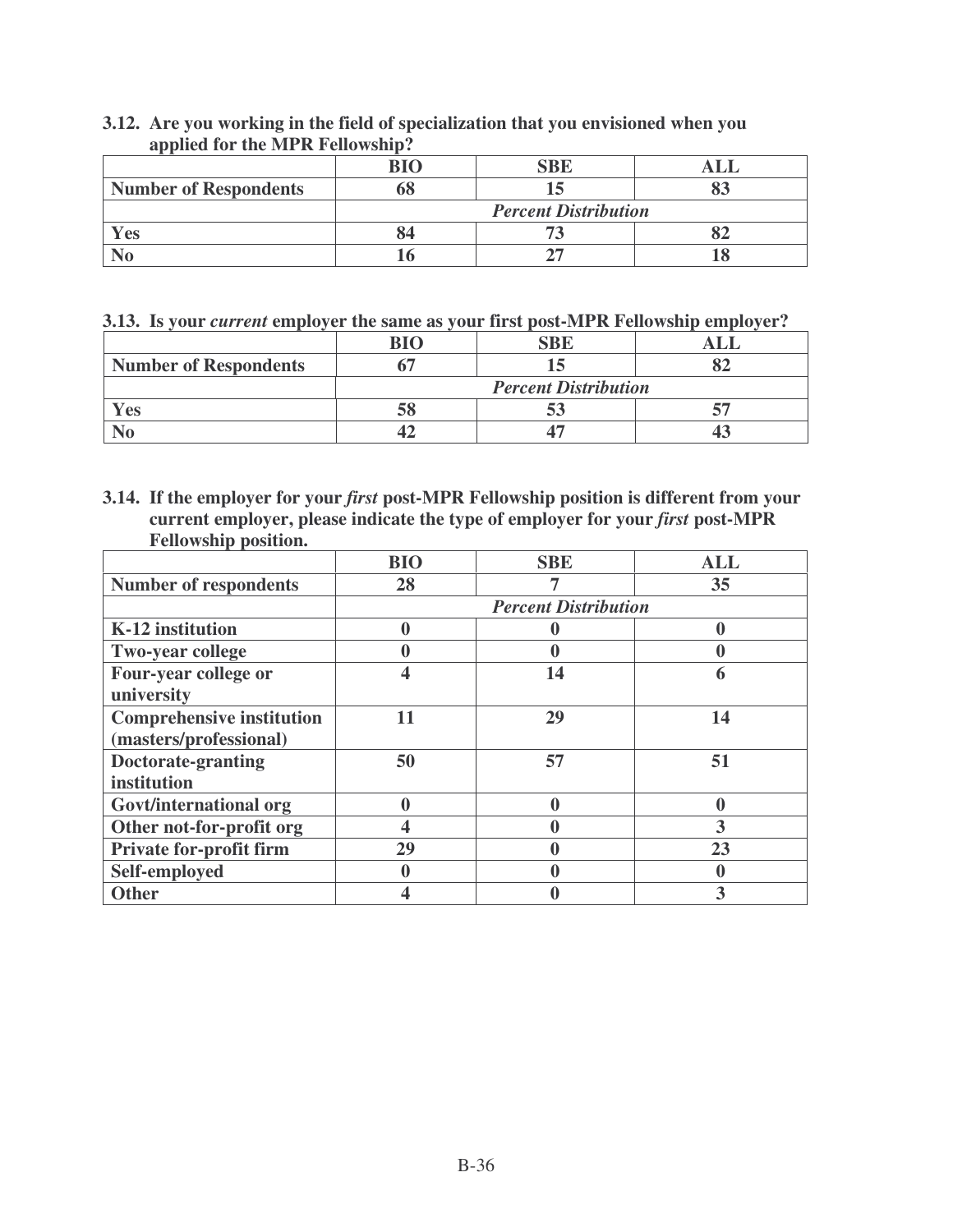|                              | BIO                         | <b>SBE</b> |  |
|------------------------------|-----------------------------|------------|--|
| <b>Number of respondents</b> |                             |            |  |
|                              | <b>Percent Distribution</b> |            |  |
| Yes                          | 03                          | 60         |  |
|                              | 35                          |            |  |

**3.15. Was your first post-MPR Fellowship employer the type of employer that you envisioned when you applied for the Fellowship?**

#### **3.16. Approximately how long did it take you to complete the search that led to your first post-MPR Fellowship position?**

|                              | <b>BIO</b>                  | <b>SBE</b> | ALL  |
|------------------------------|-----------------------------|------------|------|
| <b>Number of Respondents</b> | 68                          | 15         |      |
| <b>Mean</b>                  | 7.60                        | 7.73       | 7.63 |
|                              | <b>Percent Distribution</b> |            |      |
| <b>Less than 6 months</b>    | 40                          | 33         |      |
| 6 months                     | 22                          | 33         |      |
| More than 6 months           | 38                          |            |      |

**3.17. Was that search completed before your MPR Fellowship ended?**

|                              | $\mathbf{R}$ I $\Omega$     | $R$ $R$ |  |
|------------------------------|-----------------------------|---------|--|
| <b>Number of Respondents</b> | hY                          |         |  |
|                              | <b>Percent Distribution</b> |         |  |
| <b>Yes</b>                   | 64                          |         |  |
|                              |                             |         |  |

**3.18. Did you take up your first post-MPR Fellowship position immediately (or nearly so) after the Fellowship ended?**

|                              | RЮ                          |  |  |
|------------------------------|-----------------------------|--|--|
| <b>Number of Respondents</b> |                             |  |  |
|                              | <b>Percent Distribution</b> |  |  |
| Yes                          |                             |  |  |
|                              |                             |  |  |

**3.19a. When you accepted your first post-MPR Fellowship position, did you also have firm offers for other positions?**

|                              | <b>RIO</b>                  |  |  |
|------------------------------|-----------------------------|--|--|
| <b>Number of Respondents</b> |                             |  |  |
|                              | <b>Percent Distribution</b> |  |  |
| Yes                          |                             |  |  |
|                              |                             |  |  |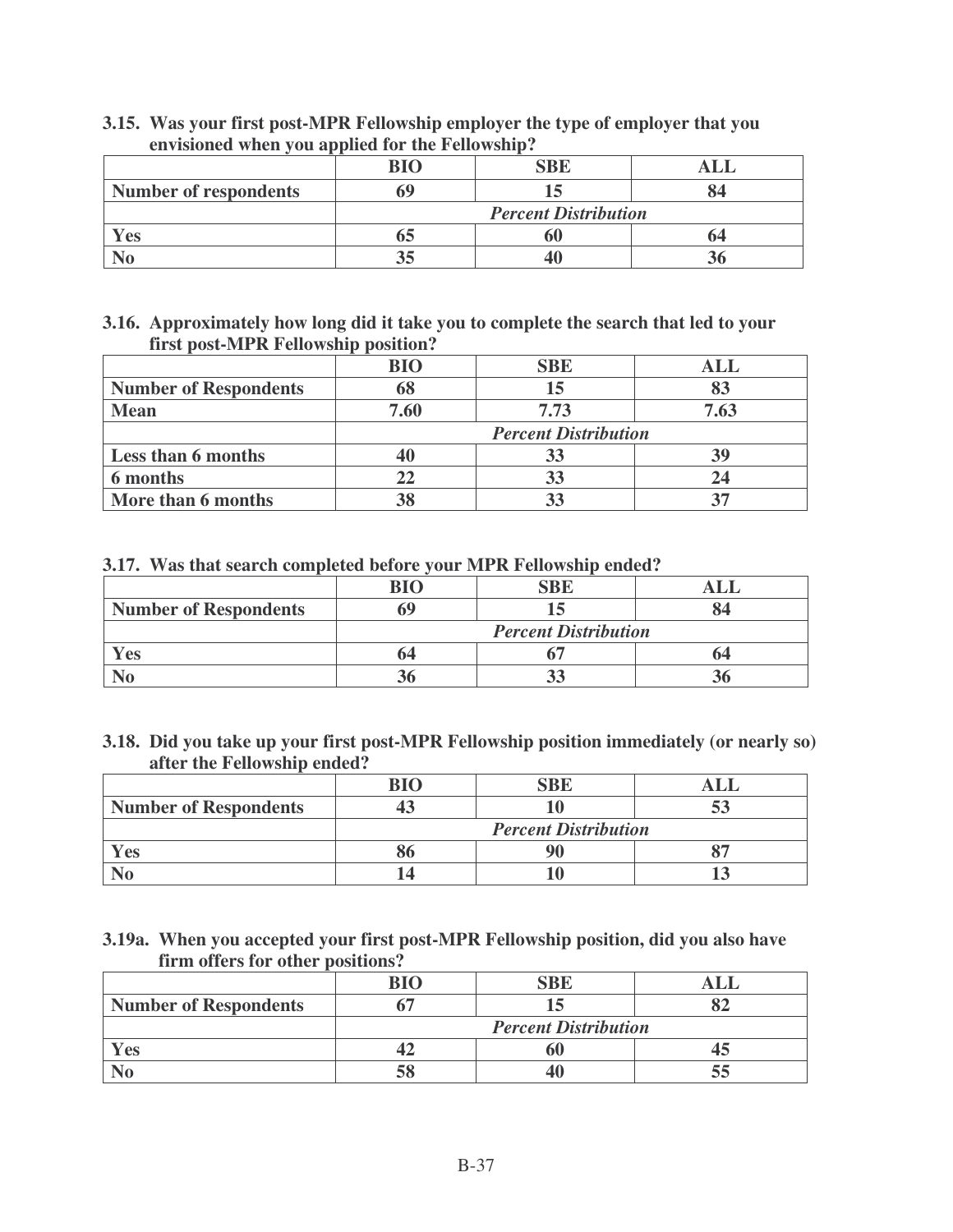|                              | BIO                         | <b>SBE</b> |      |
|------------------------------|-----------------------------|------------|------|
| <b>Number of Respondents</b> | 24                          |            | 29   |
| <b>Mean</b>                  | 2.08                        | 2.20       | 2.10 |
|                              | <b>Percent Distribution</b> |            |      |
|                              |                             |            |      |
|                              |                             |            |      |
| 3 or more                    |                             |            |      |

#### **3.19b. How many other offers did you receive?**

**3.20a. In accepting your first post-Fellowship position, how important was it to have opportunities to work on a specific research topic?**

|                              | <b>BIO</b>                  | <b>SBE</b> | ALL  |
|------------------------------|-----------------------------|------------|------|
| <b>Number of Respondents</b> | 69                          | 15         | 84   |
| <b>Mean</b>                  | 3.21                        | 3.07       | 3.18 |
|                              | <b>Percent Distribution</b> |            |      |
| <b>Not at All Important</b>  |                             |            |      |
| <b>Not Very Important</b>    | 14                          |            | 13   |
| Important                    | 22                          | 33         | 24   |
| <b>Very Important</b>        |                             |            | 46   |
| <b>Does Not Apply</b>        |                             |            |      |

#### **3.20b. In accepting your first post-Fellowship position, how important was it to have opportunities to work with specific colleagues?**

|                              | <b>BIO</b>                  | <b>SBE</b> | <b>ALL</b> |
|------------------------------|-----------------------------|------------|------------|
| <b>Number of Respondents</b> | 69                          | 15         | 84         |
| <b>Mean</b>                  | 2.97                        | 2.33       | 2.85       |
|                              | <b>Percent Distribution</b> |            |            |
| <b>Not at All Important</b>  |                             | 27         |            |
| <b>Not Very Important</b>    | 19                          | 27         | 20         |
| Important                    | 36                          | 33         | 36         |
| <b>Very Important</b>        | 30                          | 13         | 27         |
| <b>Does Not Apply</b>        |                             |            |            |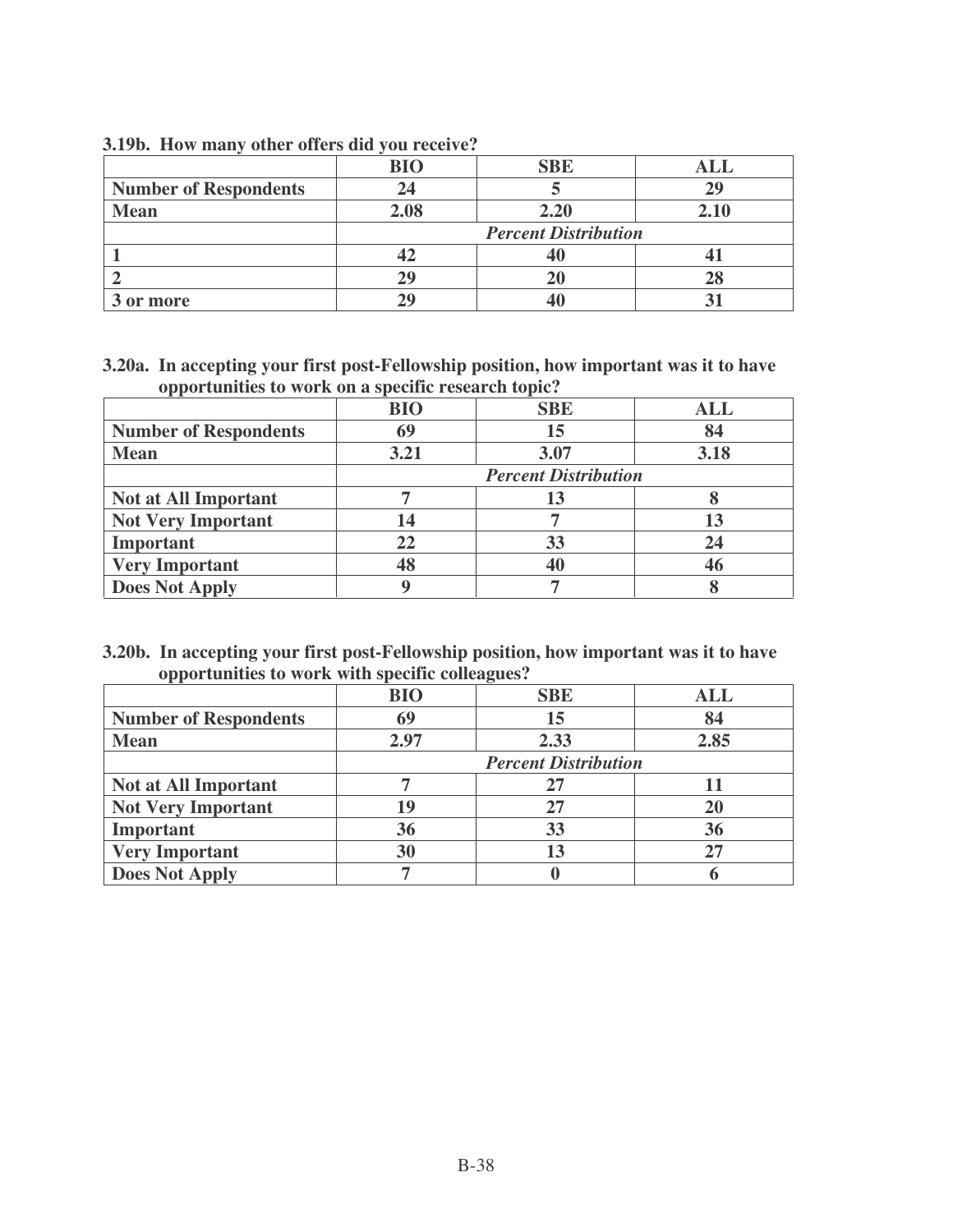|                              | <b>BIO</b>                  | <b>SBE</b> | ALL  |
|------------------------------|-----------------------------|------------|------|
| <b>Number of Respondents</b> | 68                          | 15         | 83   |
| <b>Mean</b>                  | 2.97                        | 2.64       | 2.90 |
|                              | <b>Percent Distribution</b> |            |      |
| <b>Not at All Important</b>  |                             |            | 10   |
| <b>Not Very Important</b>    | 24                          |            | 23   |
| Important                    | 19                          | 27         | 20   |
| <b>Very Important</b>        | 35                          | 27         | 34   |
| <b>Does Not Apply</b>        | 15                          |            |      |

**3.20c. In accepting your first post-Fellowship position, how important was it to have opportunities to work at a prestigious research college or university?**

**3.20d. In accepting your first post-Fellowship position, how important was it to have opportunities to work at a college or university oriented primarily toward teaching rather than research?**

|                              | <b>BIO</b> | <b>SBE</b>                  | ALL  |
|------------------------------|------------|-----------------------------|------|
| <b>Number of Respondents</b> | 69         | 15                          | 84   |
| <b>Mean</b>                  | 2.26       | 1.50                        | 2.09 |
|                              |            | <b>Percent Distribution</b> |      |
| <b>Not at All Important</b>  | 17         | 53                          | 24   |
| <b>Not Very Important</b>    | 30         | 33                          | 31   |
| Important                    | 13         |                             | 12   |
| <b>Very Important</b>        | 12         |                             |      |
| <b>Does Not Apply</b>        |            |                             |      |

**3.20e. In accepting your first post-Fellowship position, how important was it to work at a well-regarded firm?**

|                              | <b>BIO</b> | <b>SBE</b>                  | ALL  |
|------------------------------|------------|-----------------------------|------|
| <b>Number of Respondents</b> | 69         | 15                          | 84   |
| <b>Mean</b>                  | 2.96       | 2.33                        | 2.85 |
|                              |            | <b>Percent Distribution</b> |      |
| <b>Not at All Important</b>  |            |                             |      |
| <b>Not Very Important</b>    |            |                             |      |
| Important                    |            |                             |      |
| <b>Very Important</b>        | 16         |                             | 14   |
| <b>Does Not Apply</b>        | 59         |                             |      |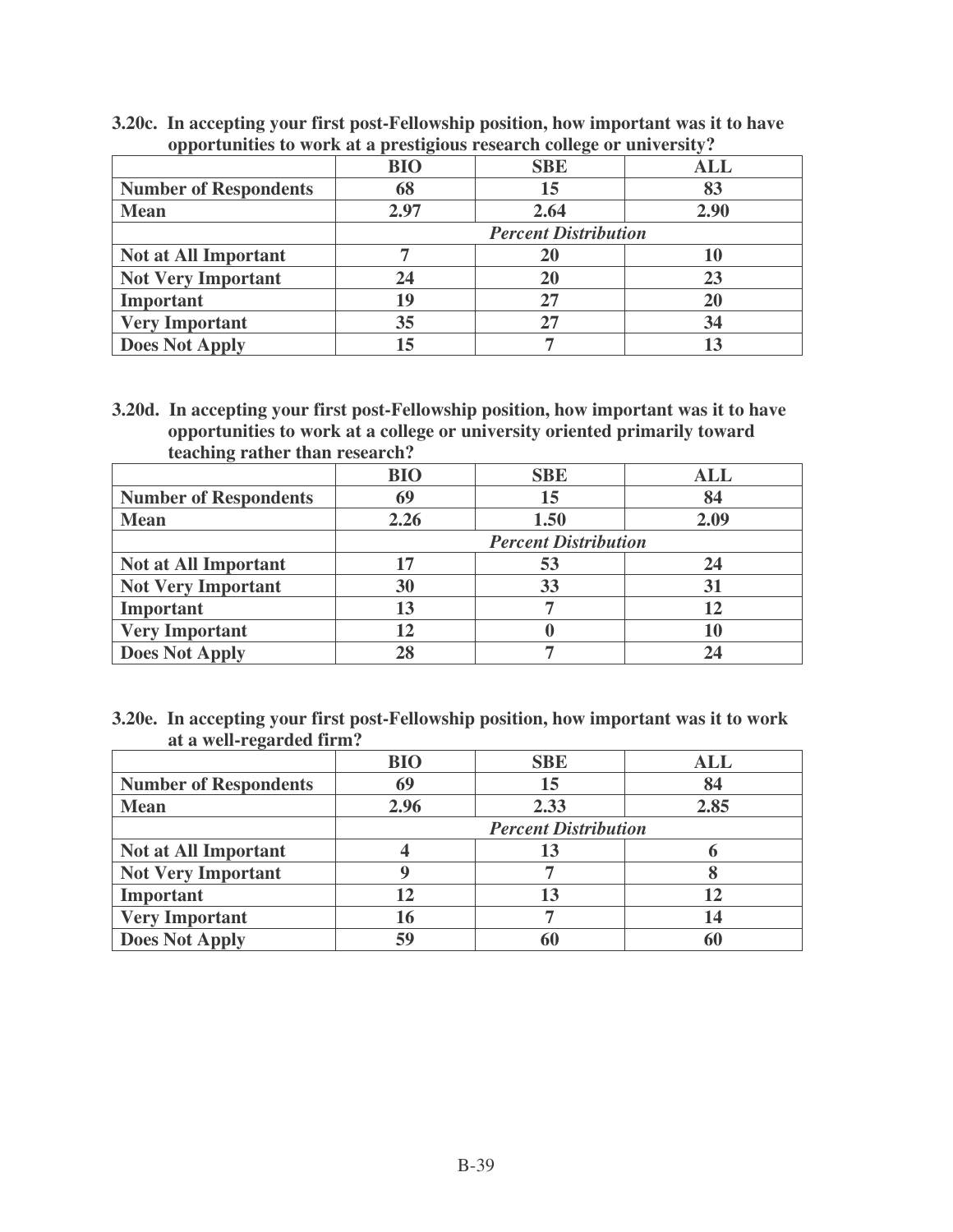**3.20f. In accepting your first post-Fellowship position, how important was it to work at a governmental or international agency or non-governmental organization (NGO) that addresses important social or political issues?**

|                              | <b>BIO</b> | <b>SBE</b>                  | ALL  |
|------------------------------|------------|-----------------------------|------|
| <b>Number of Respondents</b> | 69         | 15                          | 84   |
| <b>Mean</b>                  | 1.82       | 1.40                        | 1.74 |
|                              |            | <b>Percent Distribution</b> |      |
| <b>Not at All Important</b>  | 14         |                             | 15   |
| <b>Not Very Important</b>    | 13         |                             |      |
| Important                    |            |                             |      |
| <b>Very Important</b>        |            |                             |      |
| <b>Does Not Apply</b>        |            |                             |      |

**3.20g. In accepting your first post-Fellowship position, how important was it to work at a college or university that predominately serves minority students?**

|                              | <b>BIO</b> | <b>SBE</b>                  | <b>ALL</b> |
|------------------------------|------------|-----------------------------|------------|
| <b>Number of Respondents</b> | 69         | 15                          | 84         |
| <b>Mean</b>                  | 2.65       | 2.33                        | 2.58       |
|                              |            | <b>Percent Distribution</b> |            |
| <b>Not at All Important</b>  | 12         | 27                          |            |
| <b>Not Very Important</b>    | 20         | 20                          | 20         |
| Important                    | 19         | 13                          | 18         |
| <b>Very Important</b>        | 19         | 20                          | 19         |
| <b>Does Not Apply</b>        | 30         | 20                          | 29         |

**3.20h. In accepting your first post-Fellowship position, how important was it to work at a desired geographic location?**

|                              | <b>BIO</b>                  | <b>SBE</b> | <b>ALL</b> |
|------------------------------|-----------------------------|------------|------------|
| <b>Number of Respondents</b> | 69                          | 15         | 84         |
| <b>Mean</b>                  | 3.25                        | 2.80       | 3.16       |
|                              | <b>Percent Distribution</b> |            |            |
| <b>Not at All Important</b>  |                             | 13         |            |
| <b>Not Very Important</b>    | 13                          | 33         |            |
| Important                    | 26                          | 13         | 24         |
| <b>Very Important</b>        | 48                          | 40         | 46         |
| <b>Does Not Apply</b>        |                             |            |            |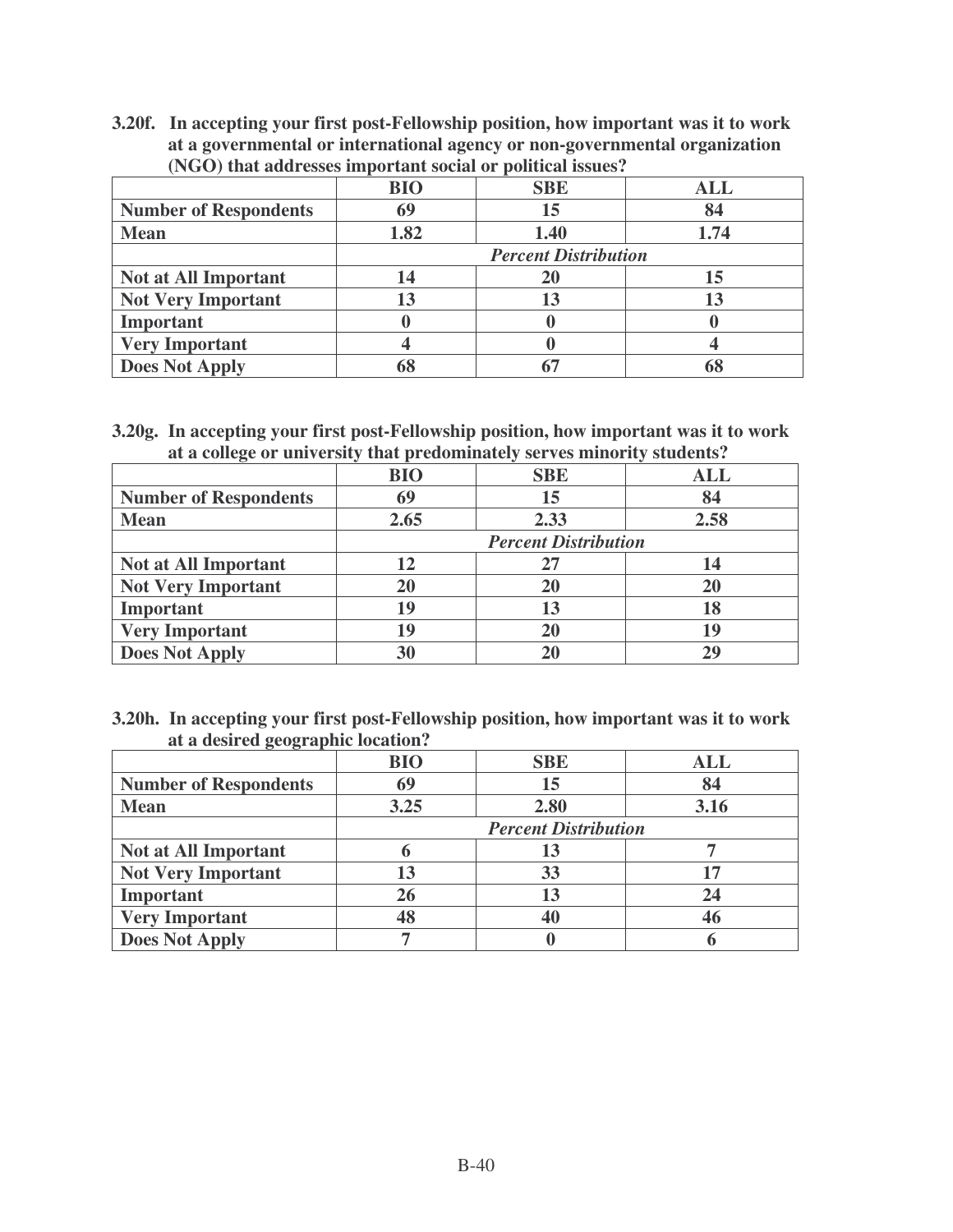**3.20i. In accepting your first post-Fellowship position, how important was it to have opportunities for relatively quick advancement in your career?**

|                              | <b>BIO</b>                  | <b>SBE</b> | <b>ALL</b> |
|------------------------------|-----------------------------|------------|------------|
| <b>Number of Respondents</b> | 69                          | 15         | 84         |
| <b>Mean</b>                  | 2.84                        | 2.64       | 2.80       |
|                              | <b>Percent Distribution</b> |            |            |
| <b>Not at All Important</b>  |                             | 13         |            |
| <b>Not Very Important</b>    | 33                          | 27         | 32         |
| Important                    | 33                          | 33         | 33         |
| <b>Very Important</b>        | 22                          | 20         |            |
| <b>Does Not Apply</b>        | 10                          |            |            |

**3.20j. In accepting your first post-Fellowship position, how important was the likelihood that your spouse or significant other person could find a suitable position?**

|                              | <b>BIO</b>                  | <b>SBE</b> | ALL  |
|------------------------------|-----------------------------|------------|------|
| <b>Number of Respondents</b> | 69                          | 15         | 84   |
| <b>Mean</b>                  | 3.16                        | 3.00       | 3.13 |
|                              | <b>Percent Distribution</b> |            |      |
| <b>Not at All Important</b>  |                             |            |      |
| <b>Not Very Important</b>    | 10                          | 20         |      |
| <b>Important</b>             | 22                          |            |      |
| <b>Very Important</b>        | 29                          | 33         | 30   |
| <b>Does Not Apply</b>        | 35                          |            |      |

**3.20k. In accepting your first post-Fellowship position, how important was it to have satisfactory pay and benefits?**

|                              | <b>BIO</b>                  | <b>SBE</b> | ALL  |
|------------------------------|-----------------------------|------------|------|
| <b>Number of Respondents</b> | 69                          | 15         | 84   |
| <b>Mean</b>                  | 3.28                        | 3.36       | 3.29 |
|                              | <b>Percent Distribution</b> |            |      |
| <b>Not at All Important</b>  |                             |            |      |
| <b>Not Very Important</b>    | 10                          |            |      |
| Important                    | 43                          | 40         |      |
| <b>Very Important</b>        | 39                          |            |      |
| <b>Does Not Apply</b>        |                             |            |      |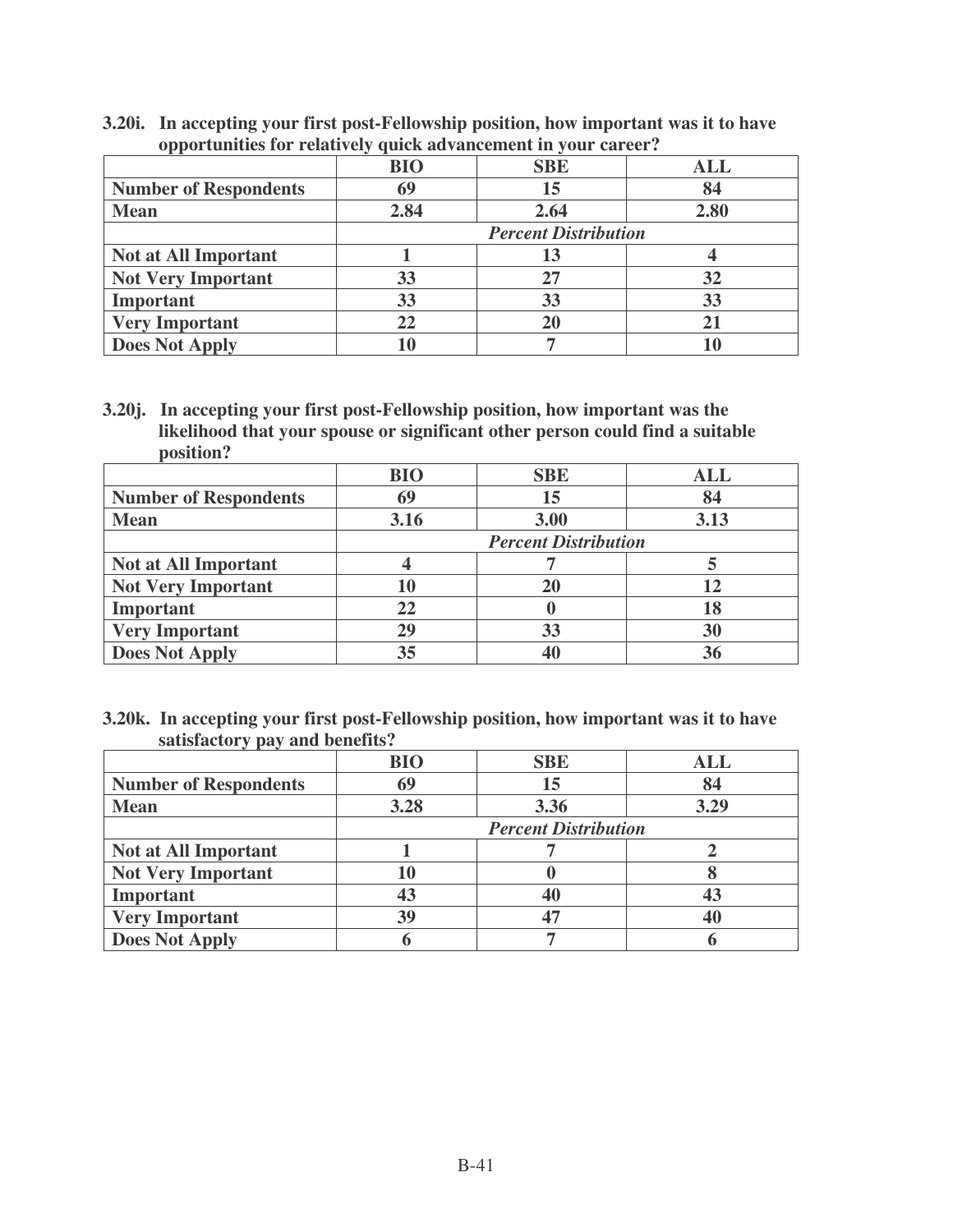#### **3.20l. In accepting your first post-Fellowship position, how important were other factor(s)? (respondents wrote in factors)**

|                              | <b>BIO</b>                  | <b>SBE</b> | <b>ALL</b> |
|------------------------------|-----------------------------|------------|------------|
| <b>Number of Respondents</b> |                             |            |            |
| <b>Mean</b>                  | 4.00                        | 4.00       | 4.00       |
|                              | <b>Percent Distribution</b> |            |            |
| <b>Not at All Important</b>  |                             |            |            |
| <b>Not Very Important</b>    |                             |            |            |
| Important                    |                             |            |            |
| <b>Very Important</b>        | 73                          | 100        | 75         |
| <b>Does Not Apply</b>        |                             |            |            |

#### **3.21a. Did general economic circumstances help or hinder your search for the first post-Fellowship position?**

|                               | <b>BIO</b> | <b>SBE</b>                  | <b>ALL</b> |  |
|-------------------------------|------------|-----------------------------|------------|--|
| <b>Number of Respondents</b>  | 68         | 15                          | 83         |  |
| <b>Mean</b>                   | 2.84       | 2.67                        | 2.81       |  |
|                               |            | <b>Percent Distribution</b> |            |  |
| <b>Hindered a Lot</b>         | g          | 13                          |            |  |
| <b>Hindered Somewhat</b>      | 24         | 13                          | 22         |  |
| <b>Had No Effect</b>          | 37         | 47                          | 39         |  |
| <b>Helped Somewhat</b>        | 15         |                             |            |  |
| <b>Helped a Lot</b>           | 6          |                             |            |  |
| <b>No Idea/Does Not Apply</b> |            |                             |            |  |

**3.21b. Did the number of openings in your field help or hinder your search for the first post-Fellowship position?**

|                               | <b>BIO</b> | <b>SBE</b>                  | <b>ALL</b> |
|-------------------------------|------------|-----------------------------|------------|
| <b>Number of Respondents</b>  | 69         | 15                          | 84         |
| <b>Mean</b>                   | 2.65       | 2.36                        | 2.60       |
|                               |            | <b>Percent Distribution</b> |            |
| <b>Hindered a Lot</b>         | 20         | 27                          |            |
| <b>Hindered Somewhat</b>      | 28         | 33                          | 29         |
| <b>Had No Effect</b>          | 17         | 13                          |            |
| <b>Helped Somewhat</b>        | 16         | 13                          | 15         |
| <b>Helped a Lot</b>           | 10         |                             |            |
| <b>No Idea/Does Not Apply</b> | q          |                             |            |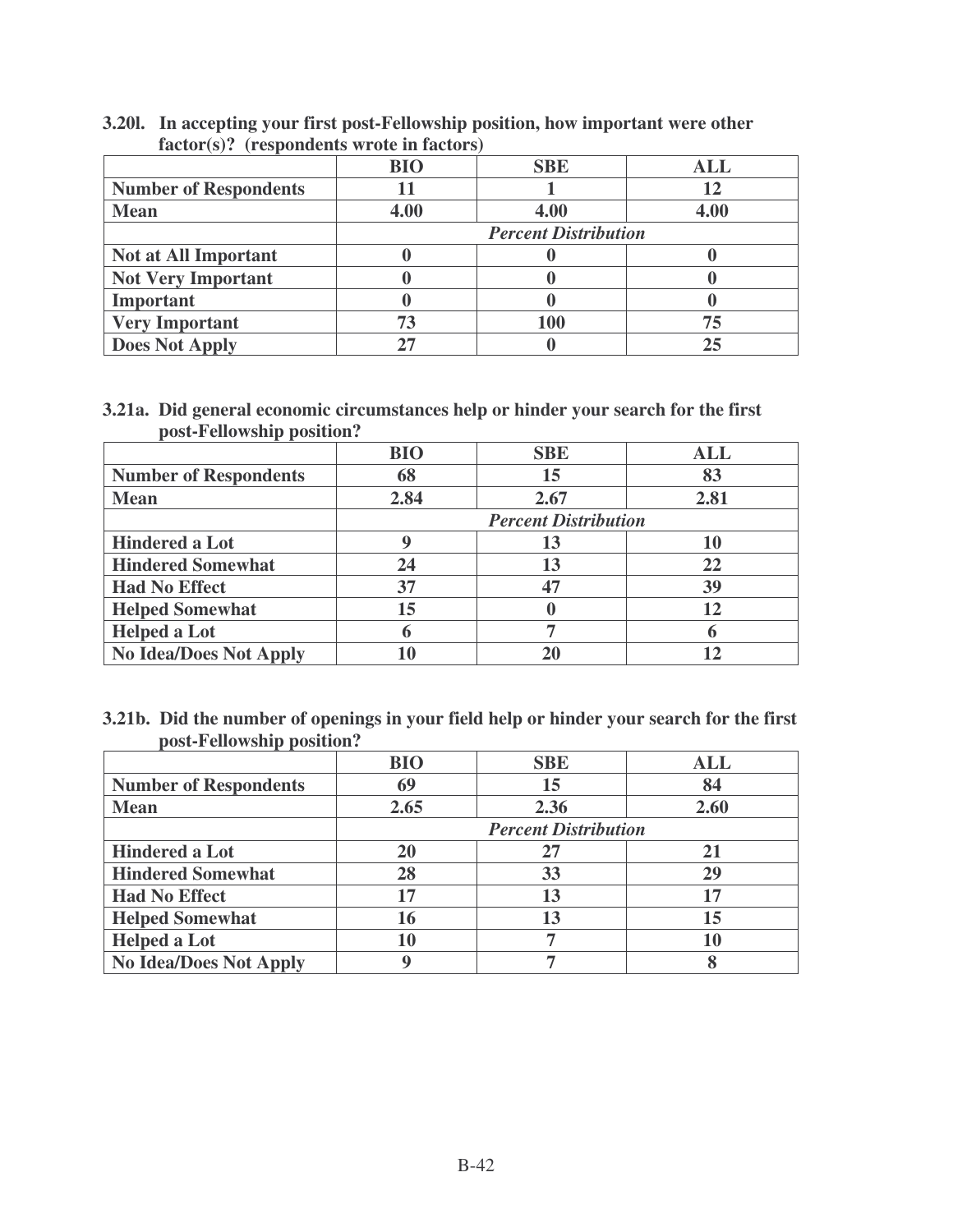| 3.21c. Did strong competition from non-minority applicant(s) help or hinder your |  |  |
|----------------------------------------------------------------------------------|--|--|
| search for the first post-Fellowship position?                                   |  |  |
|                                                                                  |  |  |

|                               | <b>BIO</b> | <b>SBE</b>                  | <b>ALL</b> |
|-------------------------------|------------|-----------------------------|------------|
| <b>Number of Respondents</b>  | 69         | 15                          | 84         |
| <b>Mean</b>                   | 2.54       | 2.75                        | 2.58       |
|                               |            | <b>Percent Distribution</b> |            |
| <b>Hindered a Lot</b>         | 16         |                             | 14         |
| <b>Hindered Somewhat</b>      | 14         | 27                          | 17         |
| <b>Had No Effect</b>          | 54         | 33                          | 50         |
| <b>Helped Somewhat</b>        |            |                             |            |
| <b>Helped a Lot</b>           |            |                             |            |
| <b>No Idea/Does Not Apply</b> |            |                             |            |

## **3.21d. Did strong competition from other minority applicant(s) help or hinder your search for the first post-Fellowship position?**

|                               | <b>BIO</b> | <b>SBE</b>                  | ALL  |  |
|-------------------------------|------------|-----------------------------|------|--|
| <b>Number of Respondents</b>  | 68         | 15                          | 83   |  |
| <b>Mean</b>                   | 3.00       | 2.91                        | 2.98 |  |
|                               |            | <b>Percent Distribution</b> |      |  |
| <b>Hindered a Lot</b>         |            |                             |      |  |
| <b>Hindered Somewhat</b>      |            | 13                          |      |  |
| <b>Had No Effect</b>          | 59         | 53                          | 58   |  |
| <b>Helped Somewhat</b>        |            |                             |      |  |
| <b>Helped a Lot</b>           |            |                             |      |  |
| <b>No Idea/Does Not Apply</b> | 34         |                             |      |  |

**3.21e. Did your status as a member of an underrepresented minority group help or hinder your search for the first post-Fellowship position?**

|                               | <b>BIO</b> | <b>SBE</b>                  | ALL  |
|-------------------------------|------------|-----------------------------|------|
| <b>Number of Respondents</b>  | 68         | 15                          | 83   |
| <b>Mean</b>                   | 3.56       | 3.69                        | 3.58 |
|                               |            | <b>Percent Distribution</b> |      |
| <b>Hindered a Lot</b>         |            |                             |      |
| <b>Hindered Somewhat</b>      | 6          | 20                          |      |
| <b>Had No Effect</b>          | 35         | 13                          | 31   |
| <b>Helped Somewhat</b>        | 35         | 27                          | 34   |
| <b>Helped a Lot</b>           | 12         | 27                          | 14   |
| <b>No Idea/Does Not Apply</b> |            | 13                          |      |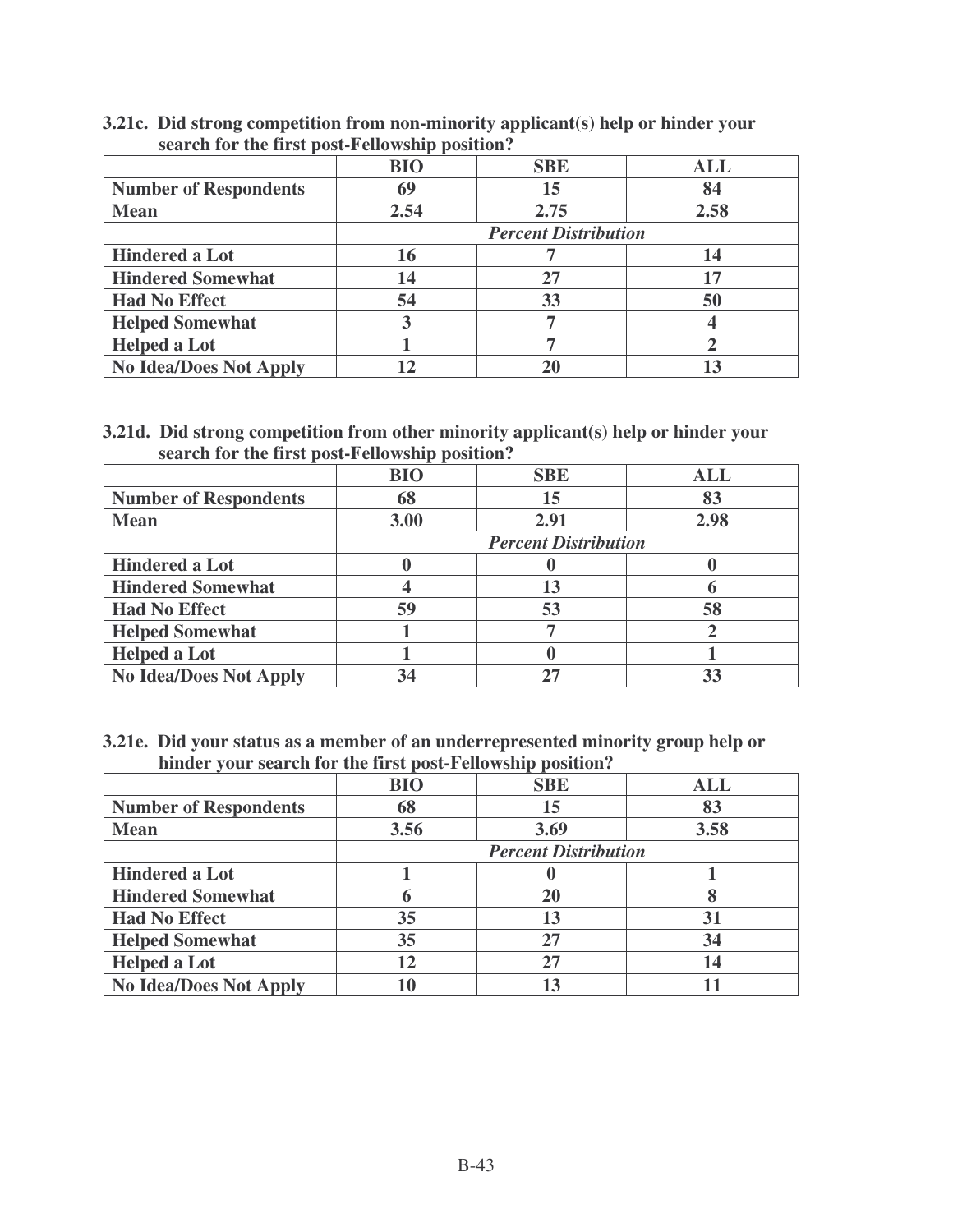| tholte help of minteel<br>Town bear on for the most poor a choriomp poblacing |            |                             |            |
|-------------------------------------------------------------------------------|------------|-----------------------------|------------|
|                                                                               | <b>BIO</b> | <b>SBE</b>                  | <b>ALL</b> |
| <b>Number of Respondents</b>                                                  | 68         | 15                          | 83         |
| <b>Mean</b>                                                                   | 2.41       | 2.29                        | 2.38       |
|                                                                               |            | <b>Percent Distribution</b> |            |
| <b>Hindered a Lot</b>                                                         | 10         | 13                          |            |
| <b>Hindered Somewhat</b>                                                      | 15         | 20                          | 16         |
| <b>Had No Effect</b>                                                          | 18         |                             | 16         |
| <b>Helped Somewhat</b>                                                        |            |                             |            |
| <b>Helped a Lot</b>                                                           |            |                             |            |
| <b>No Idea/Does Not Apply</b>                                                 | 53         |                             |            |

**3.21f. Did the fact that there were no openings at the institution or firm of your first choice help or hinder your search for the first post-Fellowship position?**

#### **3.21g. Did other conditions help or hinder your search for the first post-Fellowship position? (respondents wrote in conditions)**

|                               | <b>BIO</b> | <b>SBE</b>                  | ALL  |
|-------------------------------|------------|-----------------------------|------|
|                               |            |                             |      |
| <b>Number of Respondents</b>  |            |                             |      |
| <b>Mean</b>                   | 3.67       |                             | 3.67 |
|                               |            | <b>Percent Distribution</b> |      |
| <b>Hindered a Lot</b>         | 13         |                             |      |
| <b>Hindered Somewhat</b>      | 13         |                             |      |
| <b>Had No Effect</b>          |            |                             |      |
| <b>Helped Somewhat</b>        | 13         |                             |      |
| <b>Helped a Lot</b>           | 38         |                             | 38   |
| <b>No Idea/Does Not Apply</b> | 25         |                             | 25   |

#### **3.22. Did you apply for the one-year research starter grant available from the Fellowship program?**

| <b>Number of Respondents</b> |                             |  |  |
|------------------------------|-----------------------------|--|--|
|                              | <b>Percent Distribution</b> |  |  |
| Yes                          |                             |  |  |
|                              |                             |  |  |

|  |  |  |  |  | 3.23. If yes, were you awarded a research starter grant? |  |  |
|--|--|--|--|--|----------------------------------------------------------|--|--|
|--|--|--|--|--|----------------------------------------------------------|--|--|

|                              | RI∩                         | CDE |  |
|------------------------------|-----------------------------|-----|--|
| <b>Number of Respondents</b> |                             |     |  |
|                              | <b>Percent Distribution</b> |     |  |
| Yes                          |                             |     |  |
|                              |                             |     |  |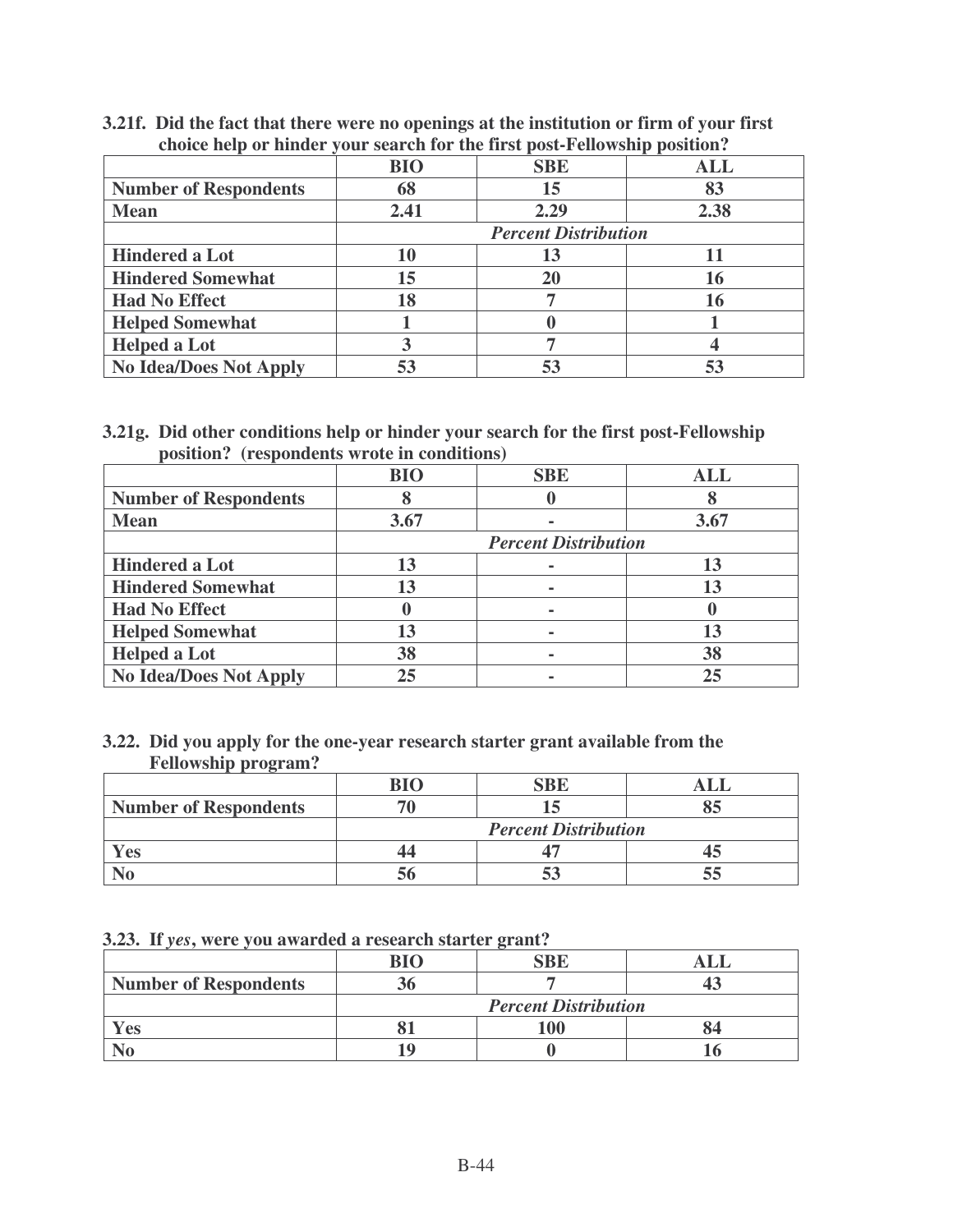|                              | BIO | <b>SBE</b>                  |    |
|------------------------------|-----|-----------------------------|----|
| <b>Number of Respondents</b> | 29  |                             | 36 |
|                              |     | <b>Percent Distribution</b> |    |
| <b>Very Important</b>        | 34  |                             |    |
| <b>Somewhat important</b>    | 34  |                             |    |
| <b>Not Very Important</b>    |     |                             |    |
| <b>Not at All Important</b>  |     |                             |    |

**3.24. How important was the research starter grant to obtaining your first post-MPR Fellowship position?**

**3.25a. In seeking your first post-MPR Fellowship position, how useful were the contacts initiated by the hiring investigator or organization?**

| ັ                            | ັ<br><b>BIO</b> | ັ<br><b>SBE</b>             | <b>ALL</b> |
|------------------------------|-----------------|-----------------------------|------------|
| <b>Number of Respondents</b> | 68              | 15                          | 83         |
| <b>Mean</b>                  | 2.83            | 2.78                        | 2.82       |
|                              |                 | <b>Percent Distribution</b> |            |
| <b>Not at All Useful</b>     |                 | 20                          |            |
| <b>Not Very Useful</b>       | 10              |                             | 10         |
| <b>Useful</b>                | 22              |                             |            |
| <b>Very Useful</b>           | 18              | 33                          |            |
| <b>Does Not Apply</b>        |                 | 40                          |            |

**3.25b. In seeking your first post-MPR Fellowship position, how useful were the contacts that you initiated on your own?**

|                              | <b>BIO</b> | <b>SBE</b>                  | ALL  |
|------------------------------|------------|-----------------------------|------|
| <b>Number of Respondents</b> | 69         | 15                          | 84   |
| <b>Mean</b>                  | 3.60       | 3.40                        | 3.56 |
|                              |            | <b>Percent Distribution</b> |      |
| <b>Not at All Useful</b>     |            |                             |      |
| <b>Not Very Useful</b>       |            |                             |      |
| <b>Useful</b>                | 25         | 40                          |      |
| <b>Very Useful</b>           | 58         | 53                          | 57   |
| <b>Does Not Apply</b>        | 13         |                             |      |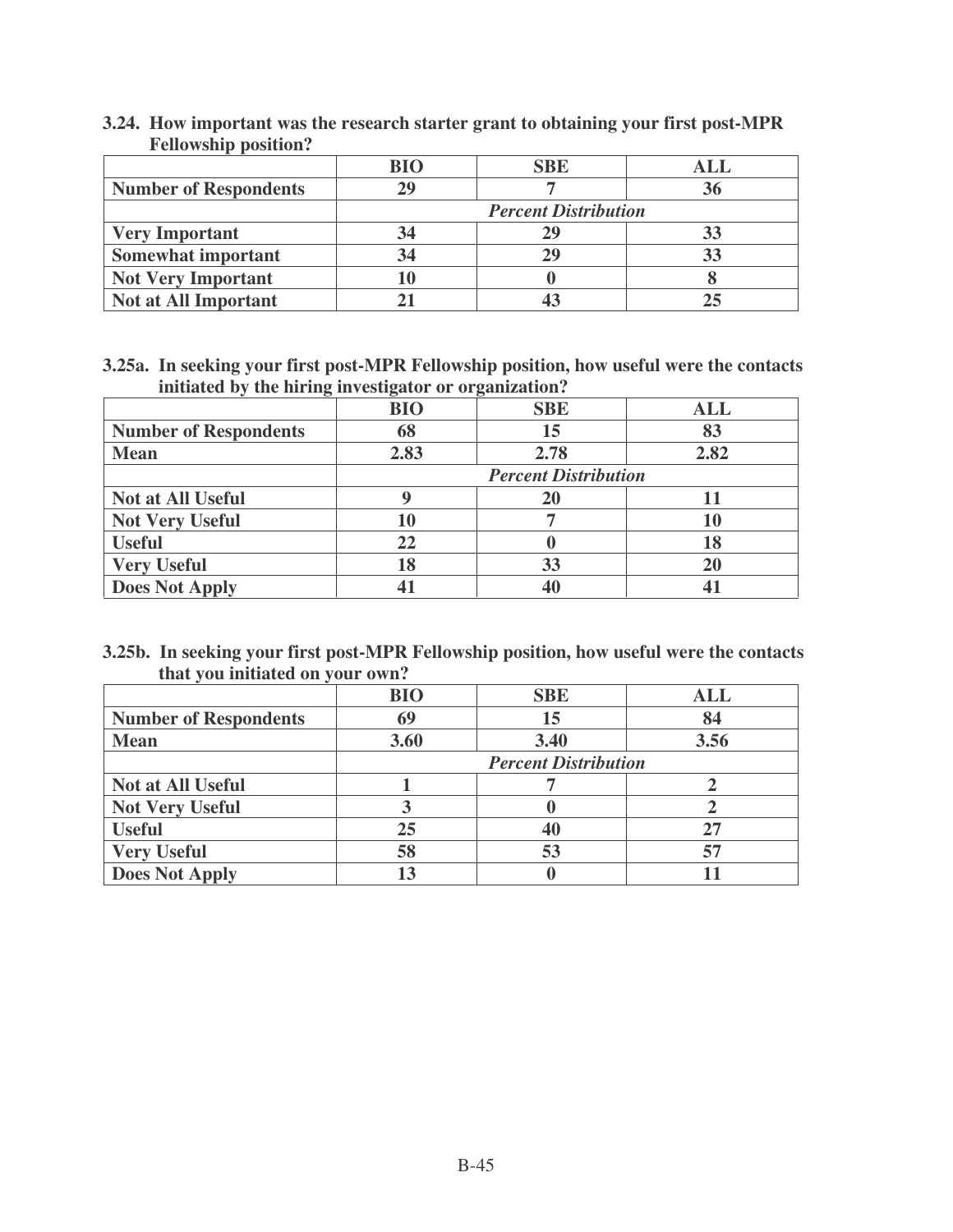|                              | <b>BIO</b> | <b>SBE</b>                  | <b>ALL</b> |
|------------------------------|------------|-----------------------------|------------|
| <b>Number of Respondents</b> | 68         | 15                          | 83         |
| <b>Mean</b>                  | 2.40       | 2.69                        | 2.47       |
|                              |            | <b>Percent Distribution</b> |            |
| <b>Not at All Useful</b>     | 22         | 13                          |            |
| <b>Not Very Useful</b>       | 13         | 33                          | 17         |
| <b>Useful</b>                | 13         |                             | 12         |
| <b>Very Useful</b>           | 18         | 33                          | 20         |
| <b>Does Not Apply</b>        | 34         |                             | 30         |

**3.25c. In seeking your first post-MPR Fellowship position, how useful were the leads or contacts provided by your mentor?**

**3.25d. In seeking your first post-MPR Fellowship position, how useful were the leads or contacts provided by someone other than your mentor?**

|                              | <b>BIO</b> | <b>SBE</b>                  | <b>ALL</b> |
|------------------------------|------------|-----------------------------|------------|
| <b>Number of Respondents</b> | 68         | 15                          | 83         |
| <b>Mean</b>                  | 3.19       | 3.31                        | 3.21       |
|                              |            | <b>Percent Distribution</b> |            |
| <b>Not at All Useful</b>     |            | 13                          |            |
| <b>Not Very Useful</b>       |            |                             |            |
| <b>Useful</b>                |            | 20                          | 19         |
| <b>Very Useful</b>           | 31         | 53                          | 35         |
| <b>Does Not Apply</b>        |            |                             |            |

**3.25e. In seeking your first post-MPR Fellowship position, how useful was the information posted or circulated concerning particular vacancies?**

|                              | <b>BIO</b> | ັ<br><b>SBE</b>             | <b>ALL</b> |
|------------------------------|------------|-----------------------------|------------|
| <b>Number of Respondents</b> | 68         | 15                          | 83         |
| <b>Mean</b>                  | 3.06       | 2.85                        | 3.02       |
|                              |            | <b>Percent Distribution</b> |            |
| <b>Not at All Useful</b>     | 12         |                             |            |
| <b>Not Very Useful</b>       |            |                             |            |
| <b>Useful</b>                | 24         | 27                          | 24         |
| <b>Very Useful</b>           | 35         | 33                          | 35         |
| <b>Does Not Apply</b>        | 22         | 13                          |            |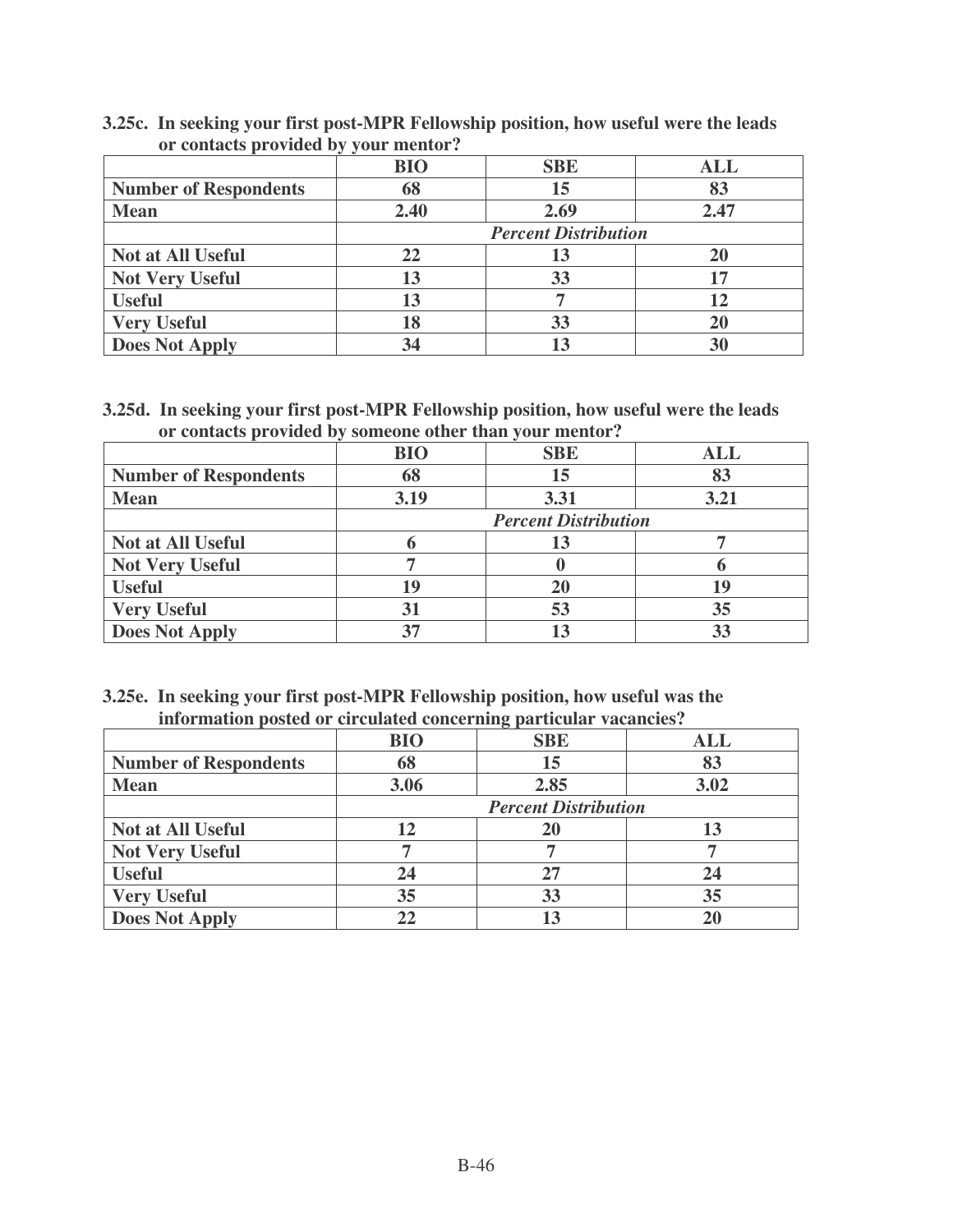|                              | <b>BIO</b> | <b>SBE</b>                  | <b>ALL</b> |
|------------------------------|------------|-----------------------------|------------|
| <b>Number of Respondents</b> | 68         | 15                          | 83         |
| <b>Mean</b>                  | 3.30       | 2.79                        | 3.20       |
|                              |            | <b>Percent Distribution</b> |            |
| <b>Not at All Useful</b>     | h          | 27                          |            |
| <b>Not Very Useful</b>       |            |                             |            |
| <b>Useful</b>                | 26         | 20                          | 25         |
| <b>Very Useful</b>           | 47         | 40                          | 46         |
| <b>Does Not Apply</b>        |            |                             |            |

## **3.25f. In seeking your first post-MPR Fellowship position, how useful was the prestige of your mentor's laboratory?**

## **3.25g. In seeking your first post-MPR Fellowship position, how useful were the publication(s) for which you received credit while a Fellow?**

|                              | $\sim$<br><b>BIO</b> | <b>SBE</b>                  | <b>ALL</b> |
|------------------------------|----------------------|-----------------------------|------------|
| <b>Number of Respondents</b> | 68                   | 15                          | 83         |
| <b>Mean</b>                  | 3.45                 | 3.00                        | 3.38       |
|                              |                      | <b>Percent Distribution</b> |            |
| <b>Not at All Useful</b>     |                      | 13                          |            |
| <b>Not Very Useful</b>       | n                    |                             |            |
| <b>Useful</b>                | 24                   | 20                          | 23         |
| <b>Very Useful</b>           | 49                   | 33                          |            |
| <b>Does Not Apply</b>        | 19                   |                             |            |

## **3.25h. In seeking your first post-MPR Fellowship position, how useful were the presentation(s) that you gave while a Fellow?**

|                              | <b>BIO</b>                  | <b>SBE</b> | <b>ALL</b> |
|------------------------------|-----------------------------|------------|------------|
| <b>Number of Respondents</b> | 68                          | 15         |            |
| <b>Mean</b>                  | 3.32                        | 3.15       | 3.29       |
|                              | <b>Percent Distribution</b> |            |            |
| <b>Not at All Useful</b>     |                             | 13         |            |
| <b>Not Very Useful</b>       |                             |            |            |
| <b>Useful</b>                | 31                          |            | 29         |
| <b>Very Useful</b>           | 41                          |            |            |
| <b>Does Not Apply</b>        | 16                          | 13         |            |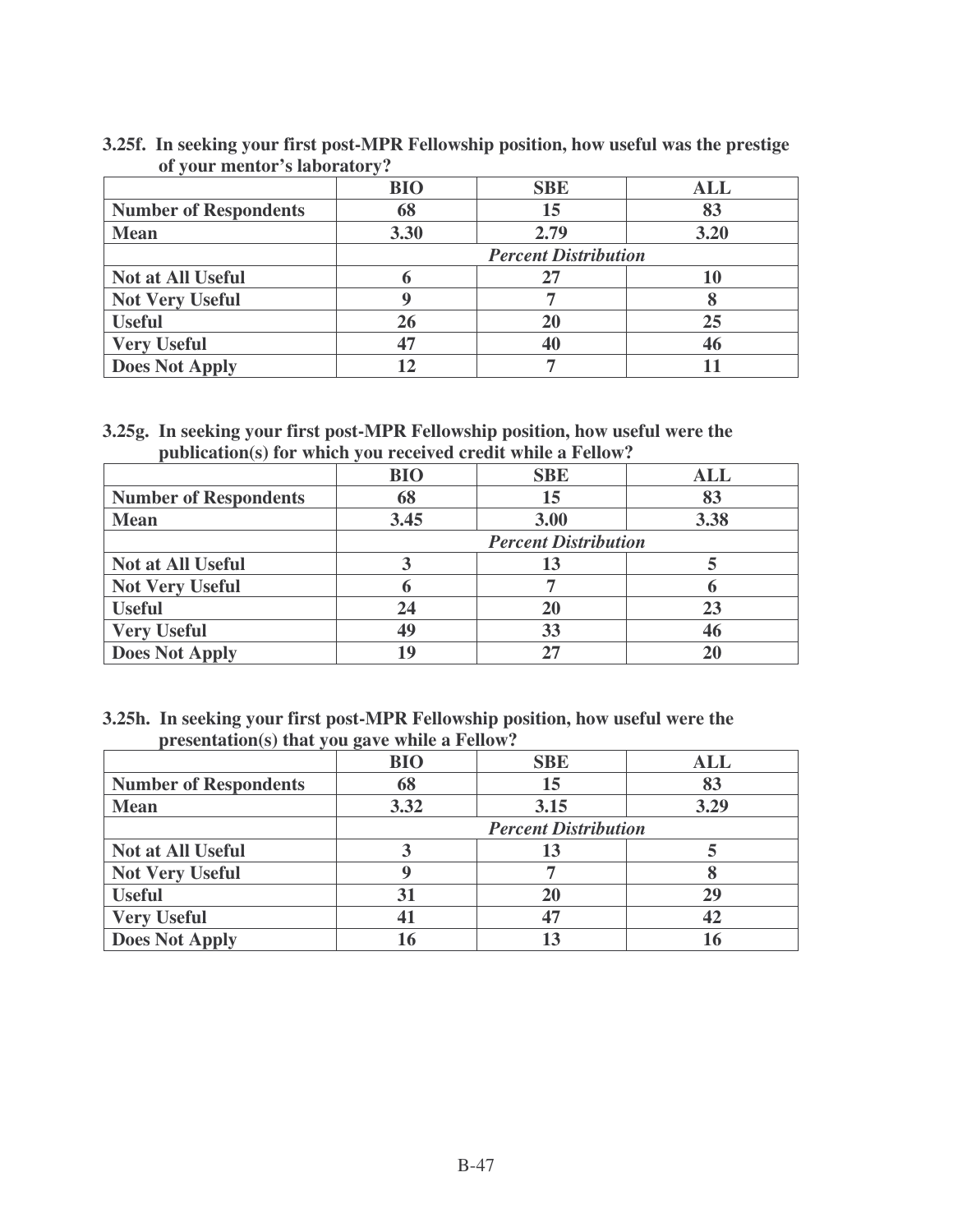**3.25i. In seeking your first post-MPR Fellowship position, how useful was your pre-Fellowship (doctoral) situation (e.g., thesis, topic, research techniques learned, institution, advisor)?**

|                              | <b>BIO</b>                  | <b>SBE</b> | <b>ALL</b> |
|------------------------------|-----------------------------|------------|------------|
| <b>Number of Respondents</b> | 68                          | 15         | 83         |
| <b>Mean</b>                  | 3.34                        | 3.27       | 3.33       |
|                              | <b>Percent Distribution</b> |            |            |
| <b>Not at All Useful</b>     |                             |            |            |
| <b>Not Very Useful</b>       |                             |            |            |
| <b>Useful</b>                | 32                          |            | 34         |
| <b>Very Useful</b>           | 50                          |            | 49         |
| <b>Does Not Apply</b>        |                             |            |            |

**3.25j. In seeking your first post-MPR Fellowship position, how useful was the prestige of the MPR Fellowship?**

|                              | <b>BIO</b>                  | <b>SBE</b> | <b>ALL</b> |
|------------------------------|-----------------------------|------------|------------|
| <b>Number of Respondents</b> | 68                          | 15         | 83         |
| <b>Mean</b>                  | 3.31                        | 3.33       | 3.32       |
|                              | <b>Percent Distribution</b> |            |            |
| <b>Not at All Useful</b>     |                             |            |            |
| <b>Not Very Useful</b>       |                             |            |            |
| <b>Useful</b>                | 46                          |            |            |
| <b>Very Useful</b>           | 41                          |            |            |
| <b>Does Not Apply</b>        |                             |            |            |

**3.25k. In seeking your first post-MPR Fellowship position, how useful were other factor(s)? (respondents wrote in factors)**

|                              | <b>BIO</b>                  | <b>SBE</b> | <b>ALL</b> |
|------------------------------|-----------------------------|------------|------------|
| <b>Number of Respondents</b> |                             |            |            |
| <b>Mean</b>                  | 3.75                        |            | 3.75       |
|                              | <b>Percent Distribution</b> |            |            |
| <b>Not at All Useful</b>     |                             |            |            |
| <b>Not Very Useful</b>       |                             |            |            |
| <b>Useful</b>                | 14                          |            |            |
| <b>Very Useful</b>           | 43                          |            |            |
| <b>Does Not Apply</b>        |                             |            |            |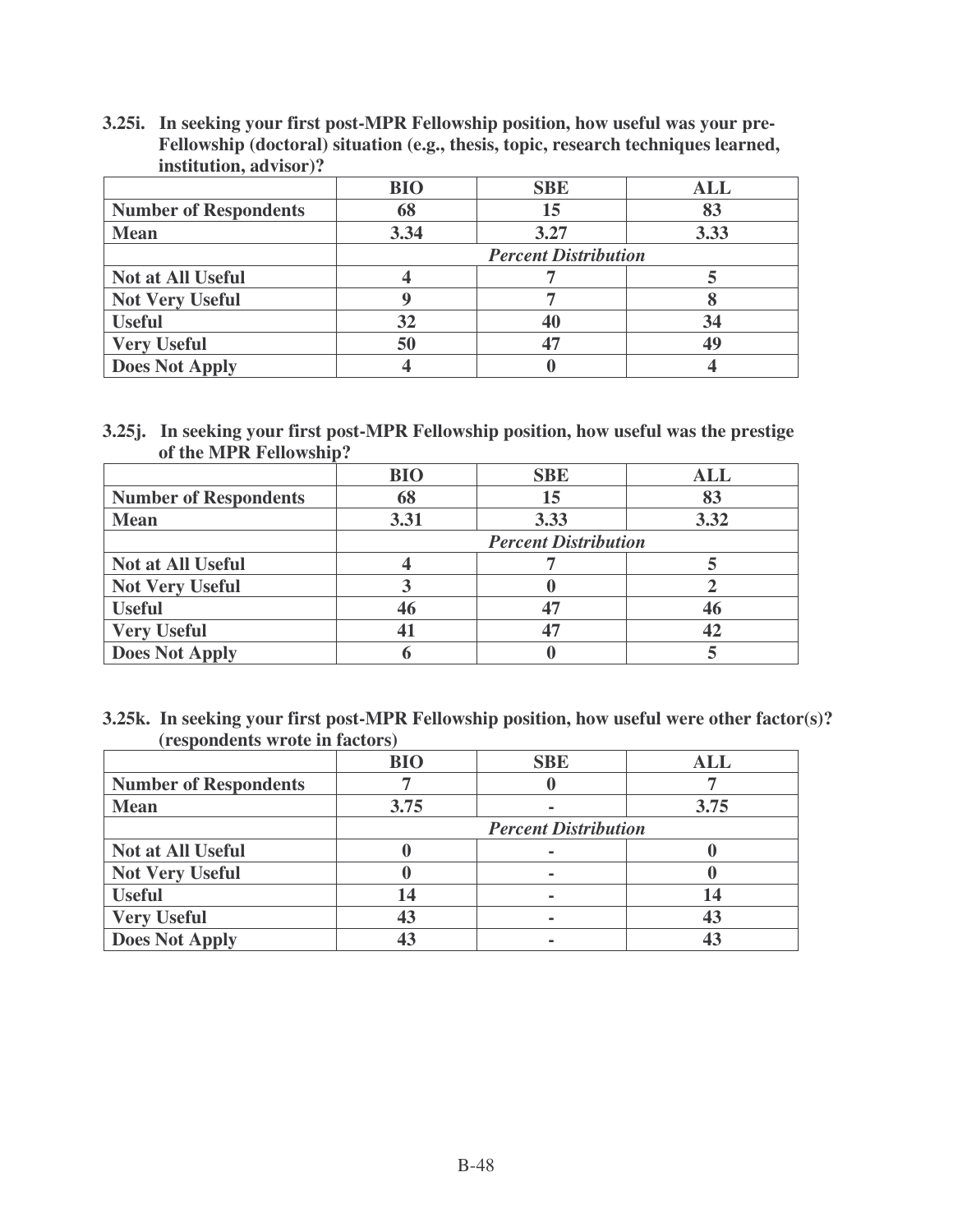| $\gamma$ our nost msututuon since compieting $\gamma$ our renowsing. |                             |            |            |
|----------------------------------------------------------------------|-----------------------------|------------|------------|
|                                                                      | <b>BIO</b>                  | <b>SBE</b> | <b>ALL</b> |
| <b>Number of Respondents</b>                                         |                             | 15         | 85         |
|                                                                      | <b>Percent Distribution</b> |            |            |
| <b>A Great Deal</b>                                                  |                             | 33         |            |
| <b>Somewhat</b>                                                      | 33                          | 13         | 29         |
| <b>A Little</b>                                                      |                             | 20         |            |
| <b>Not at All</b>                                                    |                             | 33         |            |

**3.26. To what extent, if at all, have you continued to collaborate with colleagues from your host institution since completing your Fellowship?**

#### **3.27. Which of the following activities, if any, have you performed in the past 12 months?**

|                                   | <b>BIO</b>       | <b>SBE</b>                  | ALL          |
|-----------------------------------|------------------|-----------------------------|--------------|
| <b>Number of Respondents</b>      | 68               | 15                          | 83           |
|                                   |                  | <b>Percent Distribution</b> |              |
| <b>Served on MPR review</b>       | 1                |                             |              |
| panel                             |                  |                             |              |
| <b>Served as MPR mail</b>         | $\boldsymbol{0}$ | 13                          | $\mathbf{2}$ |
| reviewer                          |                  |                             |              |
| Spoke at a conference             | 4                | 7                           | 5            |
| Served as a host advisor          | $\bf{0}$         |                             |              |
| <b>Performed other activities</b> | 4                | 0                           |              |
| <b>Served on NSF review</b>       | 13               | $\boldsymbol{0}$            | 11           |
| panel                             |                  |                             |              |
| <b>Served as NSF mail</b>         | 22               | 33                          | 24           |
| reviewer                          |                  |                             |              |
| <b>Served as other mail</b>       | 22               | 7                           | 19           |
| reviewer                          |                  |                             |              |
| None of the above                 | 63               | 53                          | 61           |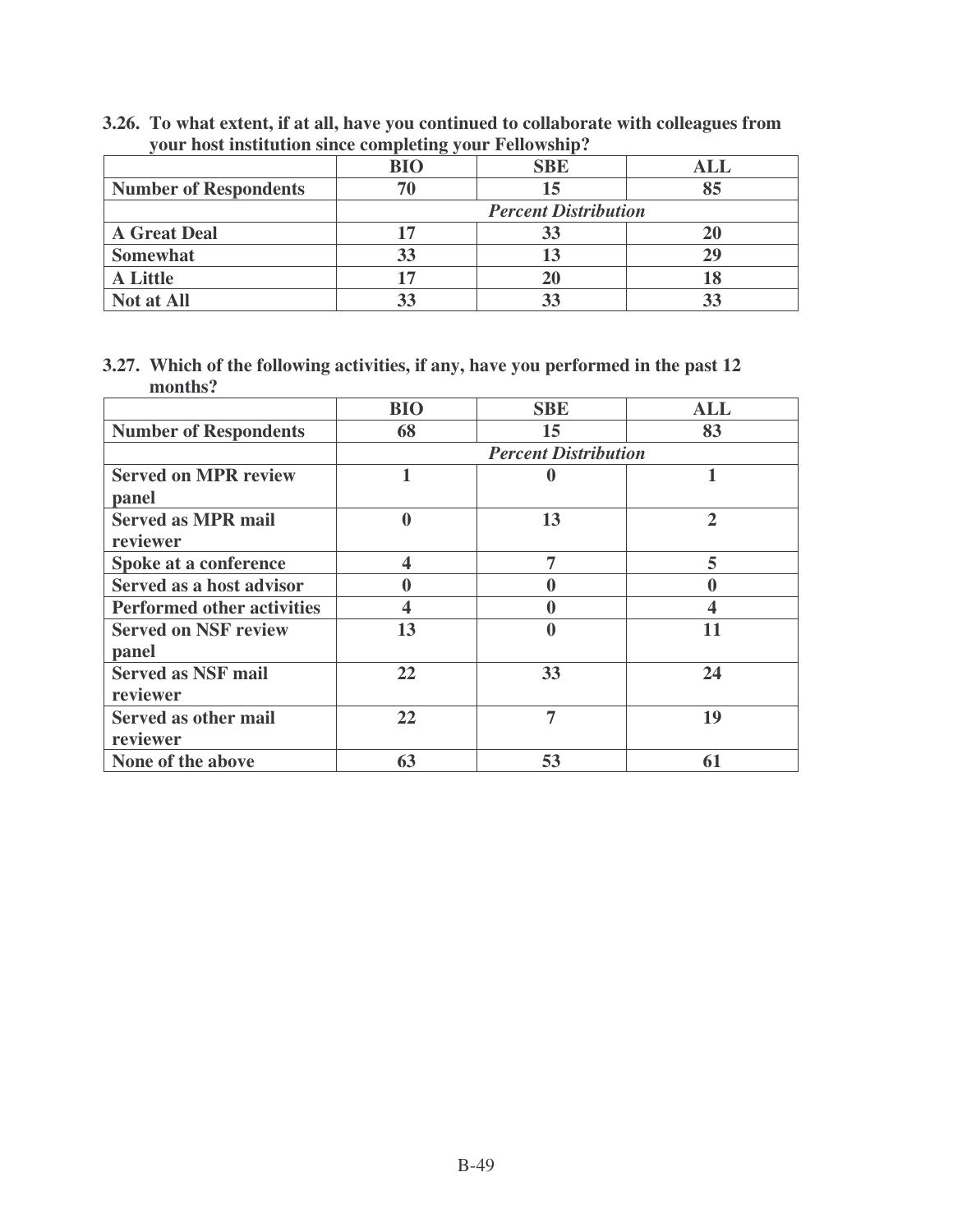## **Section D: Opinions About Your MPR Fellowship Award**

**4.1a. Overall, do you agree or disagree that you found your Fellowship experiences to be valuable?**

|                               | <b>BIO</b>                  | <b>SBE</b> | ALL  |
|-------------------------------|-----------------------------|------------|------|
| <b>Number of Respondents</b>  | 73                          | 15         | 88   |
| <b>Mean</b>                   | 3.93                        | 3.87       | 3.92 |
|                               | <b>Percent Distribution</b> |            |      |
| <b>Disagree</b>               |                             |            |      |
| <b>Disagree Somewhat</b>      |                             |            |      |
| <b>Agree Somewhat</b>         |                             | 13         |      |
| Agree                         | 93                          | 87         |      |
| <b>No Idea/Does Not Apply</b> |                             |            |      |

**4.1b. Do you agree or disagree that, when it came to securing your first post-Fellowship position, your Fellowship experiences put you on an equal footing with nonminority postdoctoral researchers of similar qualifications?**

|                               | <b>BIO</b>                  | <b>SBE</b> | ALL  |
|-------------------------------|-----------------------------|------------|------|
| <b>Number of Respondents</b>  | 72                          | 15         |      |
| <b>Mean</b>                   | 3.72                        | 3.38       | 3.66 |
|                               | <b>Percent Distribution</b> |            |      |
| <b>Disagree</b>               |                             |            |      |
| <b>Disagree Somewhat</b>      |                             |            |      |
| <b>Agree Somewhat</b>         | 15                          |            |      |
| Agree                         | 64                          |            |      |
| <b>No Idea/Does Not Apply</b> |                             |            |      |

**4.1c. Do you agree or disagree that your Fellowship experiences taught you most of what you needed to know to prepare grant proposals?**

|                               | $\circ$<br><b>BIO</b>       | <b>SBE</b> | ALL  |
|-------------------------------|-----------------------------|------------|------|
| <b>Number of Respondents</b>  | 73                          | 15         | 88   |
| <b>Mean</b>                   | 2.85                        | 2.47       | 2.78 |
|                               | <b>Percent Distribution</b> |            |      |
| <b>Disagree</b>               | 12                          | 20         |      |
| <b>Disagree Somewhat</b>      | 25                          | 33         |      |
| <b>Agree Somewhat</b>         | 27                          | 27         |      |
| Agree                         | 34                          | <b>20</b>  | 32   |
| <b>No Idea/Does Not Apply</b> |                             |            |      |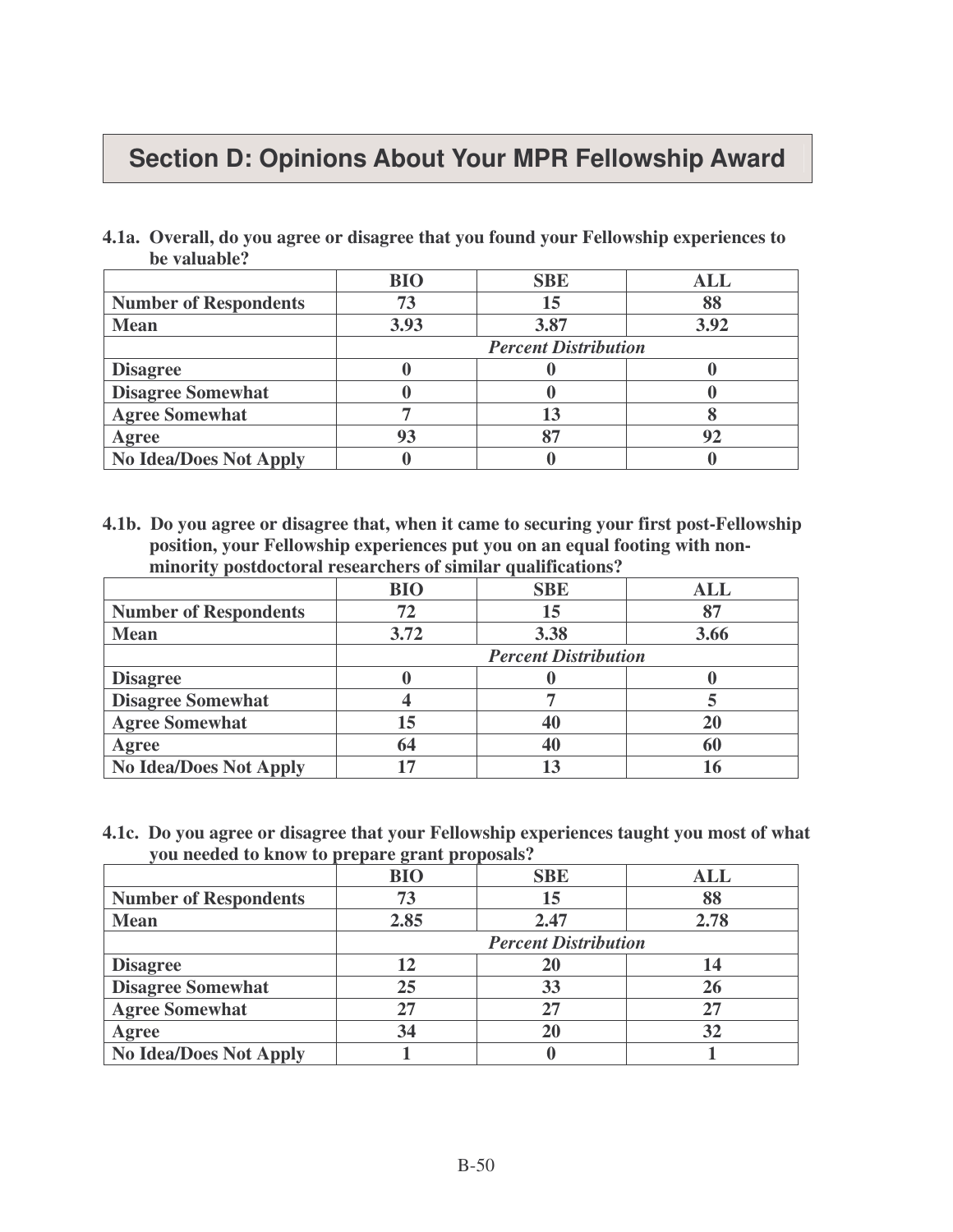#### **4.1d. Do you agree or disagree that your Fellowship experiences led to a professional expertise you would not have developed otherwise?**

|                               | <b>BIO</b>                  | <b>SBE</b> | ALL  |
|-------------------------------|-----------------------------|------------|------|
| <b>Number of Respondents</b>  | 72                          | 15         |      |
| <b>Mean</b>                   | 3.52                        | 3.20       | 3.47 |
|                               | <b>Percent Distribution</b> |            |      |
| <b>Disagree</b>               |                             |            |      |
| <b>Disagree Somewhat</b>      |                             | 13         |      |
| <b>Agree Somewhat</b>         | 32                          | 33         | 32   |
| Agree                         | 61                          |            | 59   |
| <b>No Idea/Does Not Apply</b> |                             |            |      |

## **4.1e. Do you agree or disagree that you were generally welcomed and accepted by students and colleagues at your host institution?**

|                               | <b>BIO</b> | <b>SBE</b>                  | ALL  |
|-------------------------------|------------|-----------------------------|------|
| <b>Number of Respondents</b>  | 72         | 15                          |      |
| <b>Mean</b>                   | 3.50       | 3.00                        | 3.41 |
|                               |            | <b>Percent Distribution</b> |      |
| <b>Disagree</b>               |            | 13                          |      |
| <b>Disagree Somewhat</b>      |            | 13                          |      |
| <b>Agree Somewhat</b>         | 21         | 33                          |      |
| Agree                         | 67         | 40                          | 62   |
| <b>No Idea/Does Not Apply</b> |            |                             |      |

**4.1f. Do you agree or disagree that you established on-going friendships with people you met at your host institution?**

|                               | <b>BIO</b>                  | <b>SBE</b> | ALL  |
|-------------------------------|-----------------------------|------------|------|
| <b>Number of Respondents</b>  | 73                          | 15         | 88   |
| <b>Mean</b>                   | 3.52                        | 3.00       | 3.43 |
|                               | <b>Percent Distribution</b> |            |      |
| <b>Disagree</b>               |                             | 13         |      |
| <b>Disagree Somewhat</b>      |                             | 20         |      |
| <b>Agree Somewhat</b>         | 22                          | 20         | 22   |
| Agree                         | 67                          |            | 64   |
| <b>No Idea/Does Not Apply</b> |                             |            |      |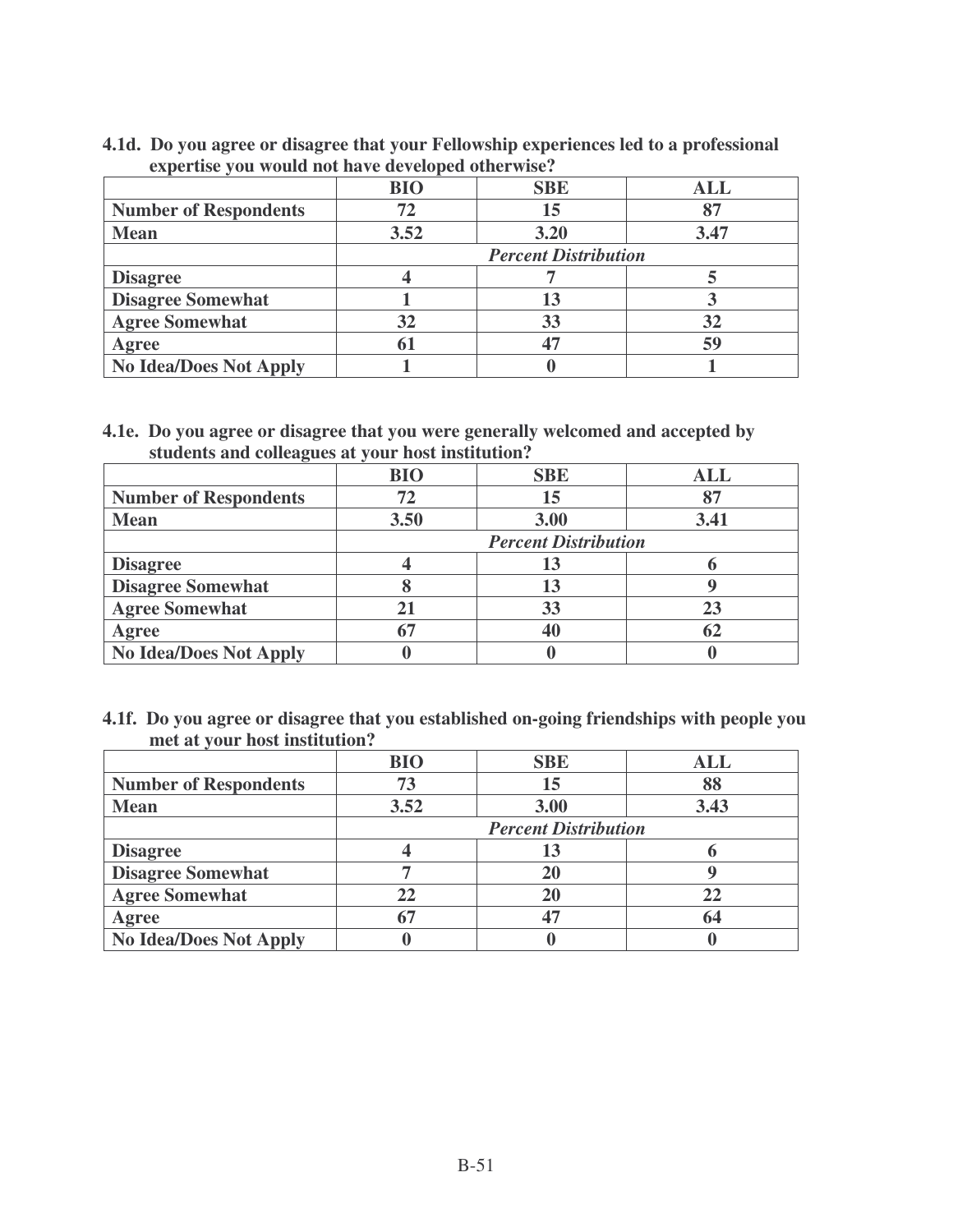|                               | <b>BIO</b>                  | <b>SBE</b> | <b>ALL</b> |
|-------------------------------|-----------------------------|------------|------------|
| <b>Number of Respondents</b>  | 73                          | 15         | 88         |
| <b>Mean</b>                   | 3.90                        | 3.93       | 3.91       |
|                               | <b>Percent Distribution</b> |            |            |
| <b>Disagree</b>               |                             |            |            |
| <b>Disagree Somewhat</b>      |                             |            |            |
| <b>Agree Somewhat</b>         |                             |            |            |
| Agree                         | 92                          | 93         |            |
| <b>No Idea/Does Not Apply</b> |                             |            |            |

**4.1g. Do you agree or disagree that you are proud to have been an MPR Fellow?**

**4.2a. To what extent has your MPR Fellowship hindered or helped the quality of your current research?**

|                               | <b>BIO</b> | <b>SBE</b>                  | ALL  |  |
|-------------------------------|------------|-----------------------------|------|--|
| <b>Number of Respondents</b>  | 73         | 15                          | 88   |  |
| <b>Mean</b>                   | 4.73       | 4.62                        | 4.71 |  |
|                               |            | <b>Percent Distribution</b> |      |  |
| <b>Hindered a Lot</b>         |            |                             |      |  |
| <b>Hindered Somewhat</b>      |            |                             |      |  |
| <b>Had No Effect</b>          |            |                             |      |  |
| <b>Helped Somewhat</b>        | 16         | 13                          | 16   |  |
| <b>Helped a Lot</b>           | 71         | 67                          | 70   |  |
| <b>No Idea/Does Not Apply</b> |            |                             |      |  |

## **4.2b. To what extent has your MPR Fellowship experience hindered or helped the specific direction of your current research?**

|                               | <b>BIO</b> | <b>SBE</b>                  | <b>ALL</b> |  |
|-------------------------------|------------|-----------------------------|------------|--|
| <b>Number of Respondents</b>  | 73         | 15                          | 88         |  |
| <b>Mean</b>                   | 4.58       | 4.42                        | 4.56       |  |
|                               |            | <b>Percent Distribution</b> |            |  |
| <b>Hindered a Lot</b>         |            |                             |            |  |
| <b>Hindered Somewhat</b>      |            |                             |            |  |
| <b>Had No Effect</b>          |            |                             |            |  |
| <b>Helped Somewhat</b>        | 18         | 13                          |            |  |
| <b>Helped a Lot</b>           | 64         | 53                          | 63         |  |
| <b>No Idea/Does Not Apply</b> |            | 20                          |            |  |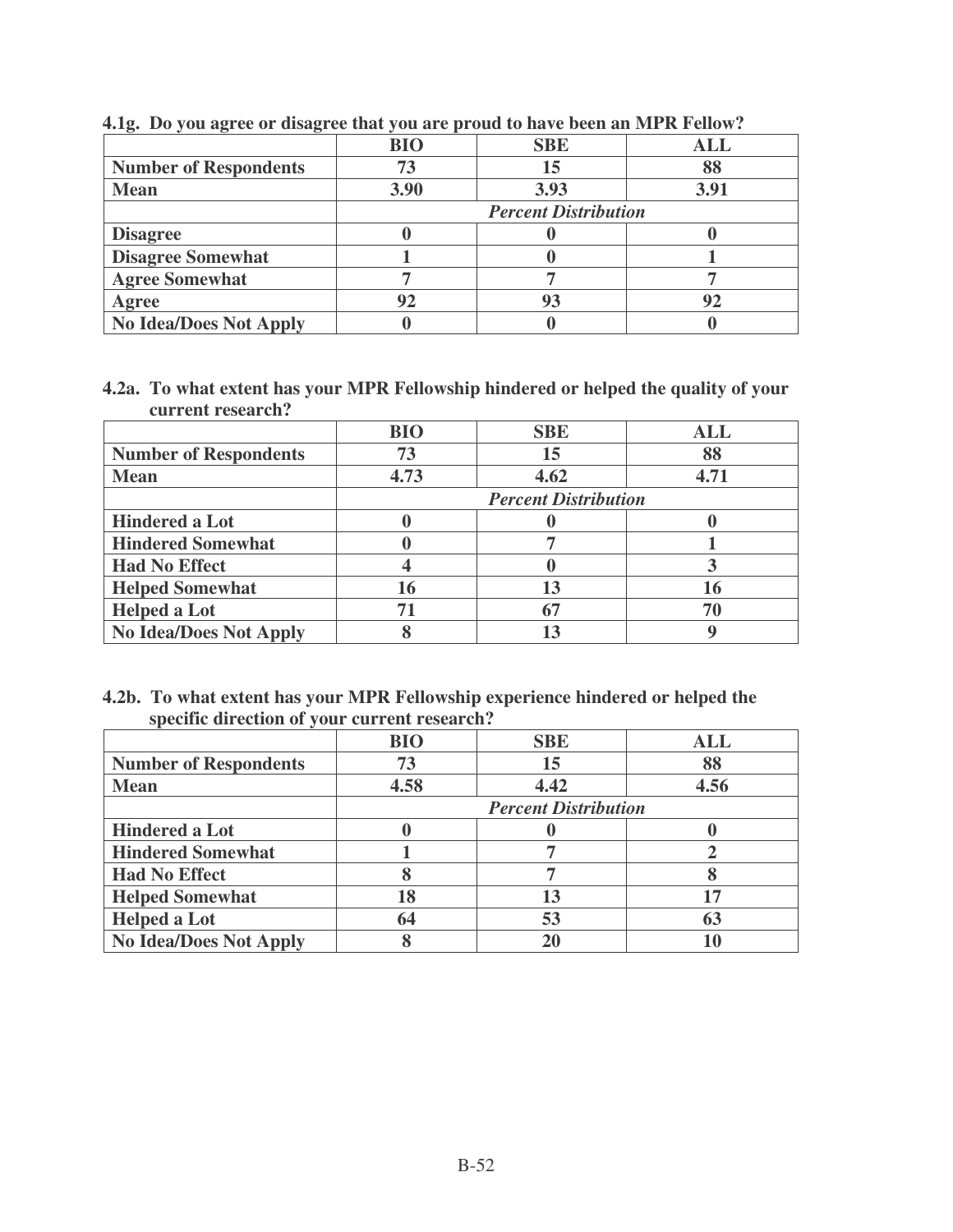| $P106100001$ your carrent research. |                             |            |            |
|-------------------------------------|-----------------------------|------------|------------|
|                                     | <b>BIO</b>                  | <b>SBE</b> | <b>ALL</b> |
| <b>Number of Respondents</b>        | 73                          | 15         | 88         |
| <b>Mean</b>                         | 4.47                        | 4.33       | 4.45       |
|                                     | <b>Percent Distribution</b> |            |            |
| <b>Hindered a Lot</b>               |                             |            |            |
| <b>Hindered Somewhat</b>            |                             |            |            |
| <b>Had No Effect</b>                | 14                          |            | 13         |
| <b>Helped Somewhat</b>              | 19                          | 20         | 19         |
| <b>Helped a Lot</b>                 | 55                          | 47         | 53         |
| <b>No Idea/Does Not Apply</b>       |                             | 20         |            |

## **4.2c. To what extent has your MPR Fellowship experience hindered or helped the progress of your current research?**

#### **4.2d. To what extent has your MPR Fellowship experience hindered or helped your ability to obtain tenure?**

|                               | <b>BIO</b> | <b>SBE</b>                  | <b>ALL</b> |  |
|-------------------------------|------------|-----------------------------|------------|--|
| <b>Number of Respondents</b>  | 71         | 15                          | 86         |  |
| <b>Mean</b>                   | 4.07       | 3.71                        | 4.00       |  |
|                               |            | <b>Percent Distribution</b> |            |  |
| <b>Hindered a Lot</b>         |            |                             |            |  |
| <b>Hindered Somewhat</b>      |            |                             |            |  |
| <b>Had No Effect</b>          | 10         | 20                          | 12         |  |
| <b>Helped Somewhat</b>        | 14         |                             |            |  |
| <b>Helped a Lot</b>           | 17         | 20                          |            |  |
| <b>No Idea/Does Not Apply</b> | 58         | 53                          |            |  |

## **4.2e. To what extent has your MPR Fellowship experience hindered or helped your success in obtaining subsequent funding?**

|                               | <b>BIO</b> | <b>SBE</b>                  | <b>ALL</b> |
|-------------------------------|------------|-----------------------------|------------|
| <b>Number of Respondents</b>  | 73         | 15                          | 88         |
| <b>Mean</b>                   | 4.24       | 4.00                        | 4.20       |
|                               |            | <b>Percent Distribution</b> |            |
| <b>Hindered a Lot</b>         |            |                             |            |
| <b>Hindered Somewhat</b>      |            |                             |            |
| <b>Had No Effect</b>          | 12         | 20                          |            |
| <b>Helped Somewhat</b>        | 22         | 20                          | 22         |
| <b>Helped a Lot</b>           | 32         | 33                          | 32         |
| <b>No Idea/Does Not Apply</b> | 33         | 20                          | 31         |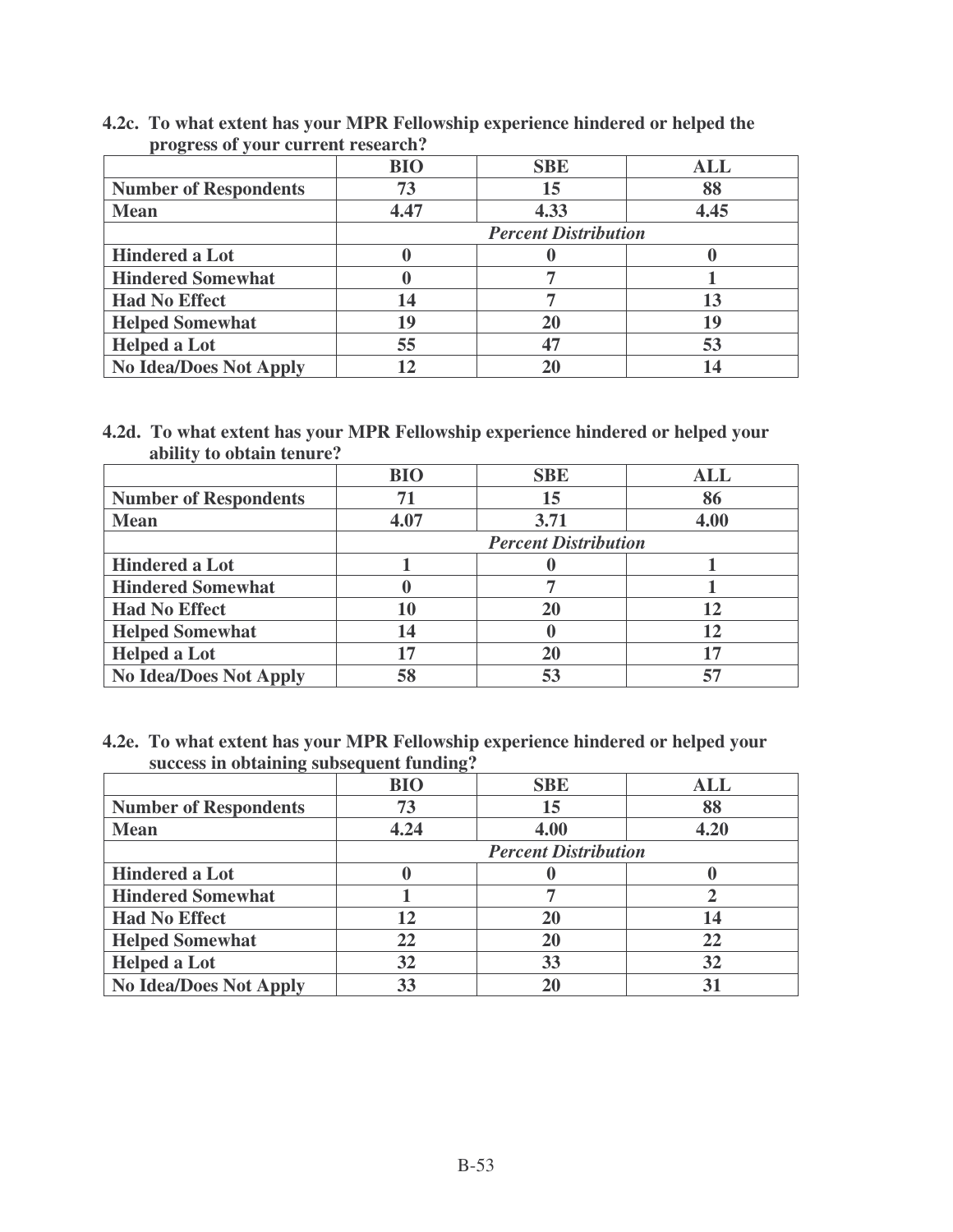|                               | <b>BIO</b> | <b>SBE</b>                  | <b>ALL</b> |  |
|-------------------------------|------------|-----------------------------|------------|--|
| <b>Number of Respondents</b>  | 73         | 15                          | 88         |  |
| <b>Mean</b>                   | 3.80       | 4.08                        | 3.85       |  |
|                               |            | <b>Percent Distribution</b> |            |  |
| <b>Hindered a Lot</b>         |            |                             |            |  |
| <b>Hindered Somewhat</b>      |            |                             |            |  |
| <b>Had No Effect</b>          | 30         | 20                          | 28         |  |
| <b>Helped Somewhat</b>        | 22         | 33                          | 24         |  |
| <b>Helped a Lot</b>           | 16         | 27                          | 18         |  |
| <b>No Idea/Does Not Apply</b> | 32         | 20                          | 30         |  |

**4.2f. To what extent has your MPR Fellowship experience hindered or helped your teaching/curricular activities?**

#### **4.2g. To what extent has your MPR Fellowship experience hindered or helped your ability to mentor students?**

|                               | <b>BIO</b> | <b>SBE</b>                  | <b>ALL</b> |  |
|-------------------------------|------------|-----------------------------|------------|--|
| <b>Number of Respondents</b>  | 73         | 14                          | 87         |  |
| <b>Mean</b>                   | 4.16       | 3.83                        | 4.11       |  |
|                               |            | <b>Percent Distribution</b> |            |  |
| <b>Hindered a Lot</b>         |            |                             |            |  |
| <b>Hindered Somewhat</b>      |            |                             |            |  |
| <b>Had No Effect</b>          | 19         | 29                          |            |  |
| <b>Helped Somewhat</b>        | 26         | 14                          | 24         |  |
| <b>Helped a Lot</b>           | 37         | 36                          | 37         |  |
| <b>No Idea/Does Not Apply</b> | 16         | 14                          |            |  |

#### **4.2h. To what extent has your MPR Fellowship hindered or helped you in gaining confidence that you can perform leading-edge research?**

|                               | <b>BIO</b> | <b>SBE</b>                  | ALL  |
|-------------------------------|------------|-----------------------------|------|
| <b>Number of Respondents</b>  | 73         | 15                          | 88   |
| <b>Mean</b>                   | 4.53       | 4.21                        | 4.48 |
|                               |            | <b>Percent Distribution</b> |      |
| <b>Hindered a Lot</b>         |            |                             |      |
| <b>Hindered Somewhat</b>      |            |                             |      |
| <b>Had No Effect</b>          |            |                             |      |
| <b>Helped Somewhat</b>        | 25         | 27                          | 25   |
| <b>Helped a Lot</b>           | 60         | 53                          | 59   |
| <b>No Idea/Does Not Apply</b> |            |                             |      |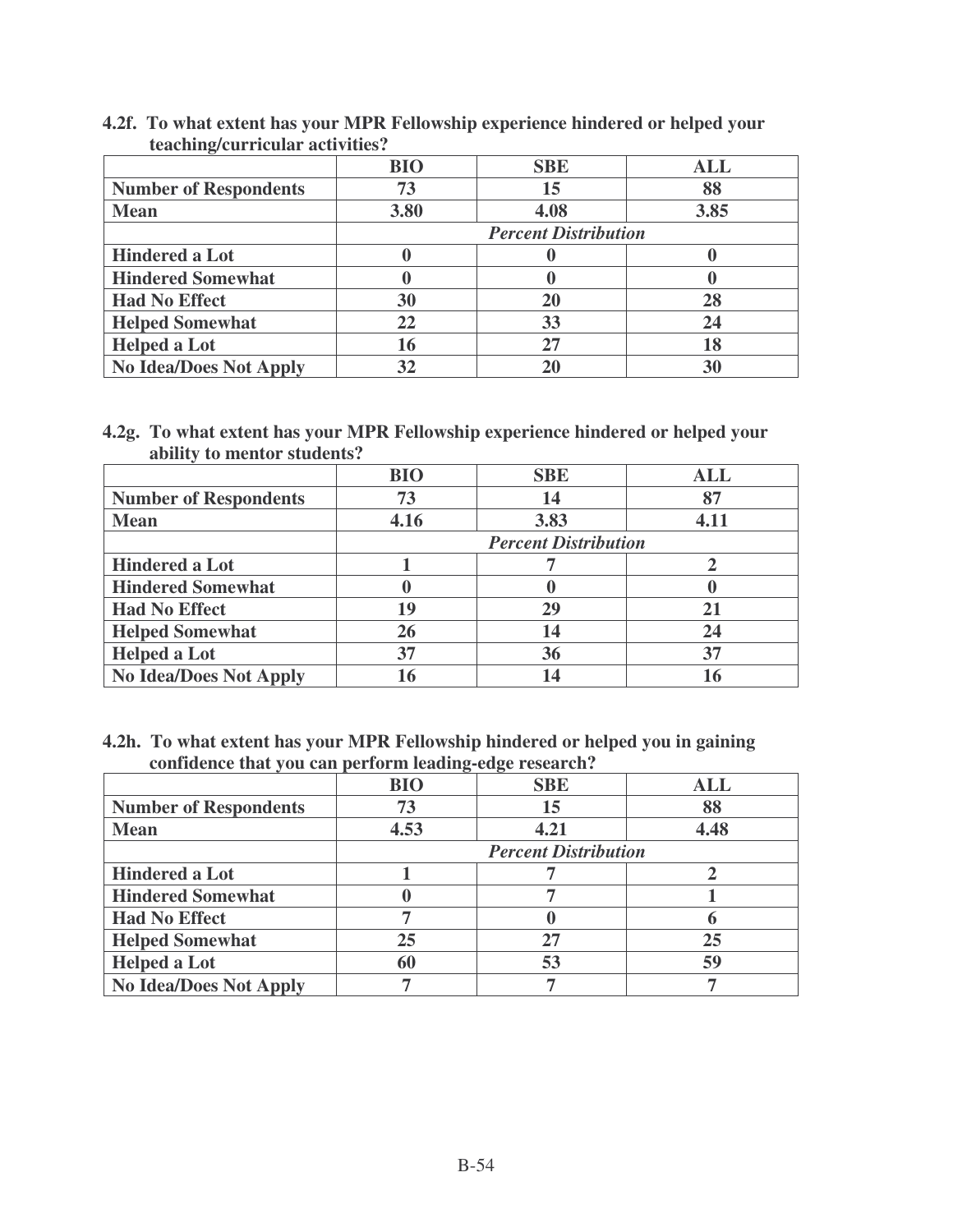|                               | <b>BIO</b> | <b>SBE</b>                  | ALL  |  |
|-------------------------------|------------|-----------------------------|------|--|
| <b>Number of Respondents</b>  | 72         | 15                          |      |  |
| <b>Mean</b>                   | 4.75       | 4.21                        | 4.66 |  |
|                               |            | <b>Percent Distribution</b> |      |  |
| <b>Hindered a Lot</b>         |            |                             |      |  |
| <b>Hindered Somewhat</b>      |            | 13                          |      |  |
| <b>Had No Effect</b>          |            |                             |      |  |
| <b>Helped Somewhat</b>        | 17         | 20                          |      |  |
| <b>Helped a Lot</b>           | 79         | 53                          | 75   |  |
| <b>No Idea/Does Not Apply</b> |            |                             |      |  |

**4.2i. To what extent has your MPR Fellowship experience hindered or helped your career as a whole?**

**4.2j. To what extent has your MPR Fellowship experience hindered or helped you in other ways? (respondents wrote in other ways)**

|                               | <b>BIO</b> | <b>SBE</b>                  | <b>ALL</b> |  |
|-------------------------------|------------|-----------------------------|------------|--|
| <b>Number of Respondents</b>  |            |                             |            |  |
| <b>Mean</b>                   | 4.00       |                             | 4.00       |  |
|                               |            | <b>Percent Distribution</b> |            |  |
| <b>Hindered a Lot</b>         | 14         |                             |            |  |
| <b>Hindered Somewhat</b>      |            |                             |            |  |
| <b>Had No Effect</b>          |            |                             |            |  |
| <b>Helped Somewhat</b>        |            |                             |            |  |
| <b>Helped a Lot</b>           | 43         |                             | 38         |  |
| <b>No Idea/Does Not Apply</b> |            | 100                         | 50         |  |

**4.3. Based on your experience as an MPR Fellow, to what extent does your present work environment match your expectations?**

|                              | <b>BIO</b> | <b>SBE</b>                  | ALL. |
|------------------------------|------------|-----------------------------|------|
| <b>Number of Respondents</b> | 73         | 15                          |      |
|                              |            | <b>Percent Distribution</b> |      |
| <b>Fully</b>                 | 26         | 33                          |      |
| <b>To a Great Extent</b>     | 48         |                             |      |
| <b>Somewhat</b>              |            | 13                          |      |
| <b>To a Small Extent</b>     |            | 27                          |      |
| <b>Not Appreciably</b>       |            |                             |      |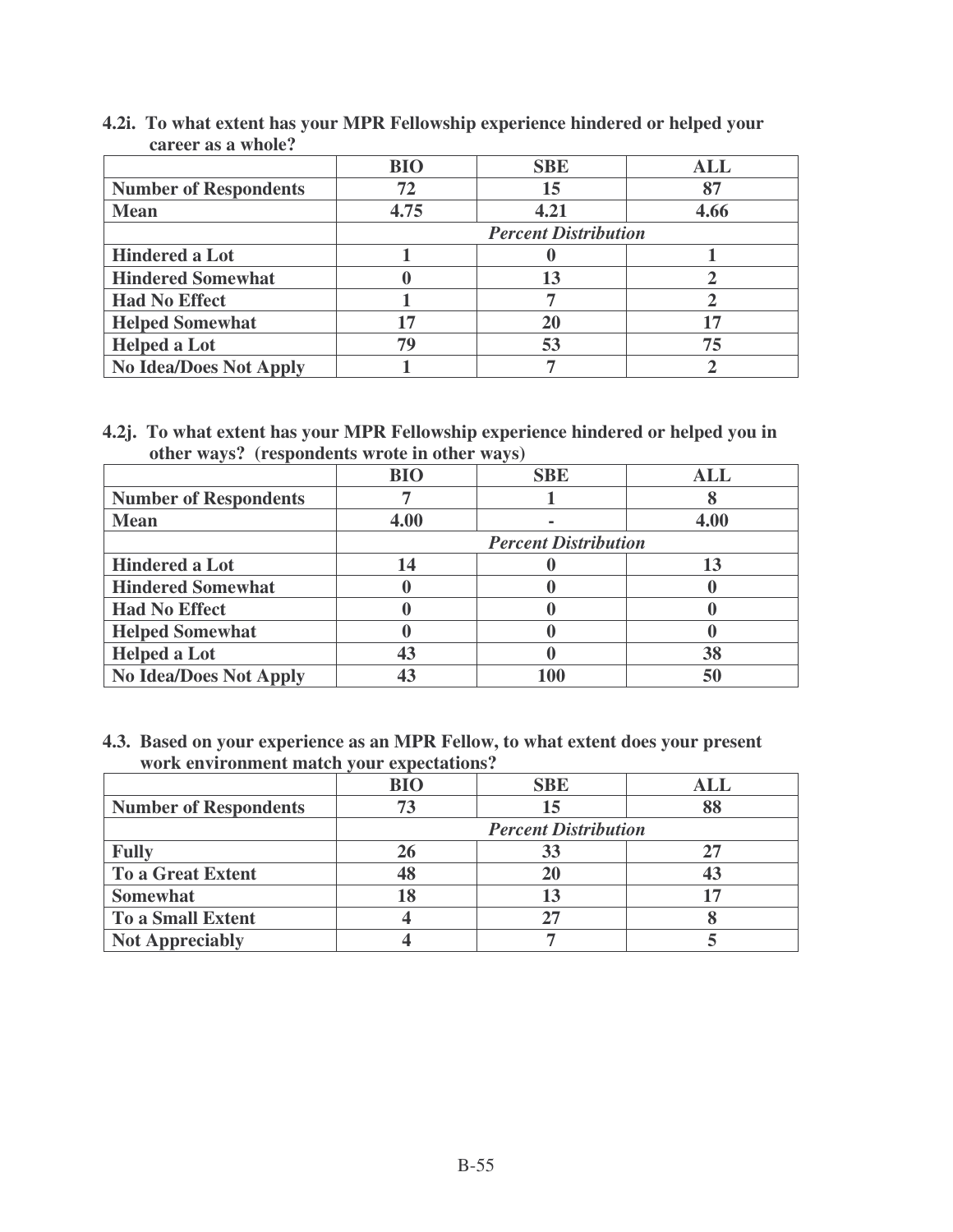|  | 4.4. Would you recommend this Fellowship program to eligible colleagues? |  |  |  |
|--|--------------------------------------------------------------------------|--|--|--|
|  |                                                                          |  |  |  |

|                              | RIC                         |  |  |  |  |  |
|------------------------------|-----------------------------|--|--|--|--|--|
| <b>Number of Respondents</b> |                             |  |  |  |  |  |
|                              | <b>Percent Distribution</b> |  |  |  |  |  |
| es                           | QC                          |  |  |  |  |  |
|                              |                             |  |  |  |  |  |

## **4.5. Would you recommend this Fellowship program to eligible students?**

|                              | RIC                         |     |  |  |  |
|------------------------------|-----------------------------|-----|--|--|--|
| <b>Number of Respondents</b> |                             |     |  |  |  |
|                              | <b>Percent Distribution</b> |     |  |  |  |
| es.                          |                             | 100 |  |  |  |
|                              |                             |     |  |  |  |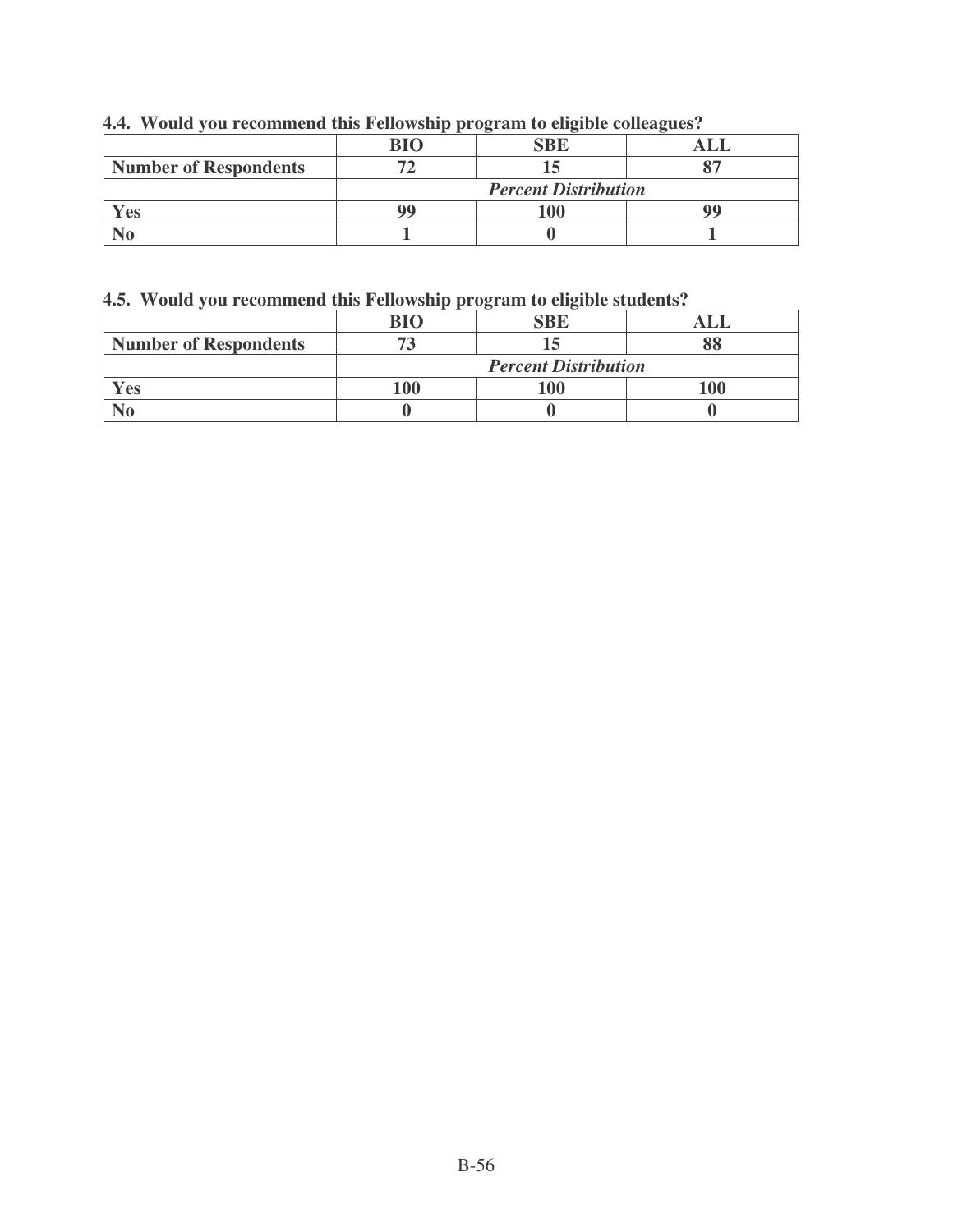# **Section E: Your Background**

## **5.1. What is your gender?**

|                              | <b>BIO</b> |      | <b>SBE</b>        |      |     |      |
|------------------------------|------------|------|-------------------|------|-----|------|
|                              |            | $\%$ |                   | $\%$ |     | $\%$ |
| <b>Number of Respondents</b> | 99         | 100  | 23                | 100  | 126 | 100  |
| <b>Male</b>                  | 60         |      | $\boldsymbol{10}$ | 43   | 73  | 58   |
| <b>Female</b>                | 39         | 39   | 13                | 57   | 53  | 42   |

## **5.2. What is your age?**

|                              | <b>BIO</b> |      | <b>SBE</b> |      | <b>ALL</b> |      |
|------------------------------|------------|------|------------|------|------------|------|
|                              |            | $\%$ |            | $\%$ |            | $\%$ |
| <b>Number of Respondents</b> | 101        | 100  | 23         | 100  | 128        | 100  |
| <b>Under 25</b>              |            |      |            |      |            |      |
| 26-30                        | a          |      |            | 22   | 16         | 13   |
| 31-35                        | 24         | 24   |            | 22   | 30         | 23   |
| 36-40                        | 38         | 38   |            | 26   | 44         | 34   |
| Over 40                      | 30         | 30   |            | 30   | 38         | 30   |

## **5.3. What is your citizenship status?**

|                                 | <b>BIO</b> |      | <b>SBE</b>  |      | <b>ALL</b> |      |
|---------------------------------|------------|------|-------------|------|------------|------|
|                                 | N          | $\%$ |             | $\%$ |            | $\%$ |
| <b>Number of Respondents</b>    | 101        | 100  | 22          | 100  | 127        | 100  |
| U.S. Citizen,                   | 84         | 83   | 18          | 82   | 106        | 83   |
| <b>Born in the USA</b>          |            |      |             |      |            |      |
| <b>Naturalized U.S. Citizen</b> | 12         | 12   |             | q    | 14         | 11   |
| <b>Permanent Resident</b>       | 5          |      | $\mathbf 2$ | Q    | ┑          |      |
| <b>Alien</b>                    |            |      |             |      |            |      |
| <b>Other</b>                    |            |      |             |      |            |      |